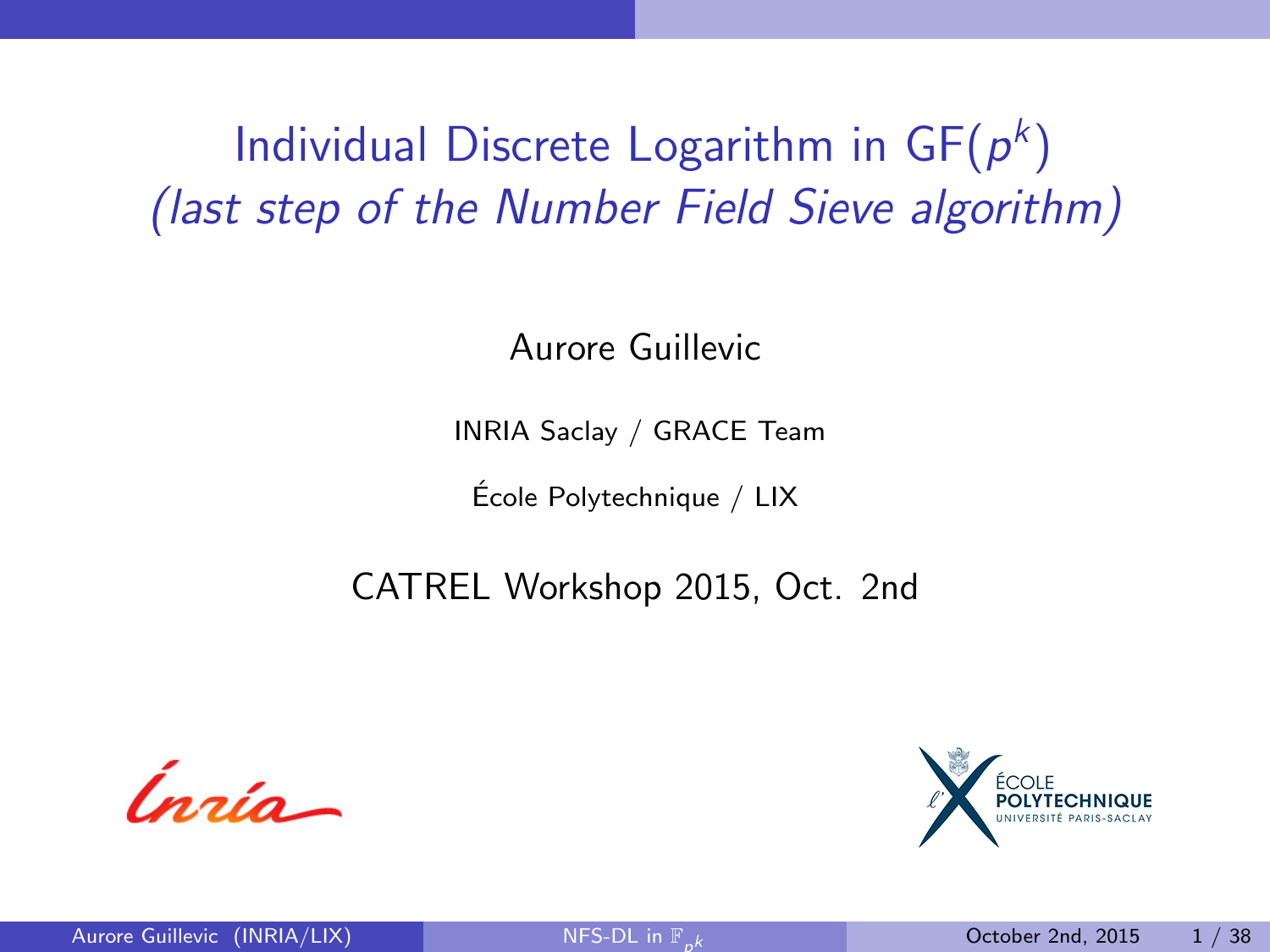Solving actual practical problem: Given a fixed finite field  $GF(q)$ ,

Huge massive precomputation (weeks, months, years)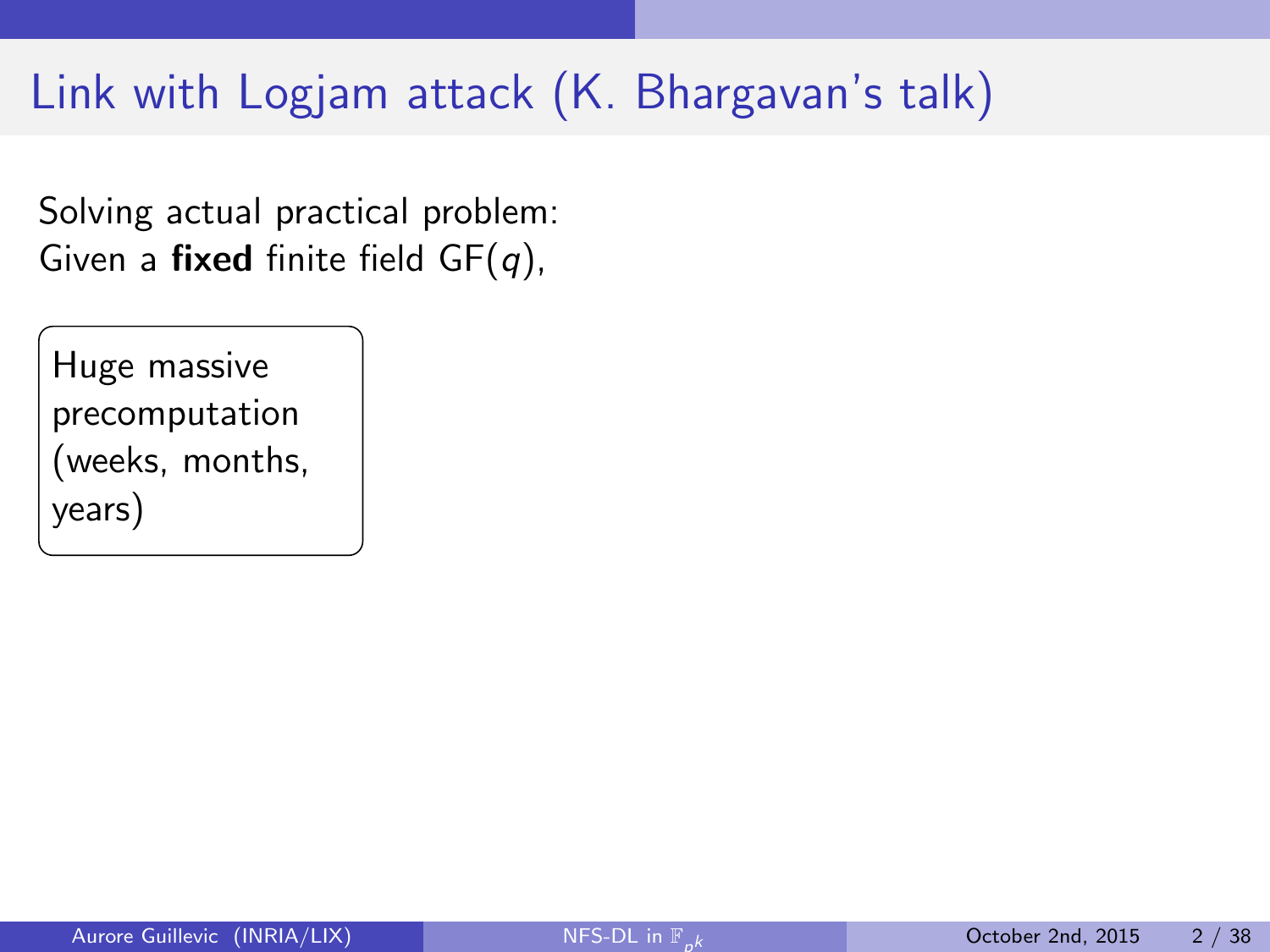Solving actual practical problem: Given a fixed finite field  $GF(q)$ ,

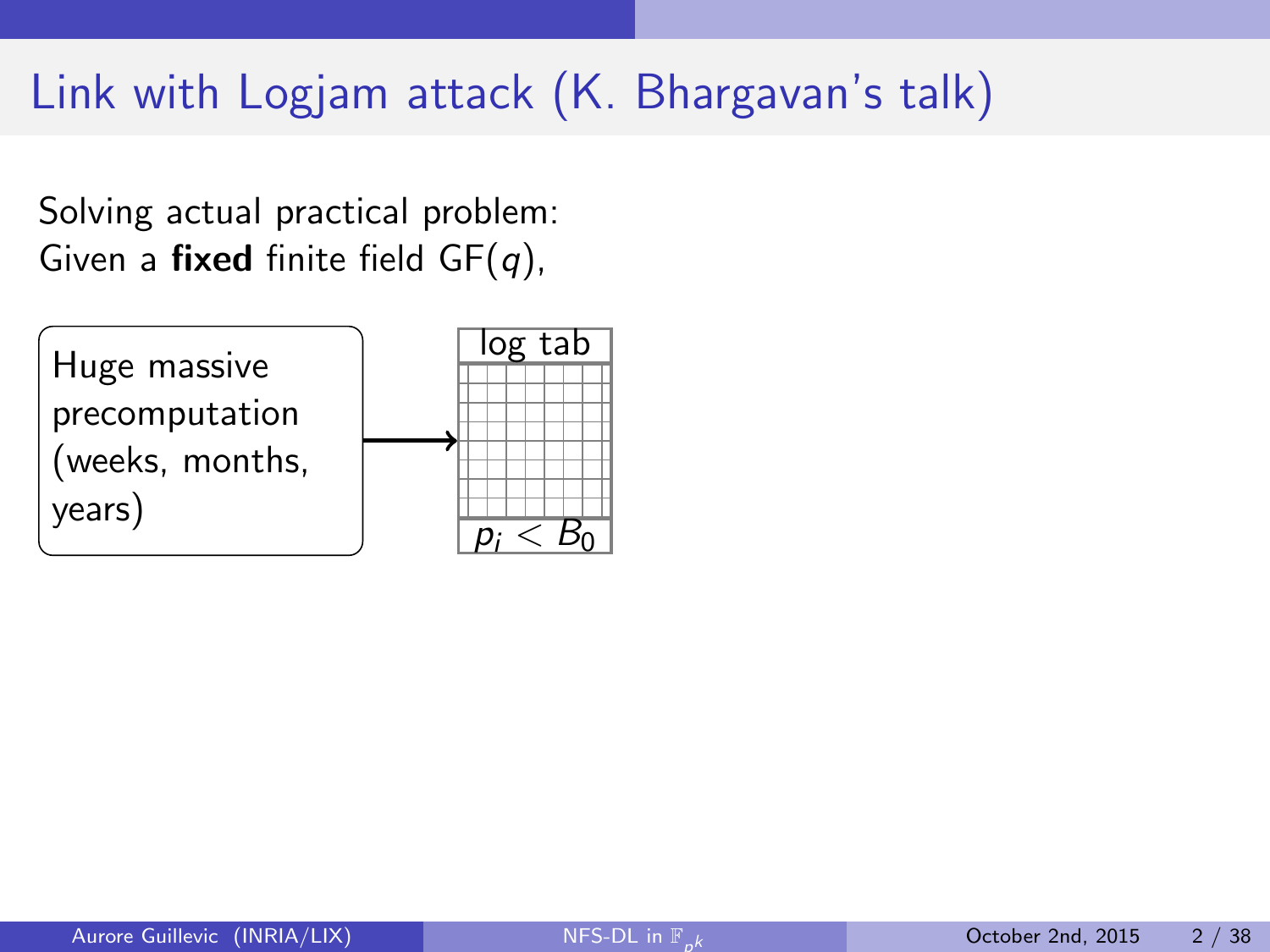Solving actual practical problem: Given a fixed finite field  $GF(q)$ ,

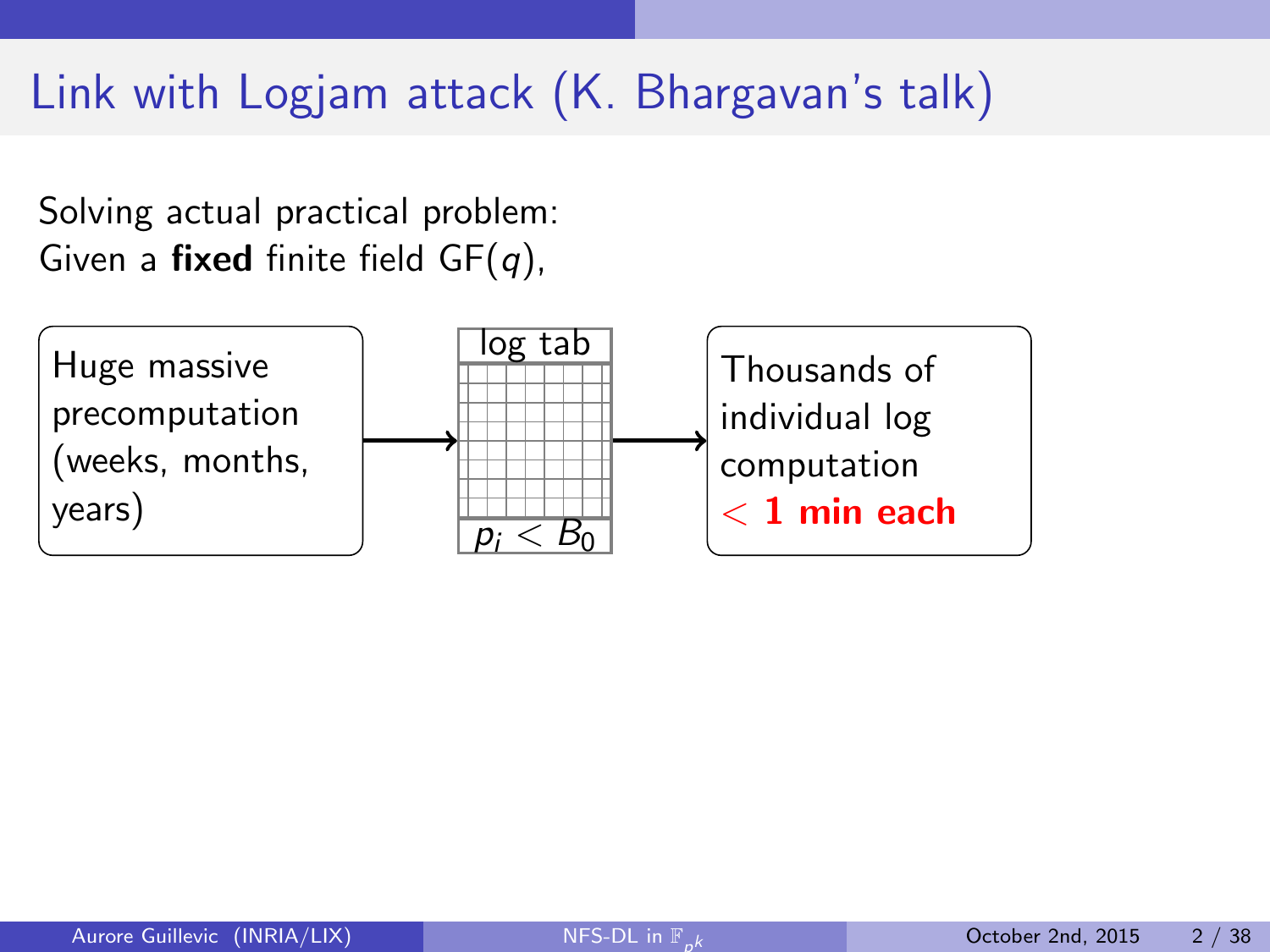Solving actual practical problem: Given a fixed finite field  $GF(q)$ ,



• Logiam:  $GF(q) = GF(p)$  (standardized) prime field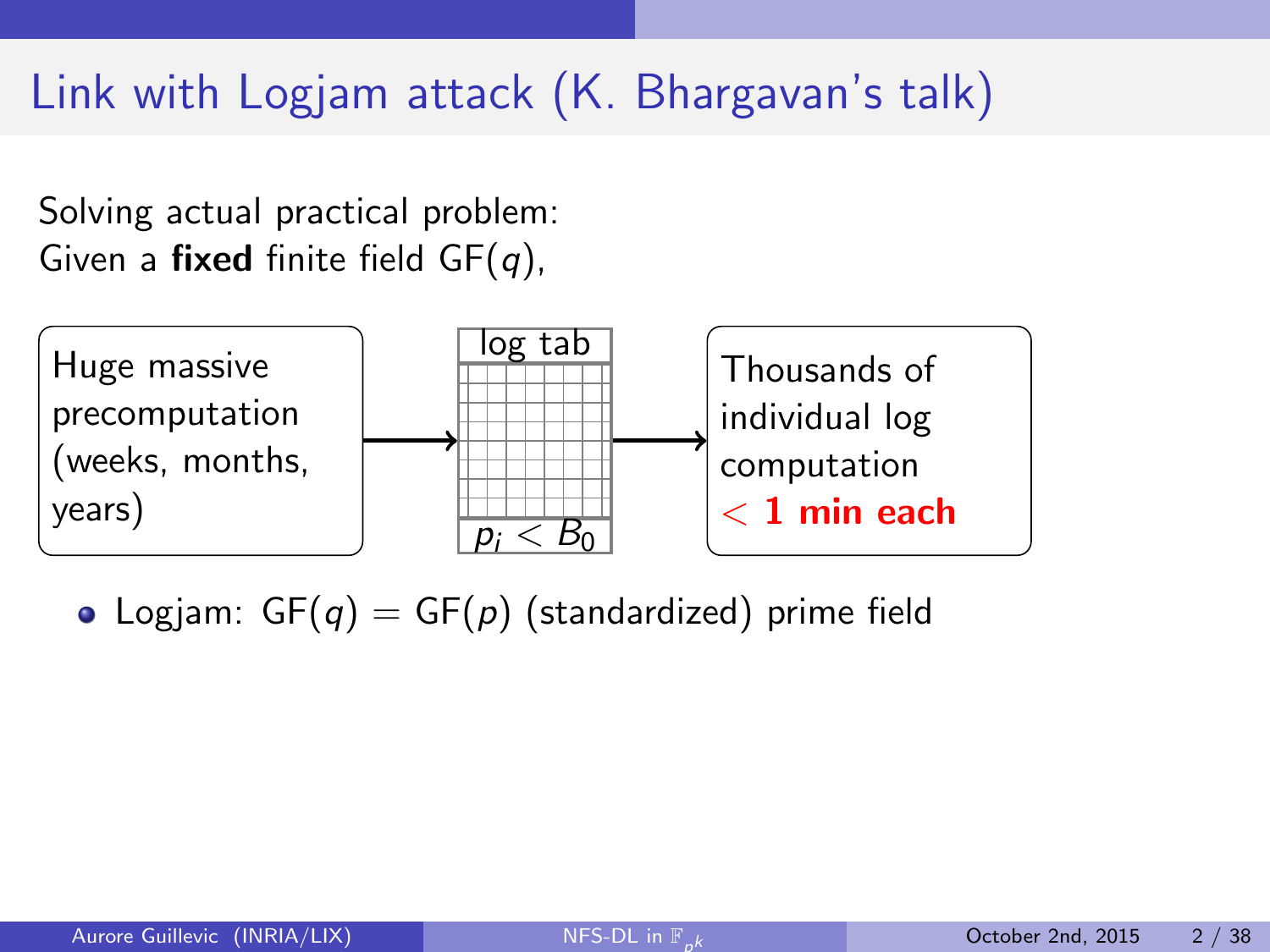Solving actual practical problem: Given a fixed finite field  $GF(q)$ ,



- Logiam:  $GF(q) = GF(p)$  (standardized) prime field
- Pairing-based cryptosystems:  $\mathsf{GF}(\mathsf{q})=\mathsf{GF}(\mathsf{p}^2)$ ,  $\mathsf{GF}(\mathsf{p}^6)$ ,  $\mathsf{GF}(\mathsf{p}^{12})$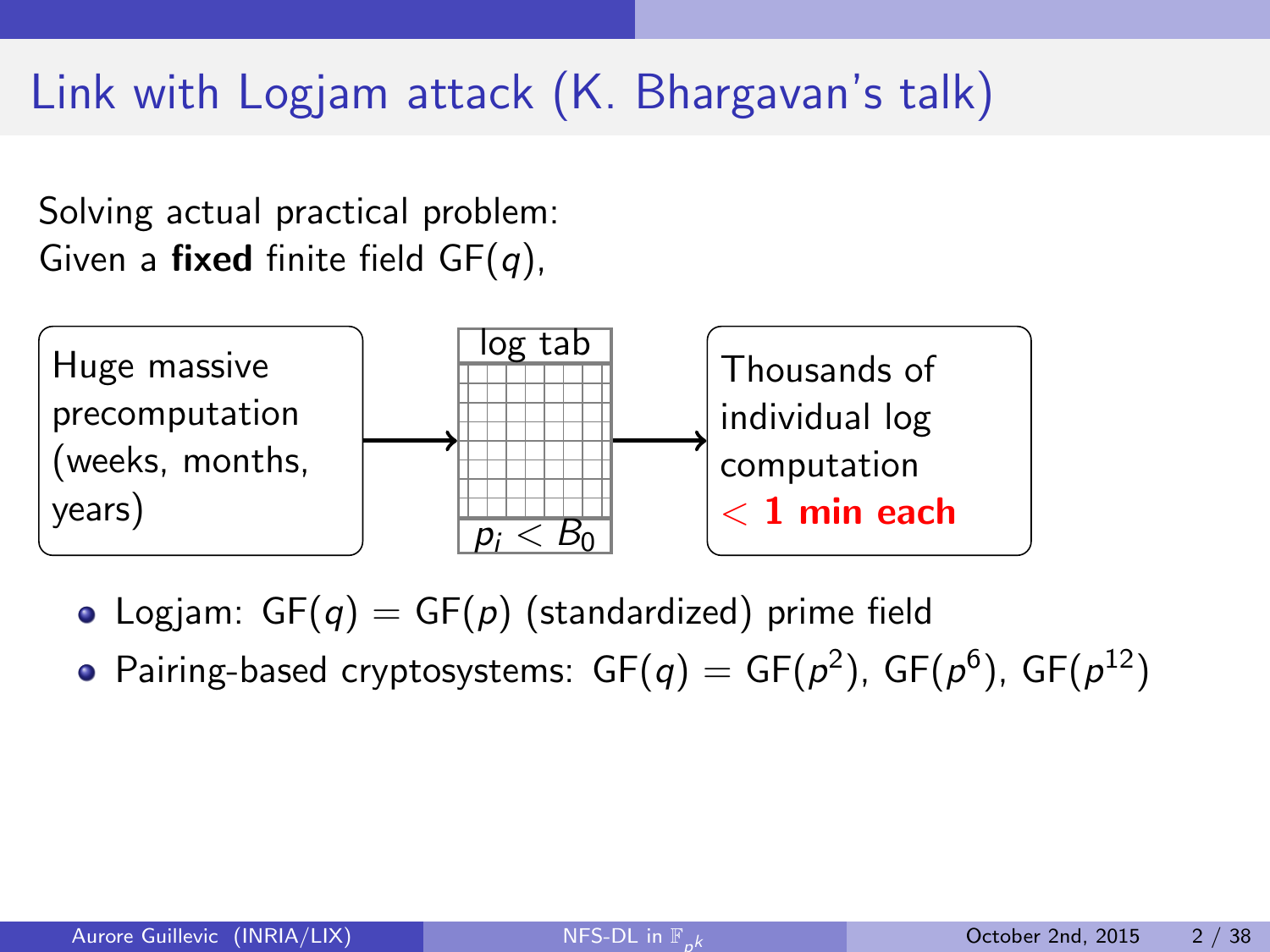Solving actual practical problem: Given a fixed finite field  $GF(q)$ ,



• Logiam:  $GF(q) = GF(p)$  (standardized) prime field

Pairing-based cryptosystems:  $\mathsf{GF}(\mathsf{q})=\mathsf{GF}(\mathsf{p}^2)$ ,  $\mathsf{GF}(\mathsf{p}^6)$ ,  $\mathsf{GF}(\mathsf{p}^{12})$ 

Could we compute individual discrete logs in  $GF(p^2)$ ,  $GF(p^6)$ ,  $GF(p^{12})$  in less than 1 min?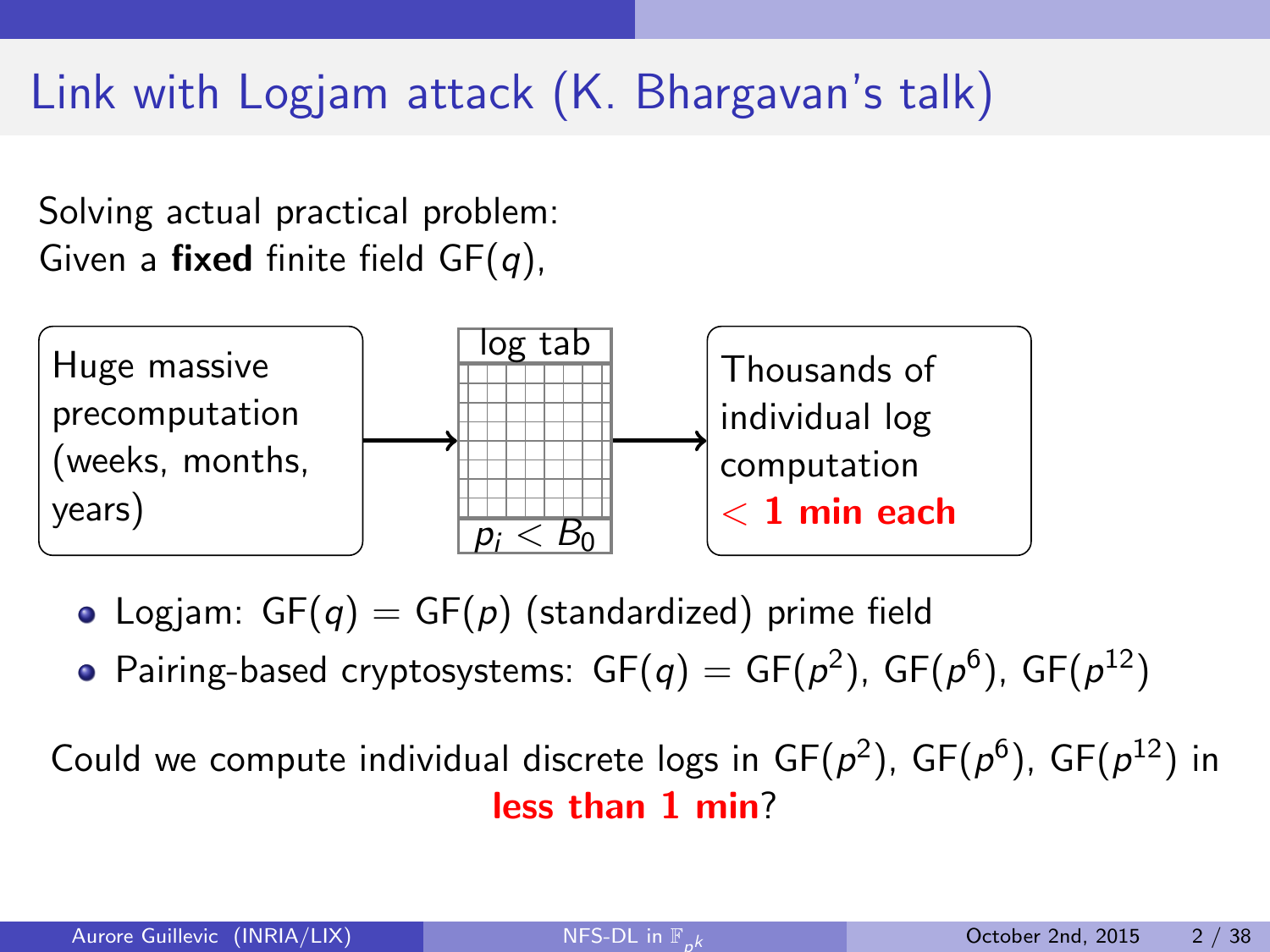## <span id="page-7-0"></span>[DLP in the target group of pairing-friendly curves](#page-7-0)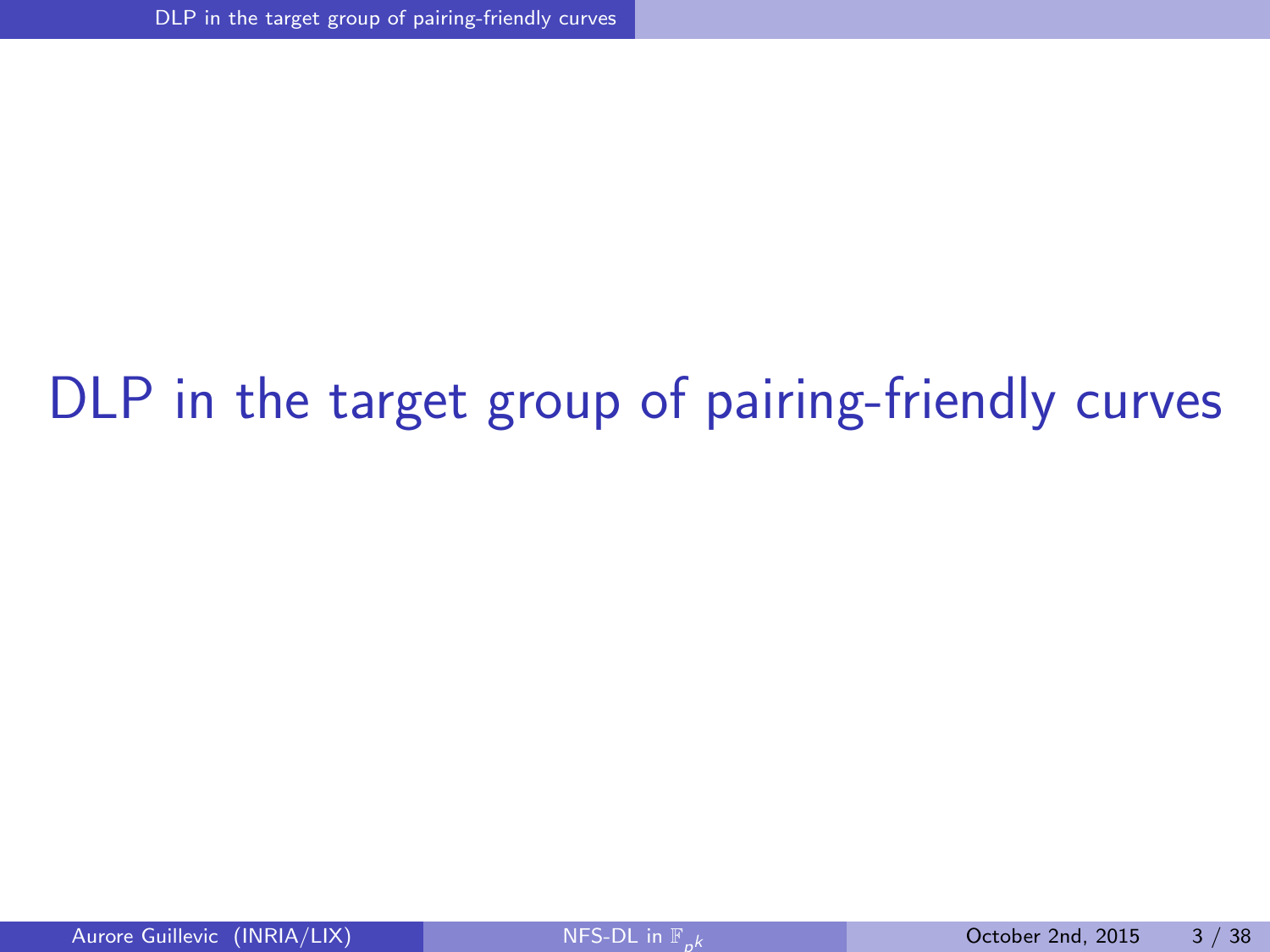## Why DLP in finite fields  $\mathbb{F}_{p^2}$ ,  $\mathbb{F}_{p^3}, \ldots$ ?

In a subgroup  $\mathbb{G} = \langle g \rangle$  of order  $\ell$ ,

- $(g, x) \mapsto g^x$  is easy (polynomial time)
- $(g, g^x) \mapsto x$  is (in well-chosen subgroup) hard: DLP.

<span id="page-8-0"></span>

| pairing: | G1                | ⊕ັນ                   | $\rightarrow$ $G_{\mathcal{T}}$ |
|----------|-------------------|-----------------------|---------------------------------|
|          |                   |                       |                                 |
|          | $E(\mathbb{F}_p)$ | $E(\mathbb{F}_{p^k})$ | $\mathbb{F}_{p^k}^*$            |

- where  $E/\mathbb{F}_p$  is a *pairing-friendly* curve
- where  $\Xi/\Xi$   $p$  is a pairing memary carve<br>G1, G2, G7 of large prime order  $\ell$  (generic attacks in  $O(\sqrt{2})$  $\ell)$ : take e.g. 256-bit  $\ell$ )
- $1 \leq k \leq 12$  embedding degree: very specific property (specific attacks (NFS): take 3072-bit  $p^k$ )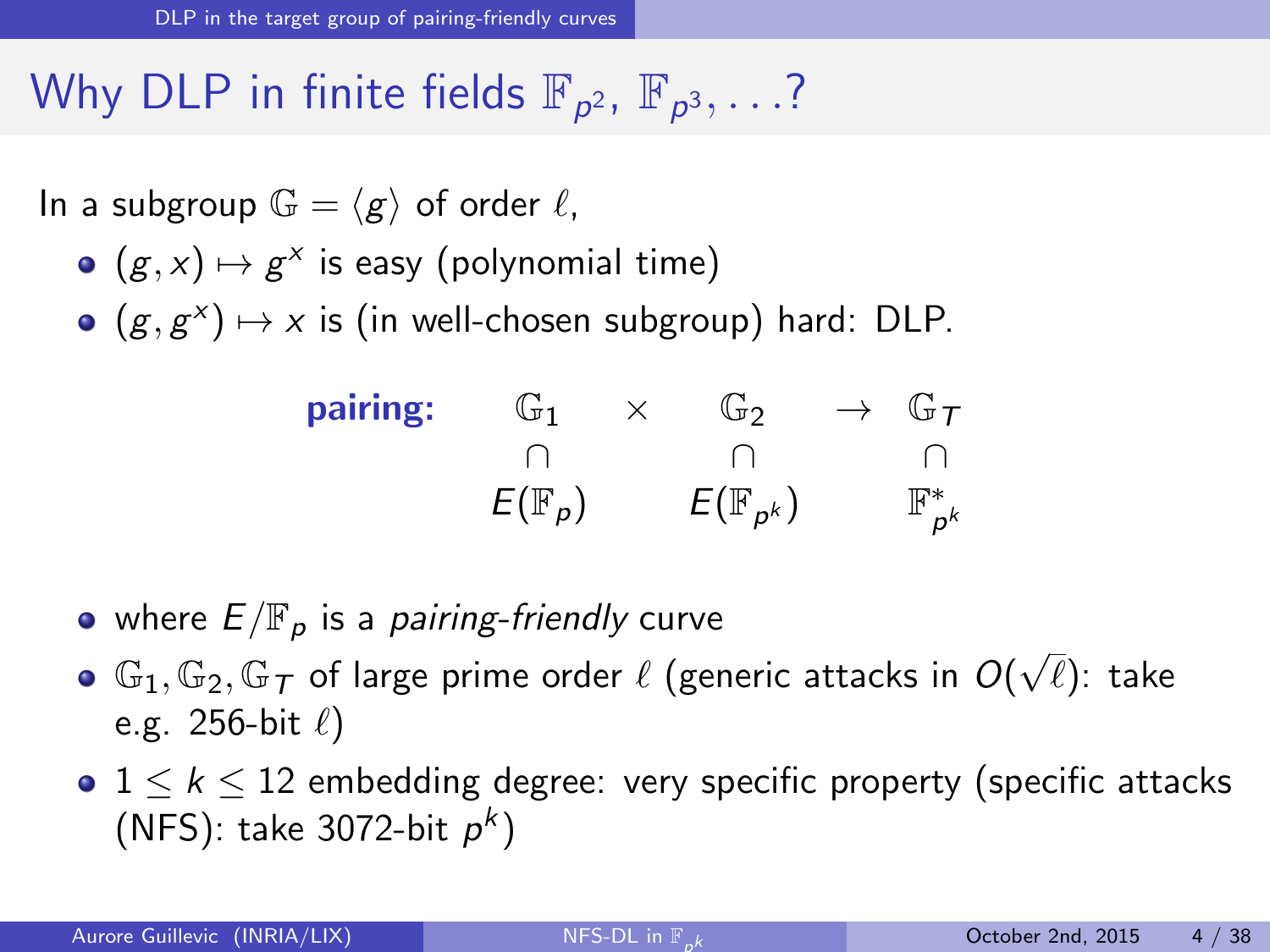### DL records in small characteristic

- X Small characteristic:
	- supersingular curves  $E/\mathbb{F}_{2^n}$ :  $\mathbb{G}_T\subset \mathbb{F}_{2^{4n}}$ ,  $E/\mathbb{F}_{3^m}$ :  $\mathbb{G}_T\subset \mathbb{F}_{3^{6m}}$

Practical attacks (first one and most recent):

- Hayashi, Shimoyama, Shinohara, Takagi: GF(3<sup>6</sup>·<sup>97</sup>) ( 923 bit field) (2012)
- Granger, Kleinjung, Zumbragel:  $GF(2^{9234})$ ,  $GF(2^{4404})$  (2014)
- Adj, Menezes, Oliveira, Rodríguez-Henríquez:  $GF(3^{822})$ ,  $GF(3^{978})$ (2014)
- Joux:  $GF(3^{2395})$  (with Pierrot, 2014),  $GF(2^{6168})$  (2013)

Theoretical attacks: Quasi-Polynomial-time Algorithm (QPA)

- [Barbulescu Gaudry Joux Thomé 14]
- <span id="page-9-0"></span>• [Granger Kleinjung Zumbragel 14]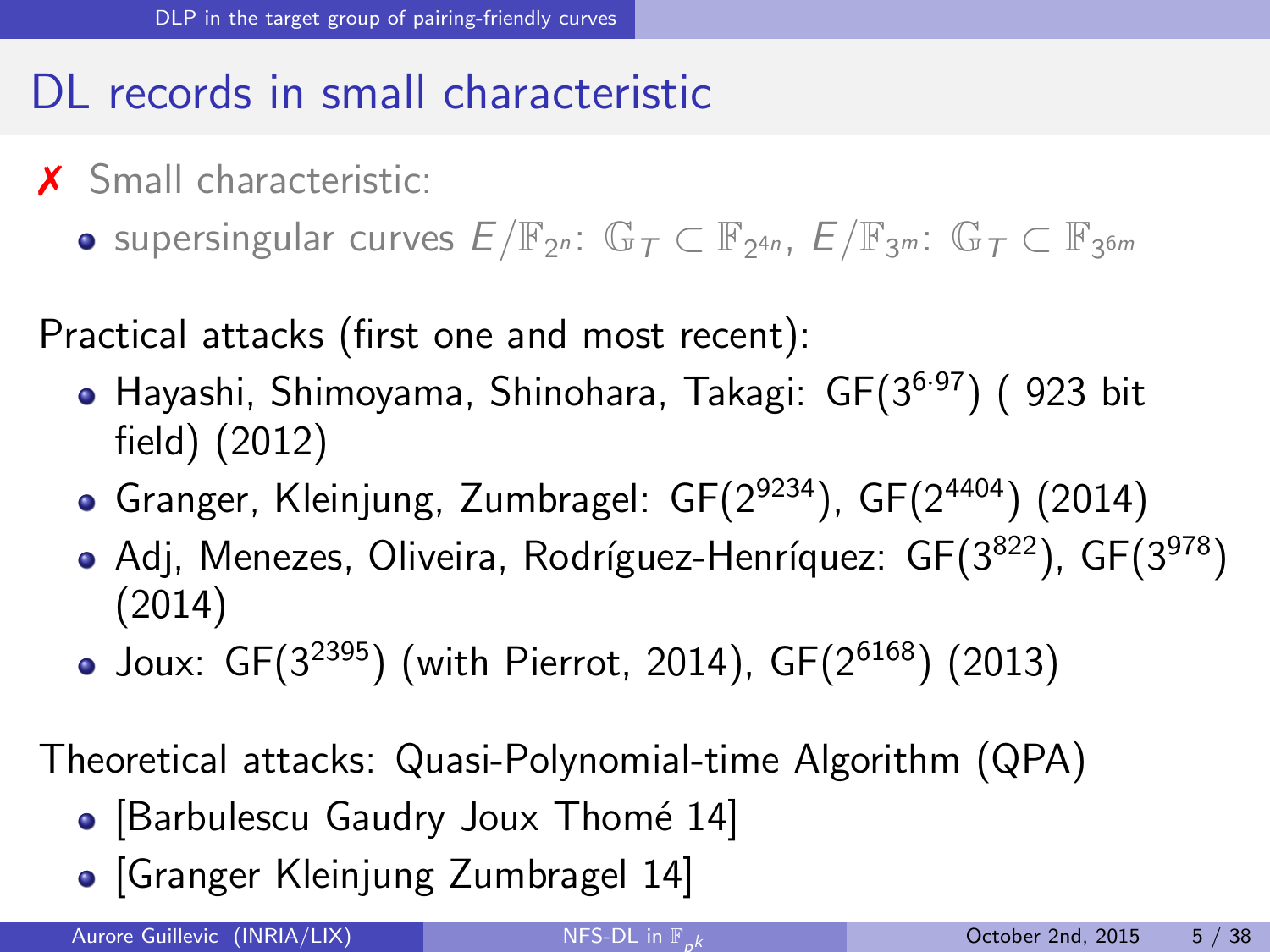### Common used pairing-friendly curves

- <span id="page-10-0"></span> $\checkmark$  Curves over prime fields  $E/\mathbb{F}_p$  where QPA does NOT apply (with  $\log p > \log \ell \approx 256$  bits, s.t. k  $\log p > 3072$ )
	- supersingular:  $\mathbb{G}_{\mathcal{T}} \subset \mathbb{F}_{p^2}$  (log  $p = 1536$ )
	- [Miyaji Nakabayashi Takano 01] (MNT):  $\mathbb{G}_{\mathcal{T}}\subset\mathbb{F}_{\rho^3}$  $(\log p = 1024)$ ,  $\mathbb{F}_{p^4}$  (log  $p = 768$ ),  $\mathbb{F}_{p^6}$  (log  $p = 512$ )
	- [Barreto Naehrig 05] (BN):  $\mathbb{G}_7 \subset \mathbb{F}_{p^{12}}$  (log  $p = 256$ , optimal)
	- [Kachisa Schaefer Scott 08] (KSS):  $\mathbb{G}_T \subset \mathbb{F}_{p^{18}}$  (used for 192-bit security level: 384-bit  $\ell$ , log  $p = 512$ , k log  $p = 9216$ )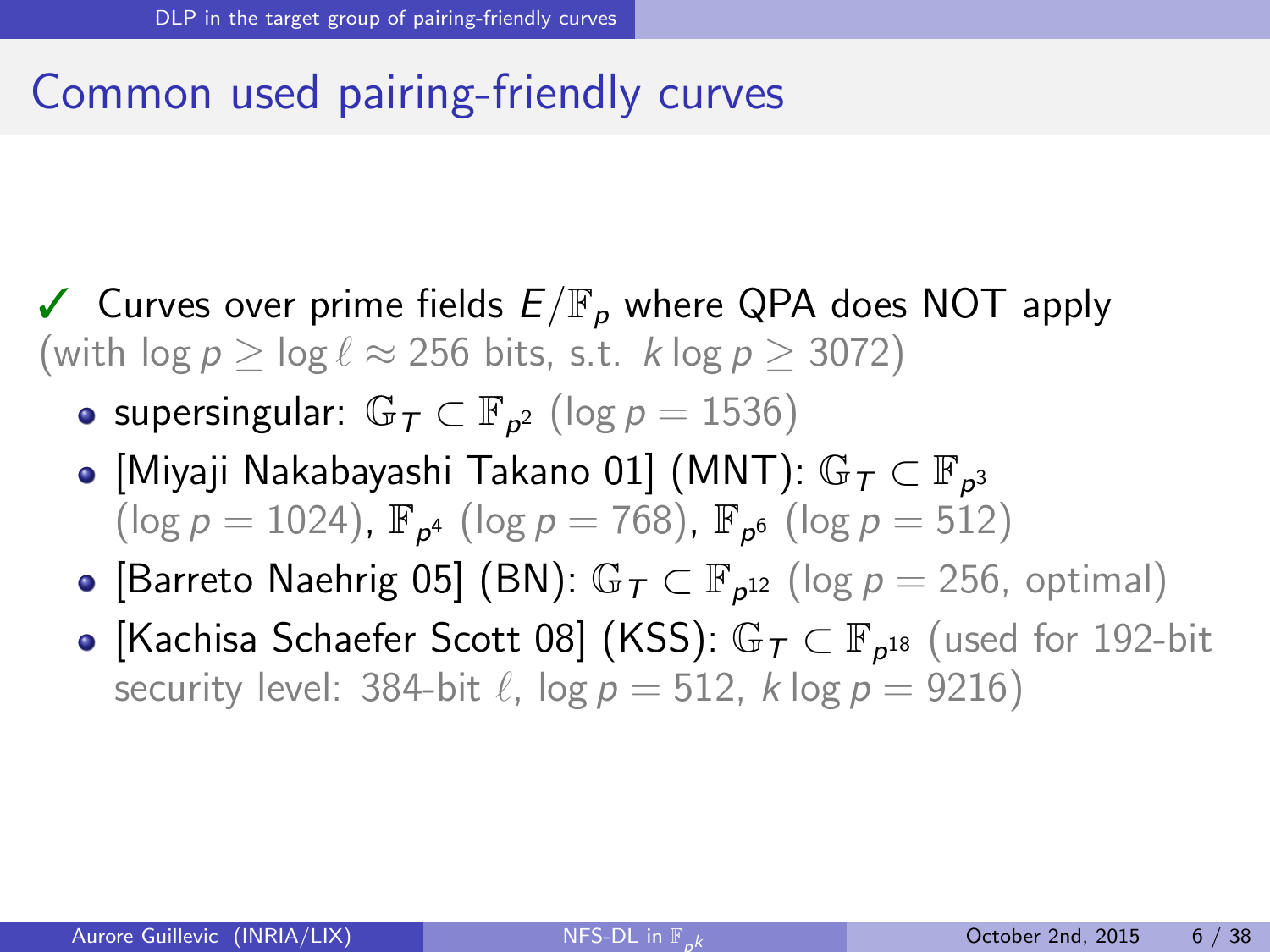### Theoretical attacks in non-small characteristic fields

Variants of NFS, generic fields

• MNFS [Coppersmith 89]:  $\mathbb{F}_p$ , [Barbulescu Pierrot 14], [Pierrot 15]:  $\mathbb{F}_{p^k}$ 

Specific to pairing target groups, when  $p = P(x_0)$ , with deg  $P \ge 2$ 

- [Joux Pierrot 13]
- <span id="page-11-0"></span>• [Barbulescu Gaudry Kleinjung 15] Tower NFS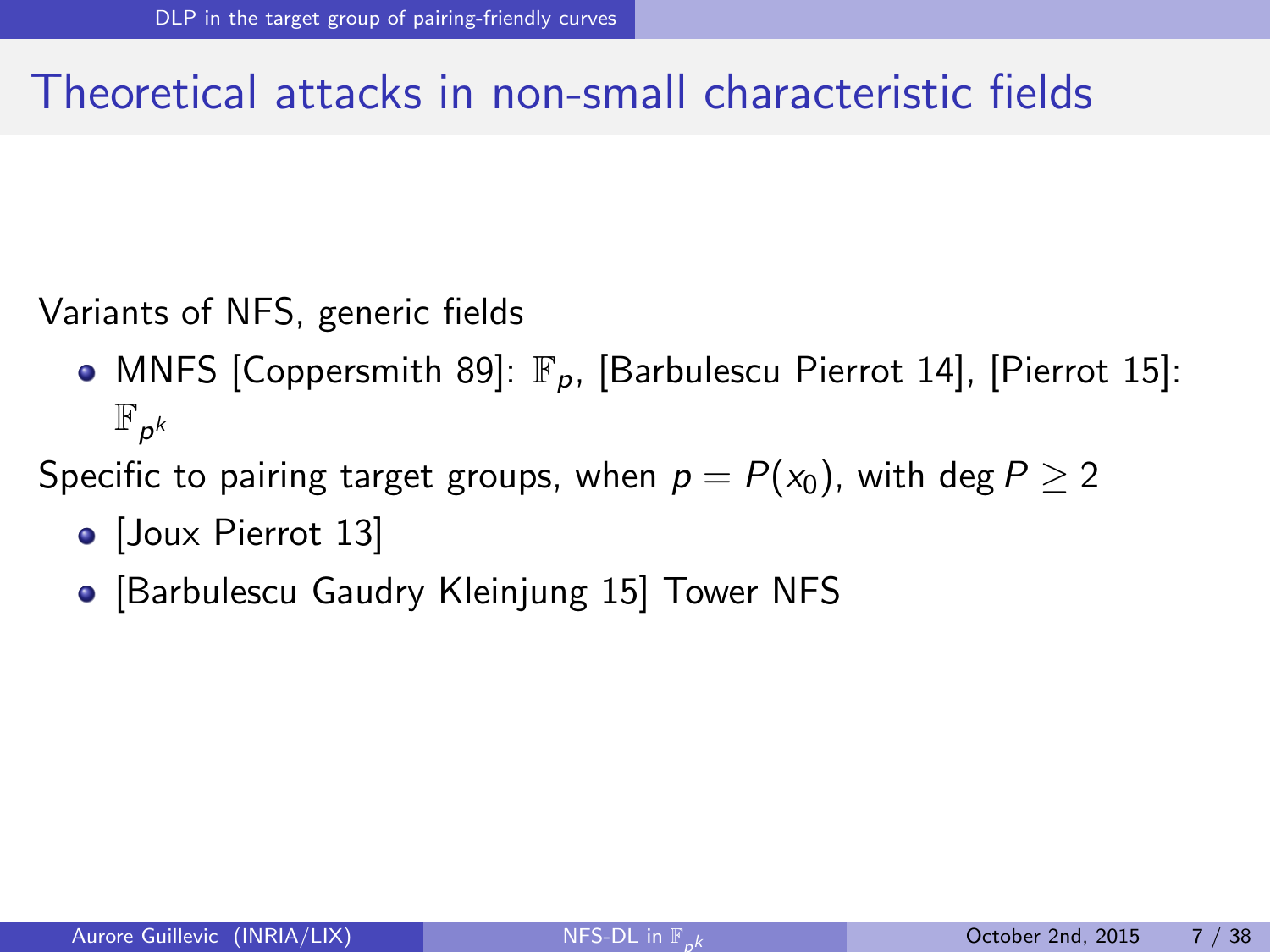### Theoretical attacks in non-small characteristic fields

Variants of NFS, generic fields

• MNFS [Coppersmith 89]:  $\mathbb{F}_p$ , [Barbulescu Pierrot 14], [Pierrot 15]:  $\mathbb{F}_{p^k}$ 

Specific to pairing target groups, when  $p = P(x_0)$ , with deg  $P \ge 2$ 

- [Joux Pierrot 13]
- <span id="page-12-0"></span>• [Barbulescu Gaudry Kleinjung 15] Tower NFS

These attacks were not taken into account in the 3072-bit target field recommendation.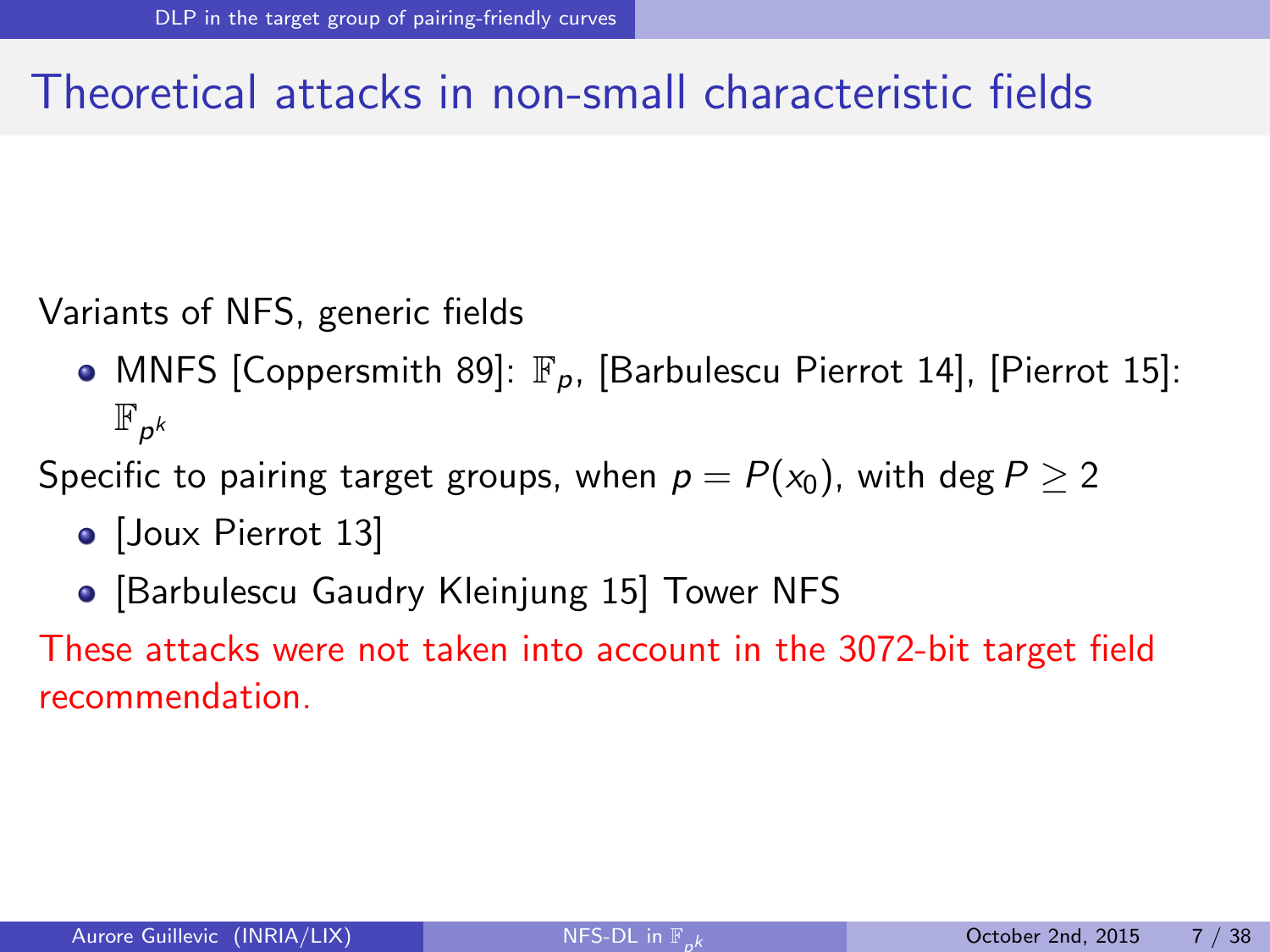### Last DL records, with the NFS-DL algorithm

| GF(p)                                              | $GF(p^2), p^2 = q$ [BGGM15]    |                     |
|----------------------------------------------------|--------------------------------|---------------------|
| Massive precomputation $(d=core-day, y=core-year)$ |                                |                     |
| [Logjam] 512-bit $p$ : 10y                         | 530-bit q: $0.2y + 1.25$ GPU d |                     |
| [BGIJT14] 596-bit p: 131y                          | 598-bit q: $0.75y + 18$ GPU-d  | 175 $\times$ faster |
| <b>Individual Discrete Log</b>                     |                                |                     |
| 512-bit p: 70s median $\checkmark$                 | 530-bit $q$ : few d            | slow                |
| 596-bit $p: 2d$                                    | 600-bit $q$ : few d            | slow                |

<span id="page-13-0"></span>[Logjam]: see <weakdh.org> [BGGM15]: Barbulescu, Gaudry, G., Morain [BGIJT14]: Bouvier, Gaudry, Imbert, Jeljeli, Thomé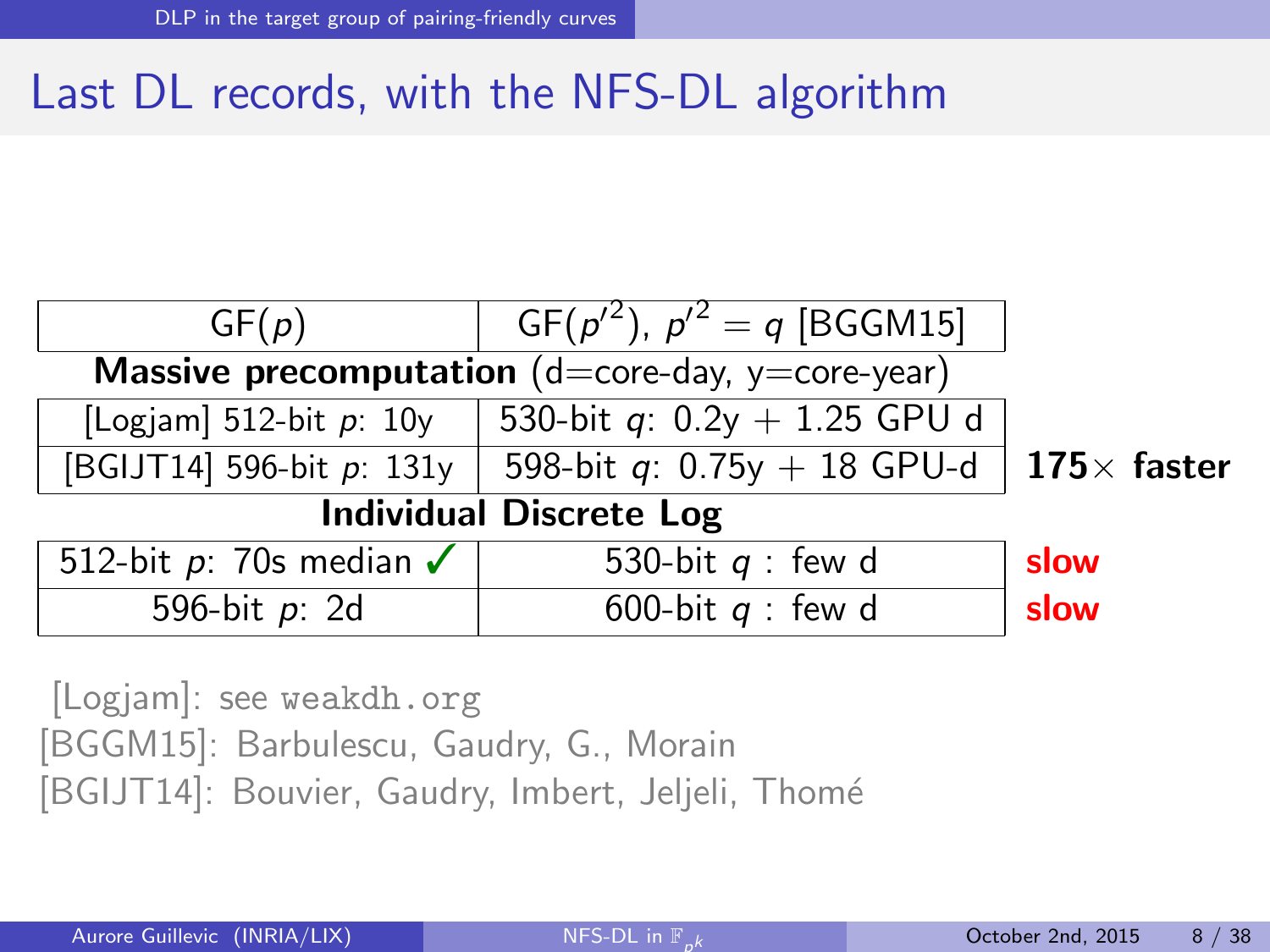This talk:

- Faster **individual** discrete logarithm in  $\mathbb{F}_{p^k}$ , especially  $k = 2, 3, 4, 6$
- Apply to pairing target group  $\mathbb{G}_T$
- <span id="page-14-0"></span>source code: part of <http://cado-nfs.gforge.inria.fr/>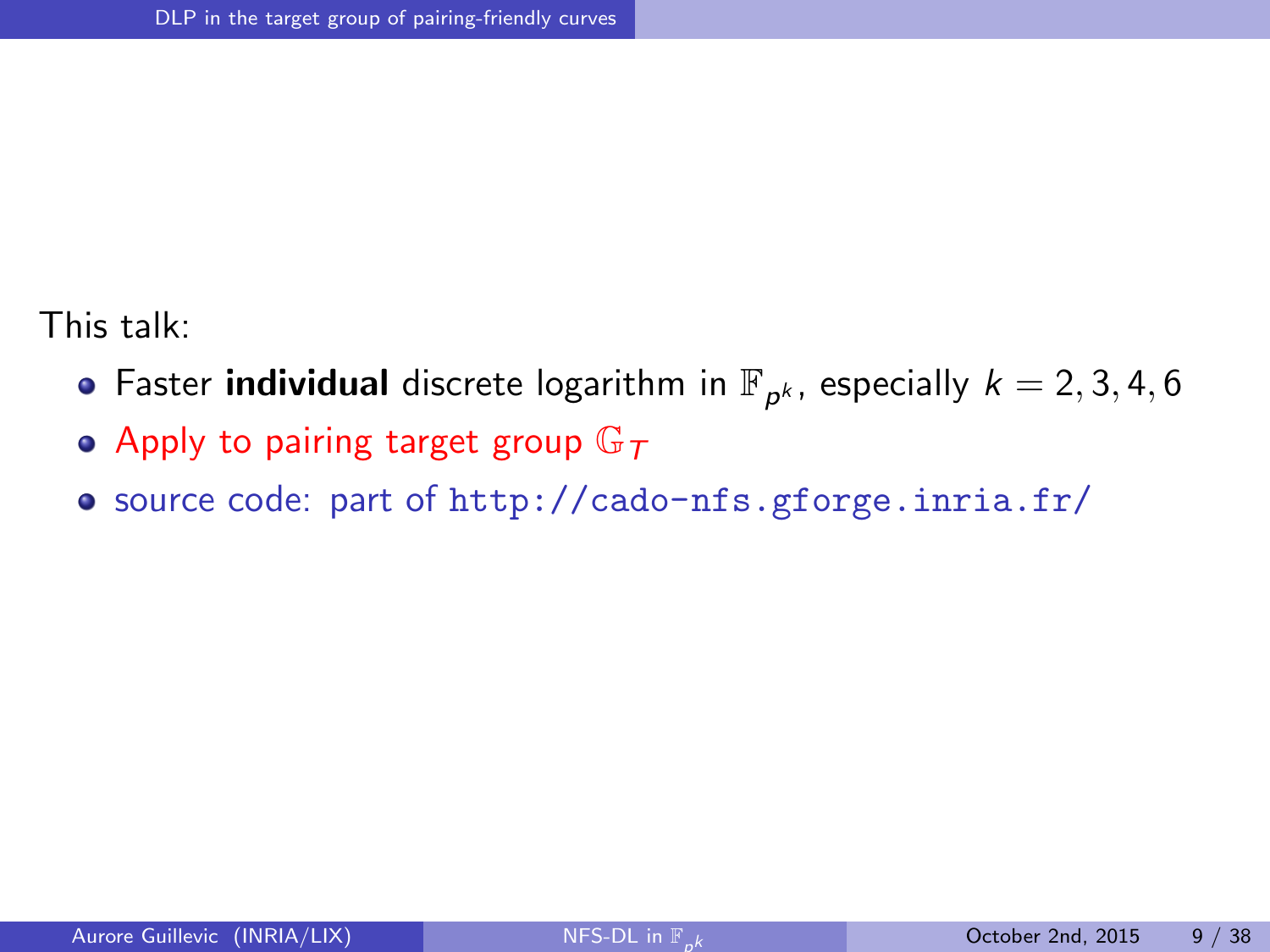## <span id="page-15-0"></span>[NFS – Number Field Sieve algorithm](#page-15-0)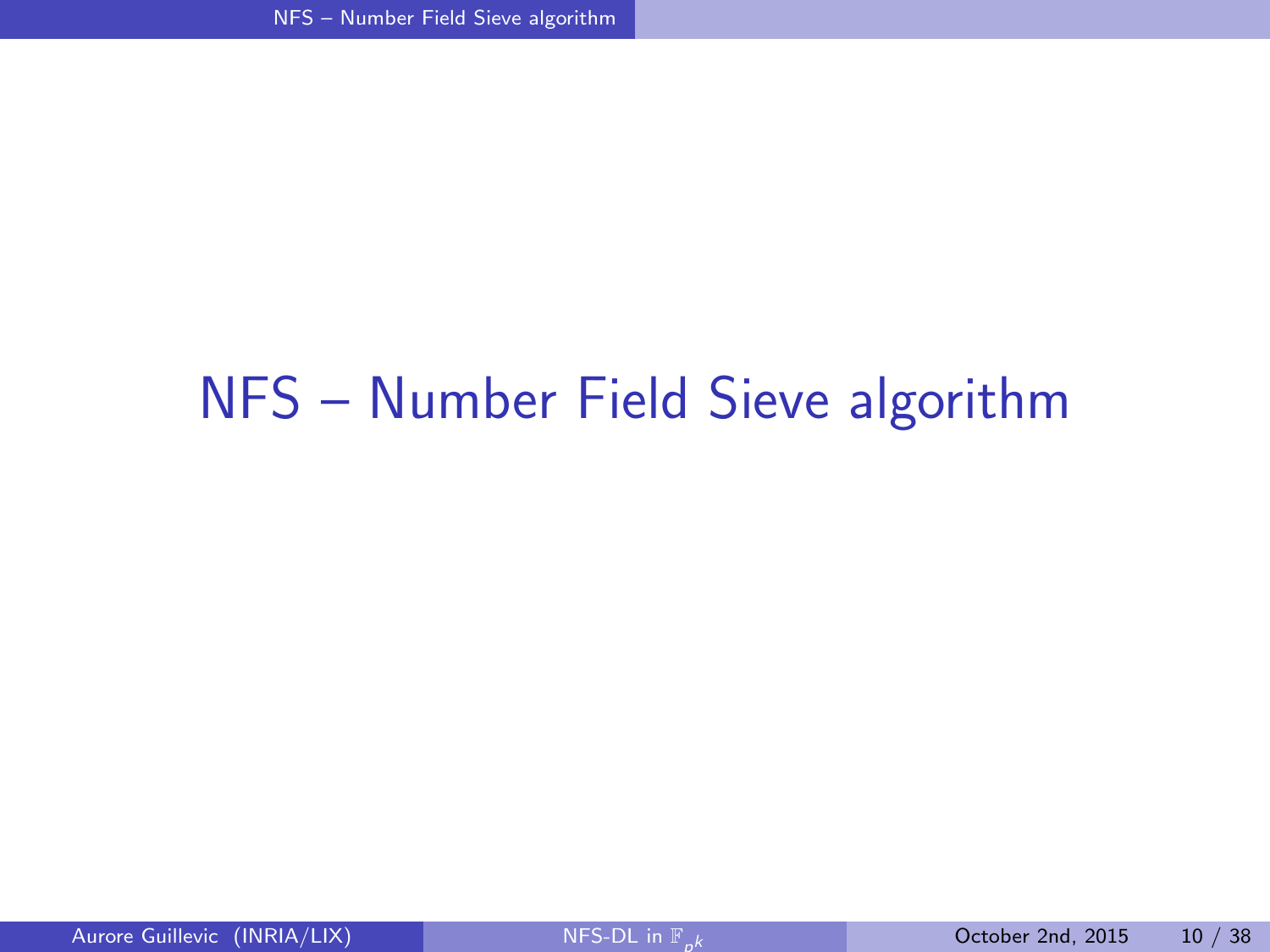<span id="page-16-0"></span>1.  $\varphi = \gcd(f, g) \pmod{p}$  and Polynomial selection: compute  $f(x)$ ,  $g(x)$  with  $\mathbb{F}_{p^k} = \mathbb{F}_p[x]/(\varphi(x))$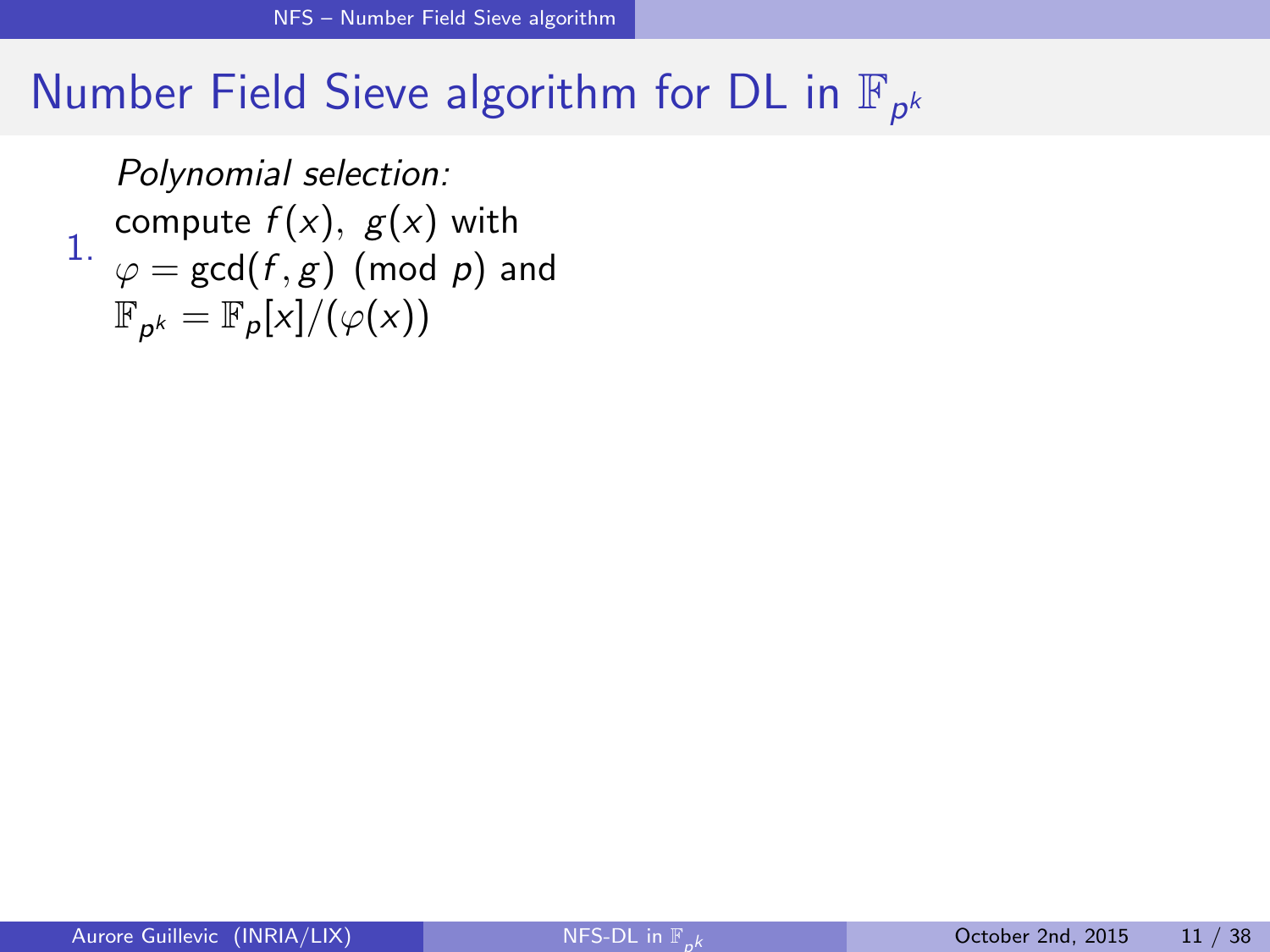1.  $\varphi = \gcd(f, g) \pmod{p}$  and Polynomial selection: compute  $f(x)$ ,  $g(x)$  with  $\mathbb{F}_{p^k} = \mathbb{F}_p[x]/(\varphi(x))$ 

<span id="page-17-0"></span>2. Relation collection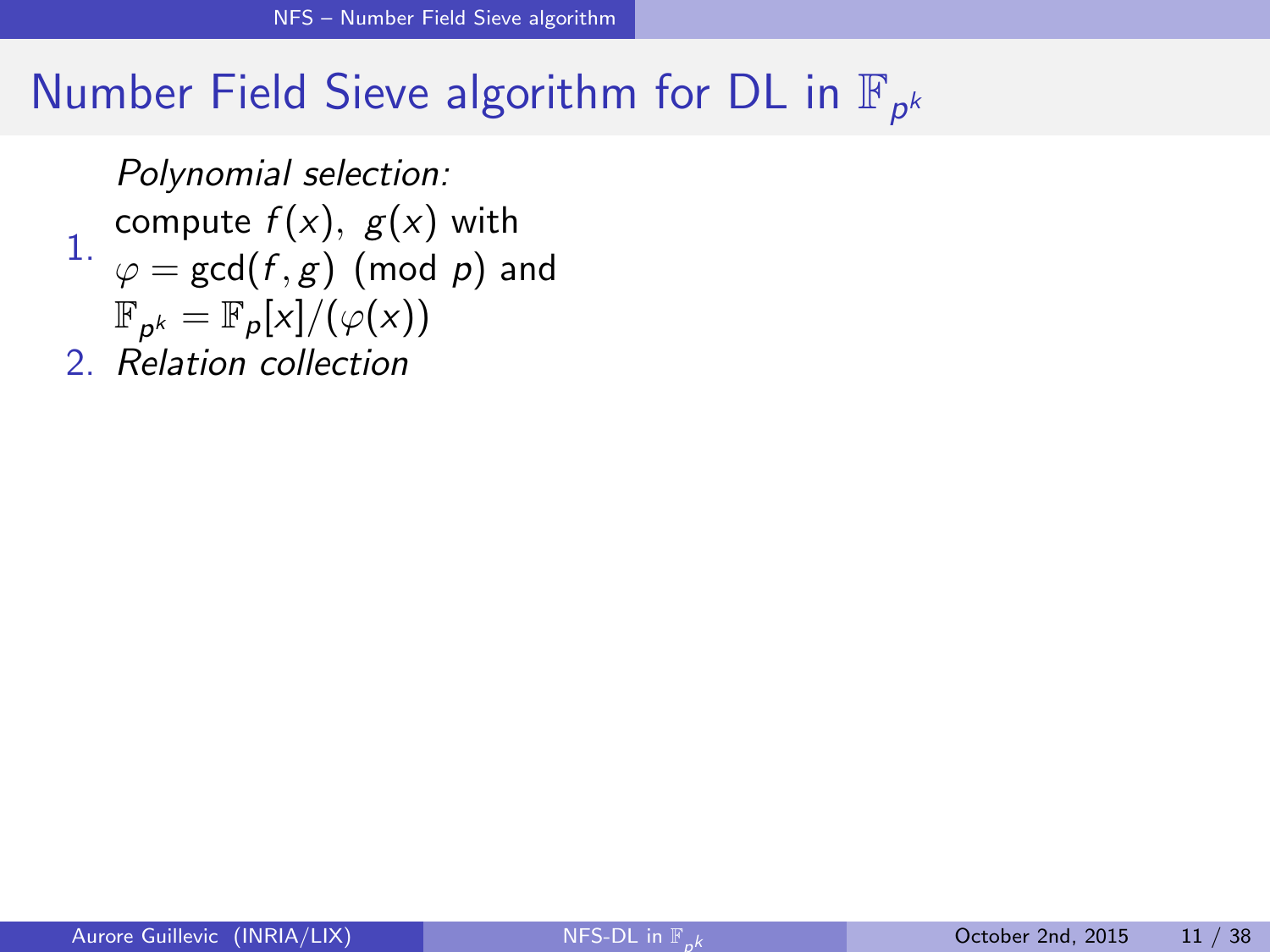Polynomial selection:

- compute  $f(x)$ ,  $g(x)$  with
- 1.  $\varphi = \gcd(f, g) \pmod{p}$  and
	- $\mathbb{F}_{p^k} = \mathbb{F}_p[x]/(\varphi(x))$
- 2. Relation collection
- 3. Linear algebra modulo  $\ell \mid p^k-1.$
- $\rightarrow$  here we know the discrete log of a subset of elements.

<span id="page-18-0"></span>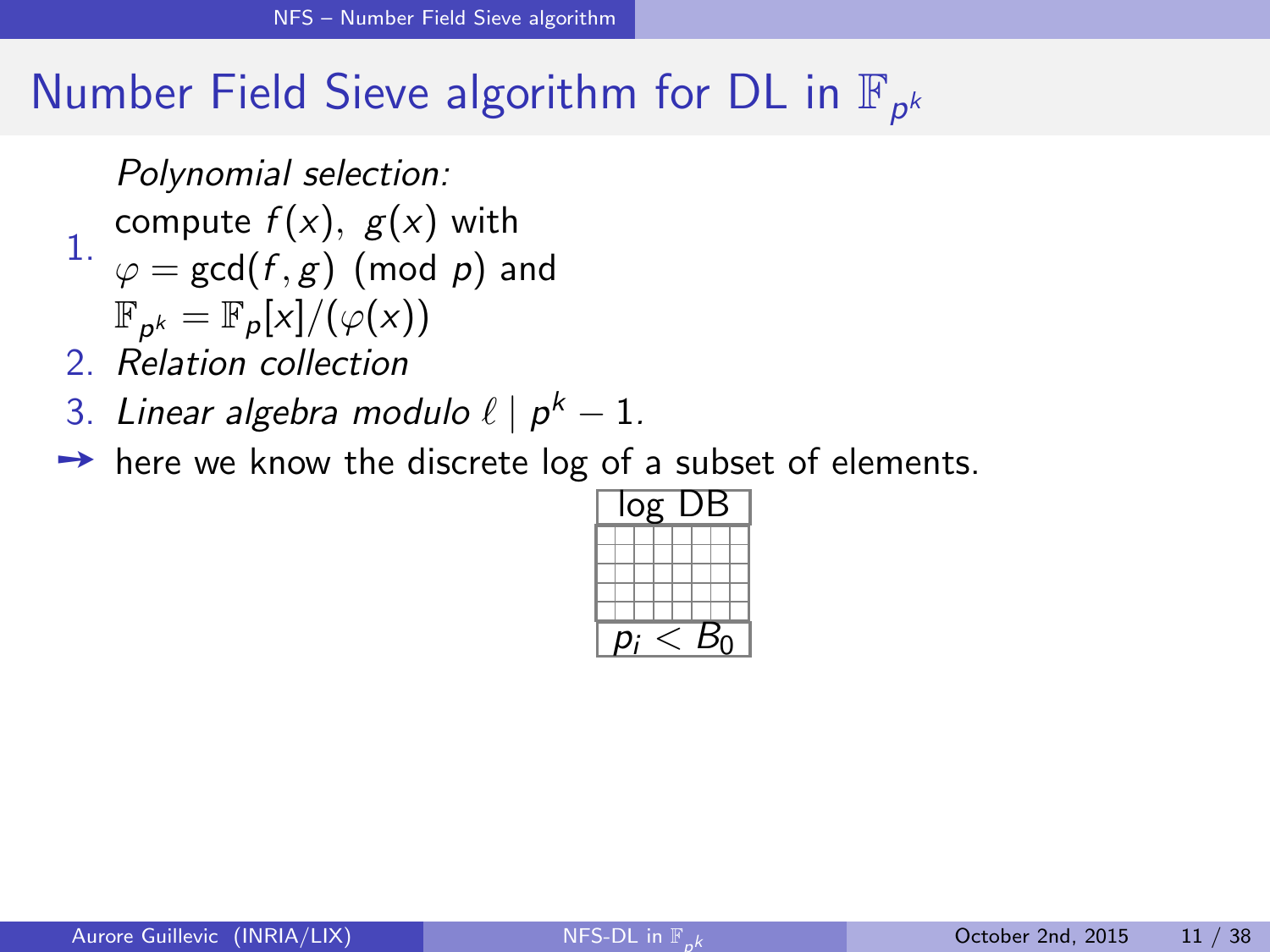Polynomial selection:

- compute  $f(x)$ ,  $g(x)$  with
- 1.  $\varphi = \gcd(f, g) \pmod{p}$  and  $\mathbb{F}_{p^k} = \mathbb{F}_p[x]/(\varphi(x))$
- 2. Relation collection
- 3. Linear algebra modulo  $\ell \mid p^k-1$
- $\rightarrow$  here we know the discrete log of a subset of elements.

<span id="page-19-0"></span>

massive precomputation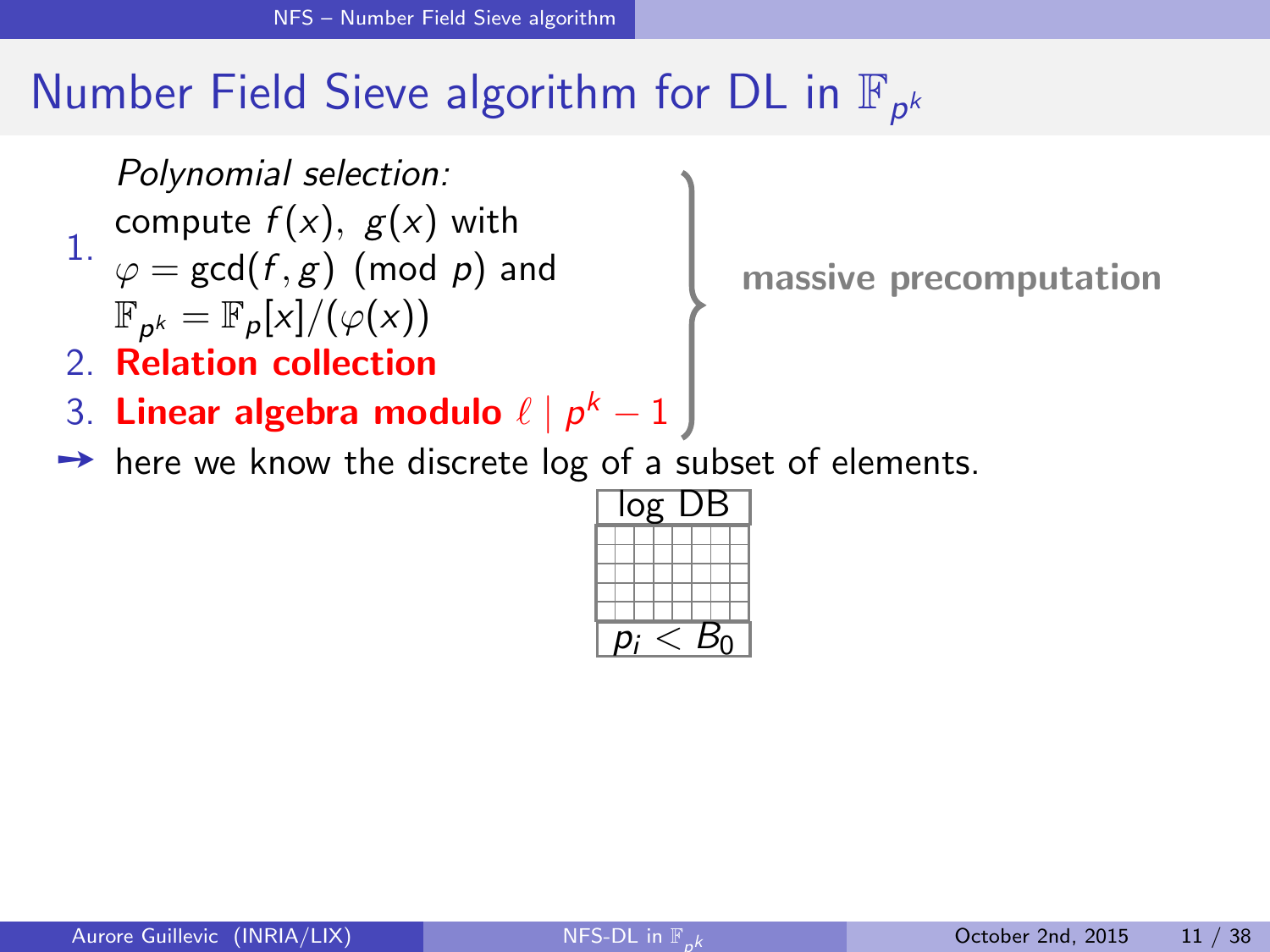Polynomial selection:

- compute  $f(x)$ ,  $g(x)$  with
- 1.  $\varphi = \gcd(f, g) \pmod{p}$  and  $\mathbb{F}_{p^k} = \mathbb{F}_p[x]/(\varphi(x))$
- 2. Relation collection
- 3. Linear algebra modulo  $\ell \mid p^k-1$
- $\rightarrow$  here we know the discrete log of a subset of elements.

<span id="page-20-0"></span>

1. Individual target discrete logarithm

massive precomputation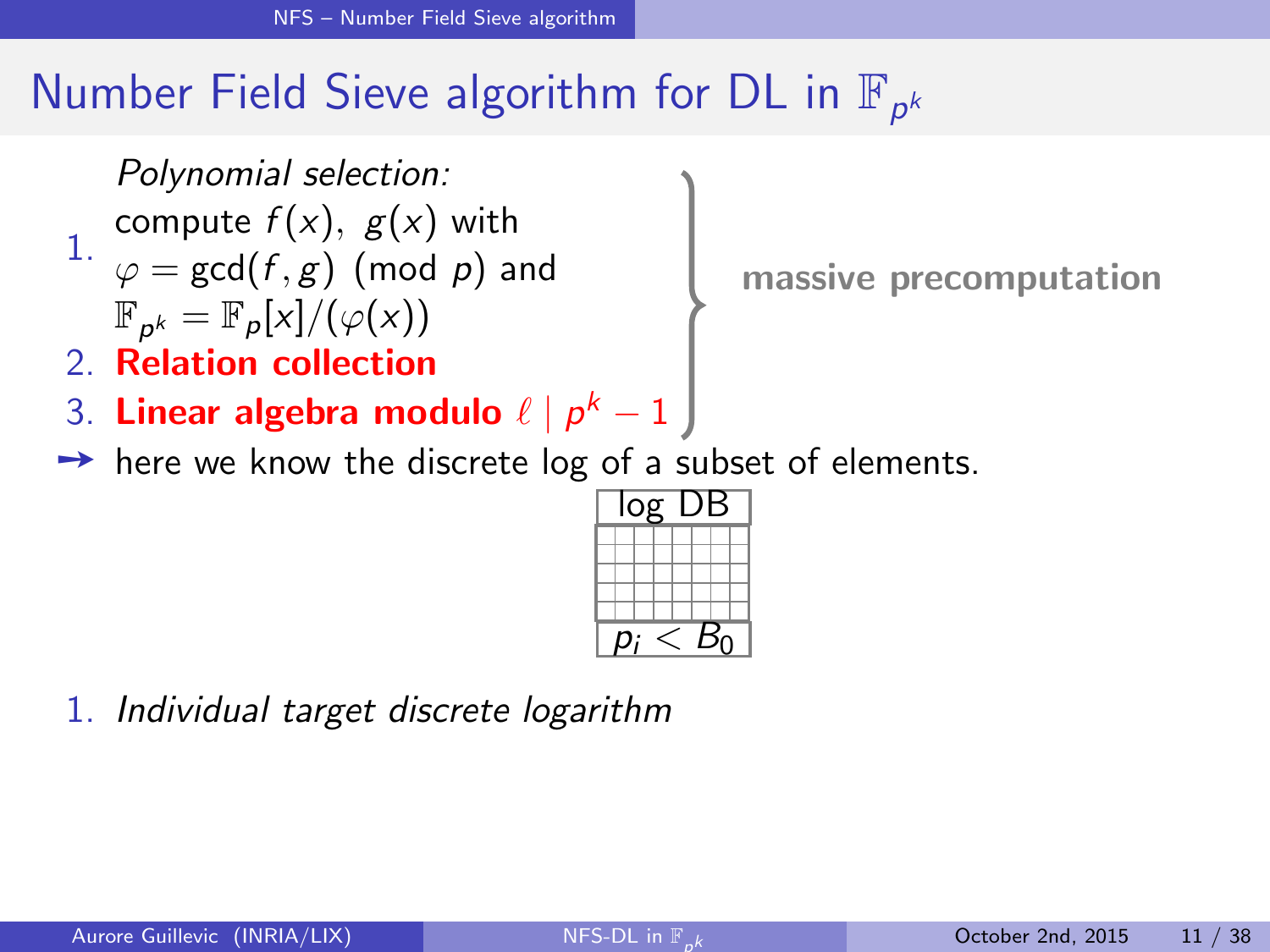Polynomial selection:

compute  $f(x)$ ,  $g(x)$  with

1.  $\varphi = \gcd(f, g) \pmod{p}$  and  $\mathbb{F}_{p^k} = \mathbb{F}_p[x]/(\varphi(x))$ 

2. Relation collection

- 3. Linear algebra modulo  $\ell \mid p^k-1$
- $\rightarrow$  here we know the discrete log of a subset of elements.

massive precomputation

<span id="page-21-0"></span>

1. Individual target discrete logarithm for each given DLP instance

- **e** not so trivial
- $\bullet$  this talk: practical improvements very efficient for small  $k$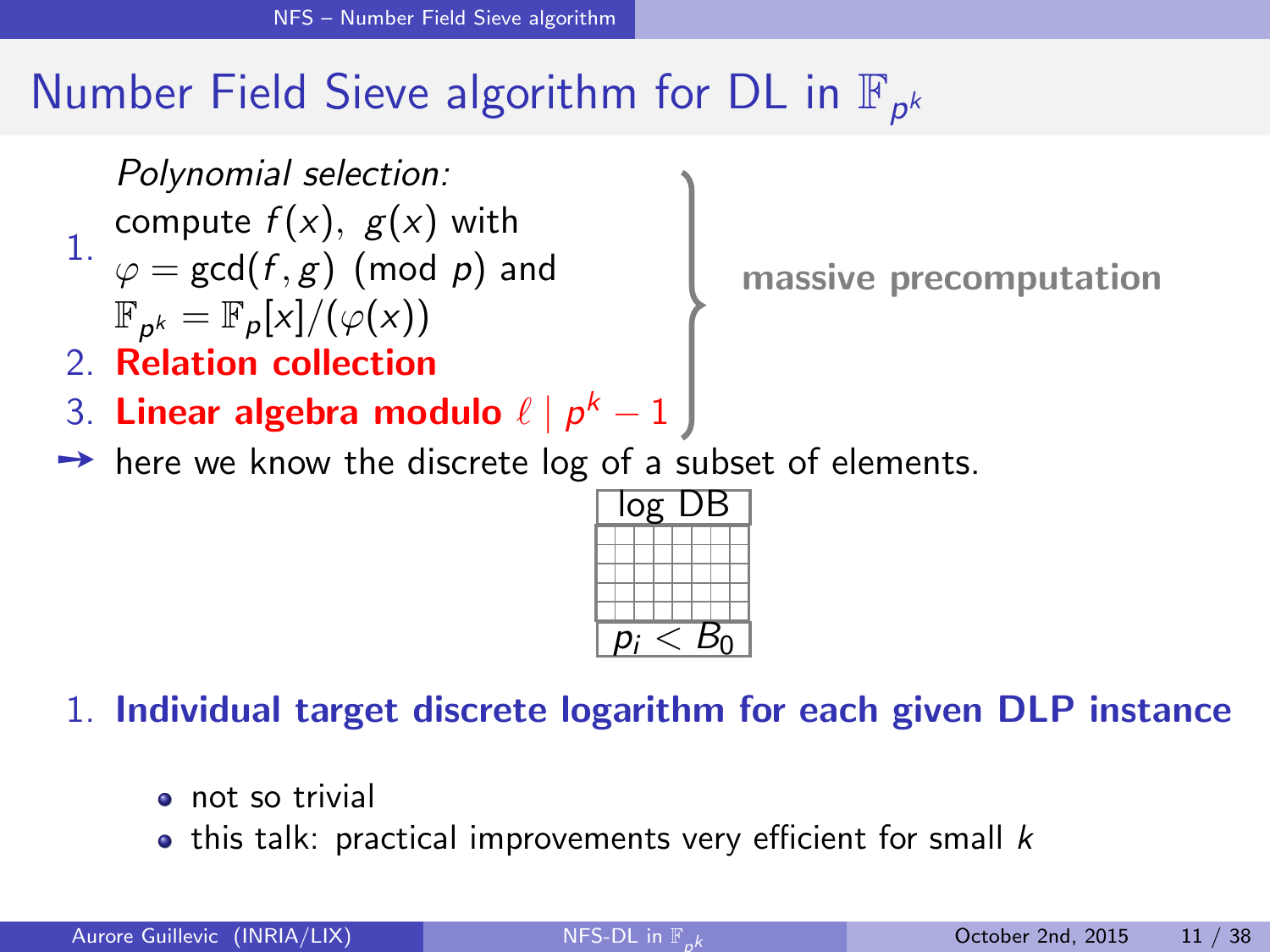## <span id="page-22-0"></span>[Individual Discrete Logarithm](#page-22-0)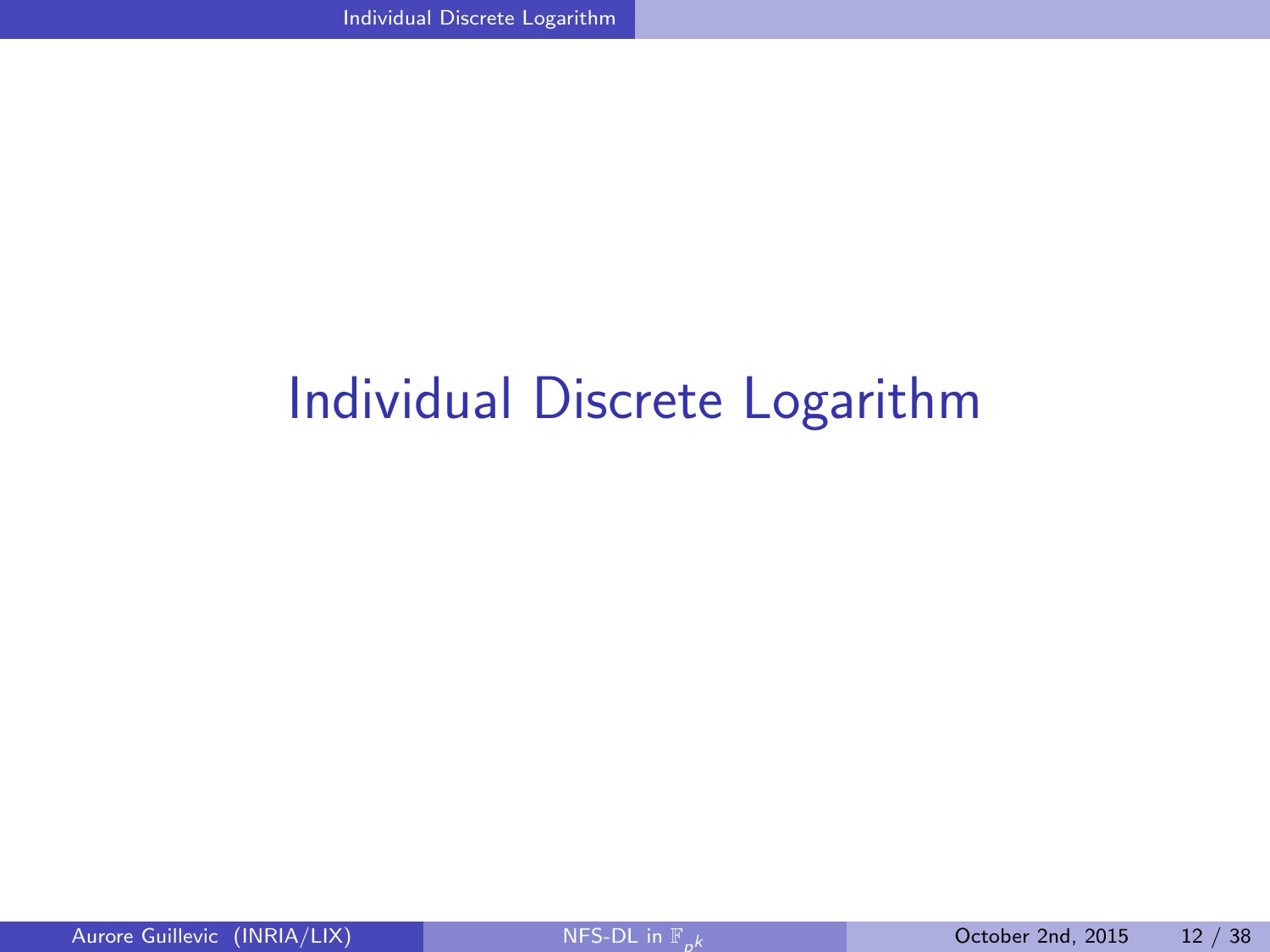## Preimage in  $\mathbb{Z}[x]/(f(x))$  and  $\rho$  map



Randomized target  $\mathcal{T}=t_0+t_1X+t_2X^2\in \mathbb{F}^*_p$  $\mathcal{P}_{\rho^3}^*=\mathbb{F}_\rho[X]/(\varphi(X))$ Simplest choice of preimage T:  $\mathbf{T} = \mathbf{t_0} + \mathbf{t_1} \times + \mathbf{t_2} \times^2 \in \mathbb{Z}[x]/(f(x))$ , with  $\mathbf{t_i} \equiv t_i \pmod{p}$ . We can always choose **T** s.t.  $|{\bf t}_{\mathsf{i}}| < \rho$ 

 $\bullet$  deg  $T <$  deg f

#### <span id="page-23-0"></span>We need  $\rho(\mathbf{T}) = \mathcal{T}$

(where  $\rho$  is simply a reduction modulo  $(\varphi, p)$  when f (resp. g) is monic)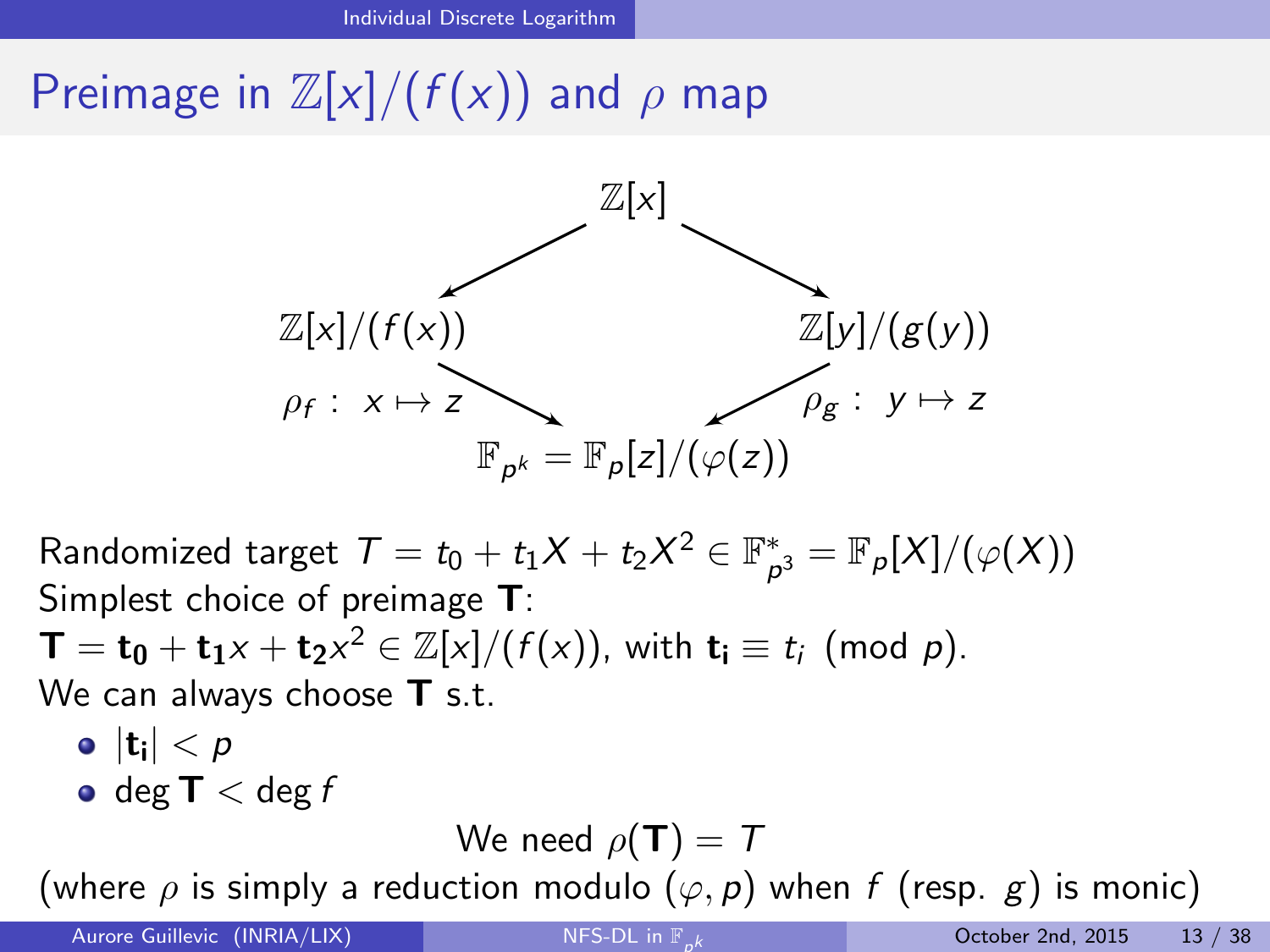<span id="page-24-0"></span>

Given G and a log database s.t. for all  $p_i < B_0$ , log  $p_i \in$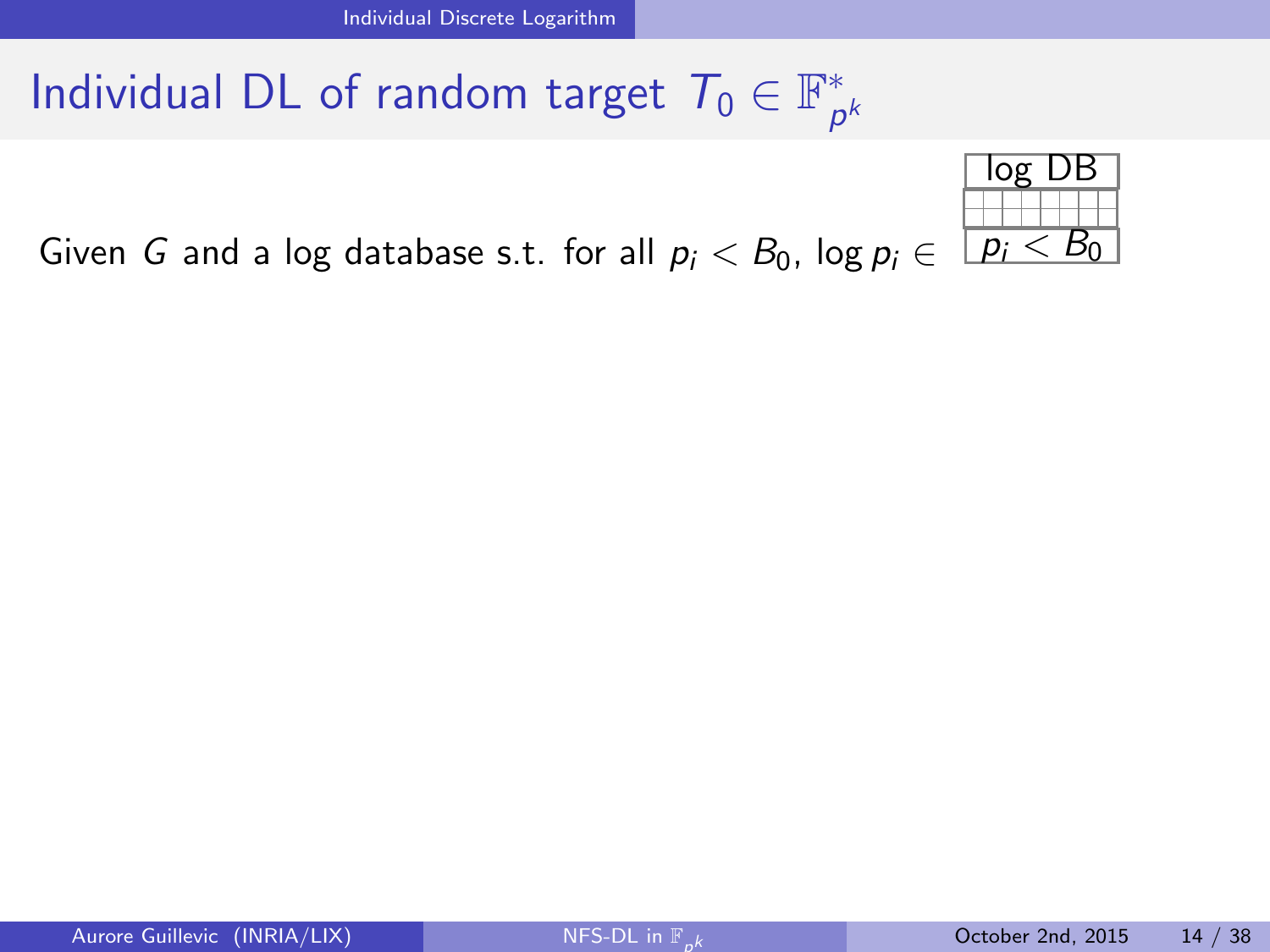log DB  $p_i < B_0$ 

Given G and a log database s.t. for all  $p_i < B_0$ , log  $p_i \in$ 

- 1. booting step (a.k.a. smoothing step): DO
	- 1.1 take t at random in  $\{1, \ldots, \ell 1\}$  and set  $\mathcal{T} = \mathcal{G}^t \mathcal{T}_0$ (hence  $\log_{G}(T_0) = \log_{G}(T) - t$ )
	- 1.2 factorize Norm(**T**) =  $q_1 \cdots q_i$   $\times$  (elements in DL database),

<span id="page-25-0"></span>too large:  $B_0 < q_i \leq B_1$ 

UNTIL  $q_i \n\leq B_1$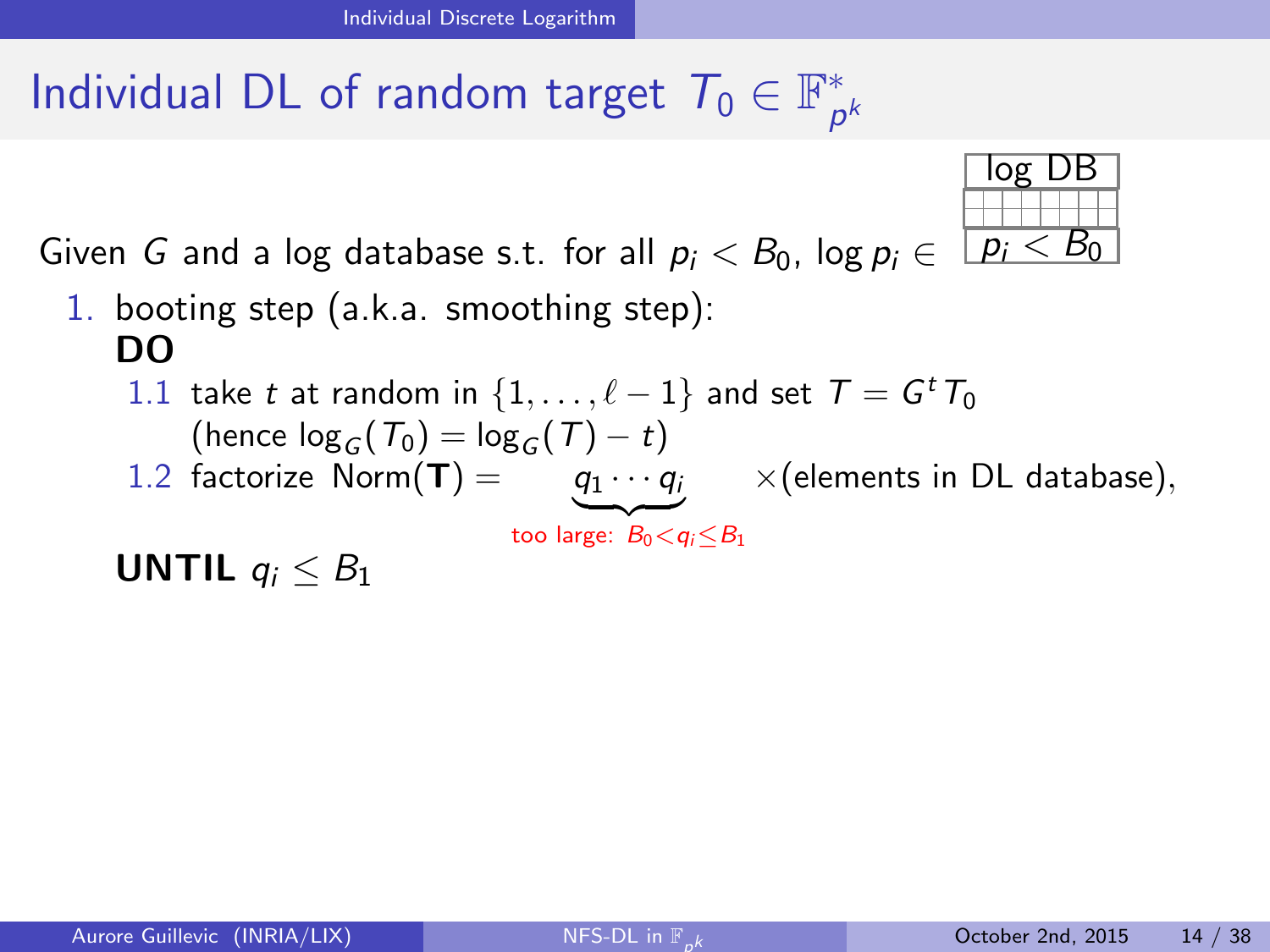<span id="page-26-0"></span>

Given G and a log database s.t. for all  $p_i < B_0$ , log  $p_i \in$ 

- 1. booting step (a.k.a. smoothing step): DO
	- 1.1 take t at random in  $\{1, \ldots, \ell 1\}$  and set  $\mathcal{T} = \mathcal{G}^t \mathcal{T}_0$ (hence  $\log_{C}(T_0) = \log_{C}(T) - t$ )
	- 1.2 factorize Norm(**T**) =  $q_1 \cdots q_i$   $\times$  (elements in DL database), too large:  $B_0 < q_i \leq B_1$

UNTIL  $q_i \n\leq B_1$ 

- 2. Descent strategy: set  $\mathcal{S}=\{q_i:~B_0 < q_i \leq B_1\}$ while  $S \neq \emptyset$  do
	- set  $B_i < B_i$
	- $\mathsf{find}$  a relation  $\mathsf{q}_i = \prod_{\mathcal{B}_0 < \mathsf{q}_j < \mathcal{B}_j} \mathsf{q}_j \times$  (elements in log DB)

$$
\bullet \enspace \mathcal{S} \leftarrow \mathcal{S} \setminus \{q_i\} \cup \{q_j\}_{j \in J}
$$

end while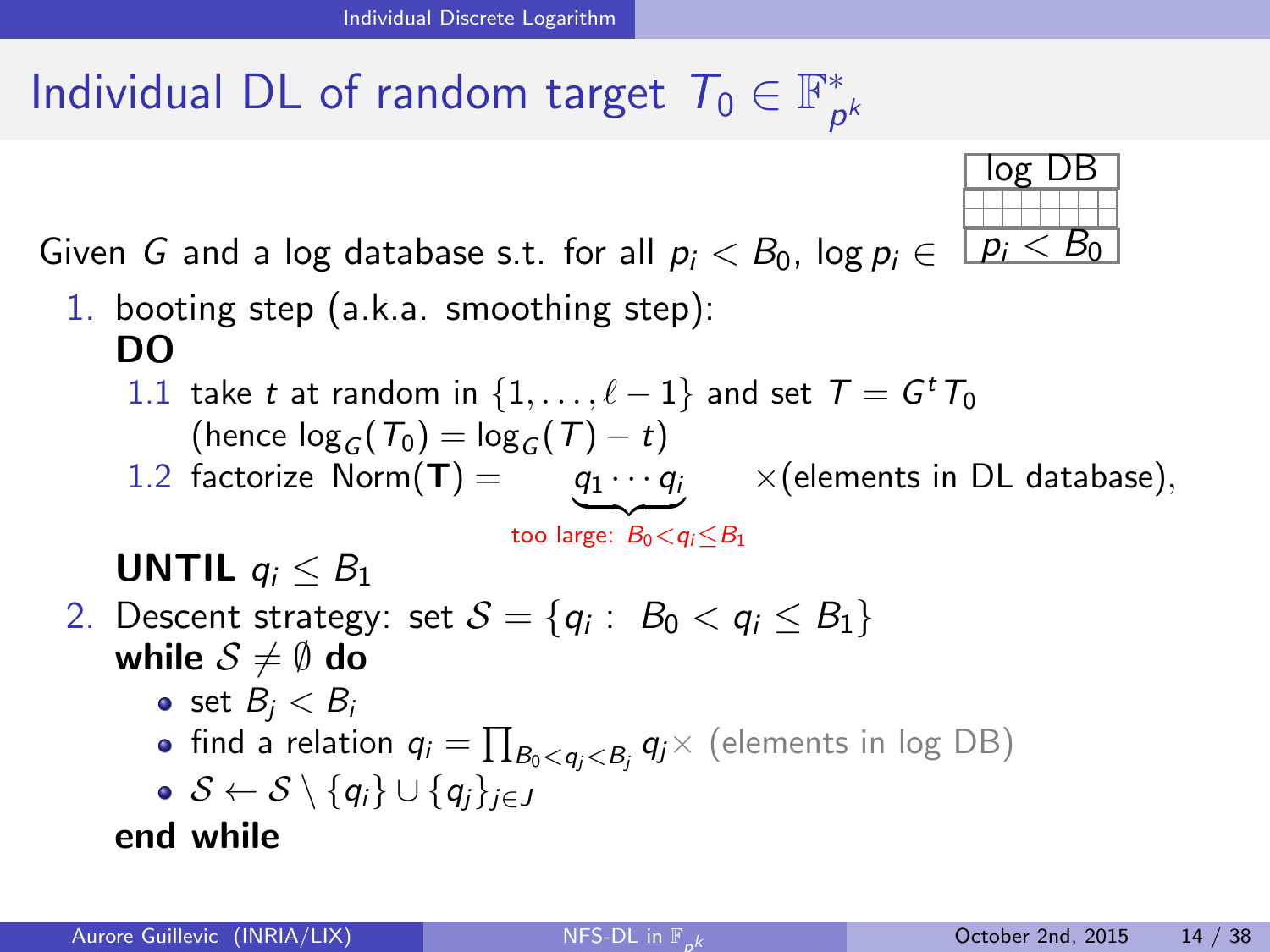Given G and a log database s.t. for all  $p_i < B_0$ , log  $p_i \in$  $p_i < B_0$ 1. booting step (a.k.a. smoothing step): 1.1 take t at random in  $\{1, \ldots, \ell - 1\}$  and set  $\mathcal{T} = \mathcal{G}^t \mathcal{T}_0$ (hence  $\log_{C}(T_0) = \log_{C}(T) - t$ ) 1.2 factorize Norm(**T**) =  $q_1 \cdots q_i$   $\times$  (elements in DL database),

UNTIL  $q_i \n\leq B_1$ 

DO

- 2. Descent strategy: set  $\mathcal{S}=\{q_i:~B_0 < q_i \leq B_1\}$ while  $S \neq \emptyset$  do
	- set  $B_i < B_i$
	- $\mathsf{find}$  a relation  $\mathsf{q}_i = \prod_{\mathcal{B}_0 < \mathsf{q}_j < \mathcal{B}_j} \mathsf{q}_j \times$  (elements in log DB)
	- $S \leftarrow S \setminus \{q_i\} \cup \{q_i\}_{i \in J}$

#### end while

3. log combination to find the individual target DL Aurore Guillevic (INRIA/LIX) NFS-DL in  $\mathbb{F}_k$ 

<span id="page-27-0"></span>

too large:  $B_0 < q_i \leq B_1$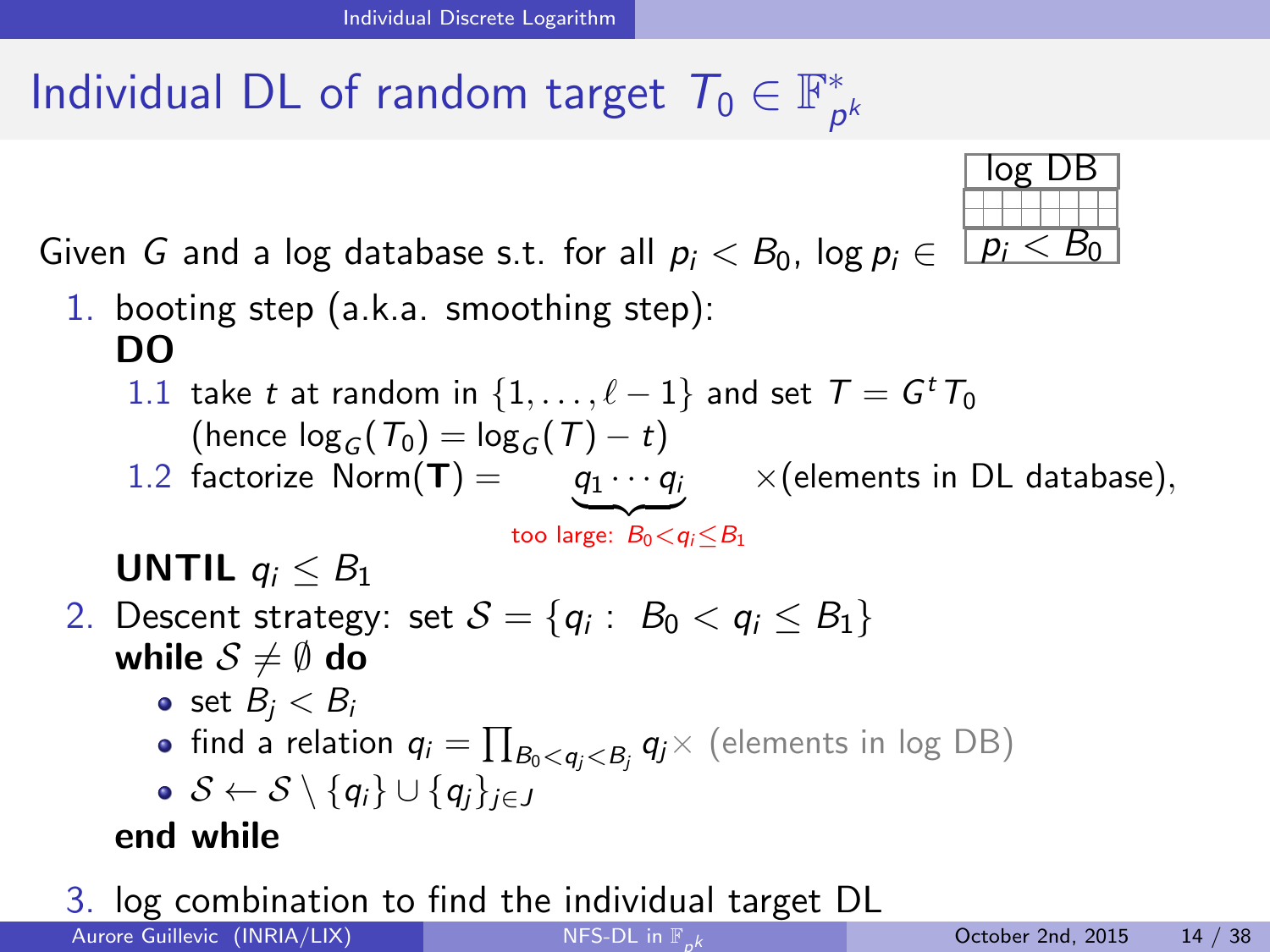

3. log combination to find the individual target DL Aurore Guillevic (INRIA/LIX)

<span id="page-28-0"></span>log DB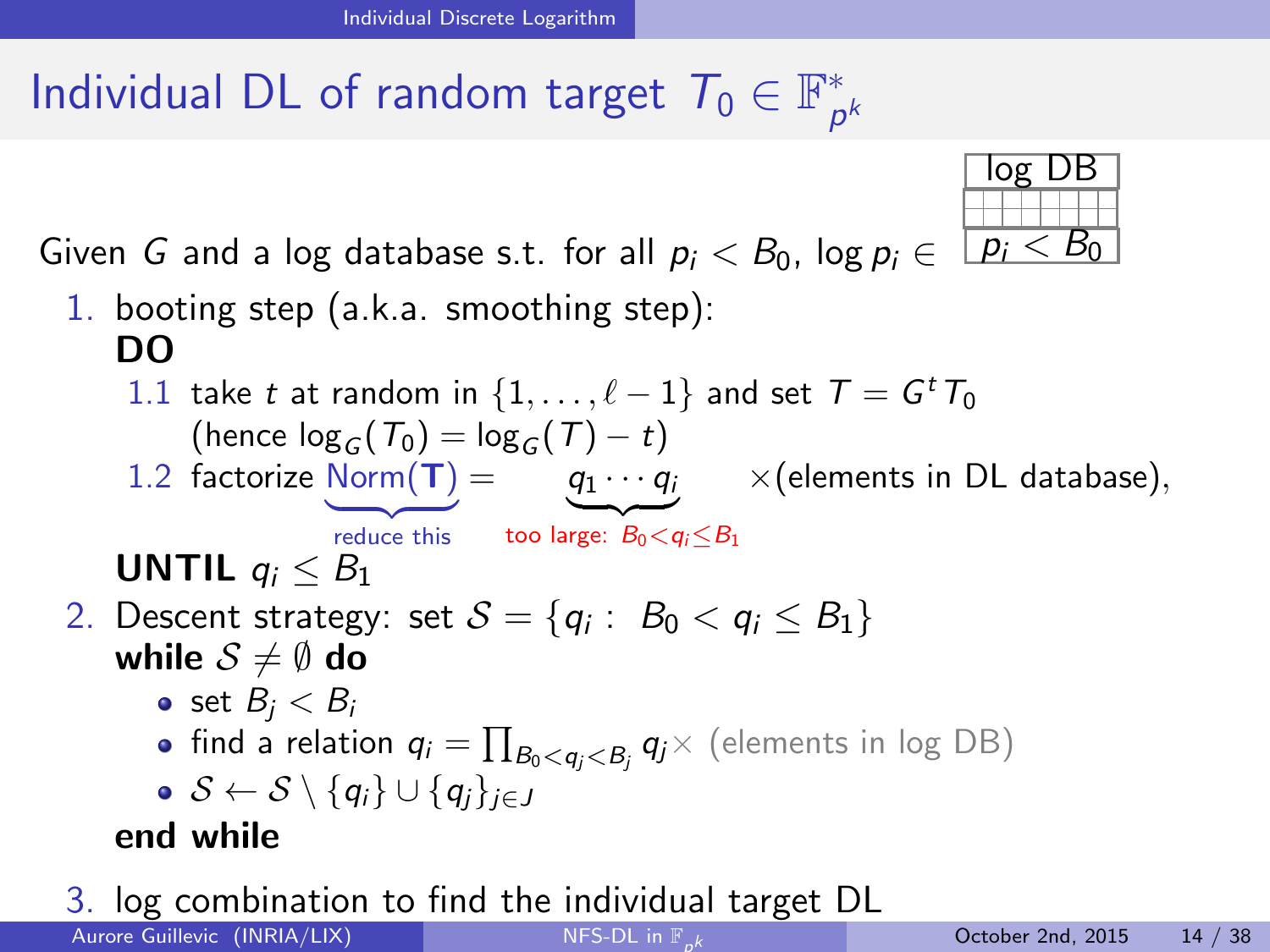# <span id="page-29-0"></span>[Finding Boots \(booting step\)](#page-29-0)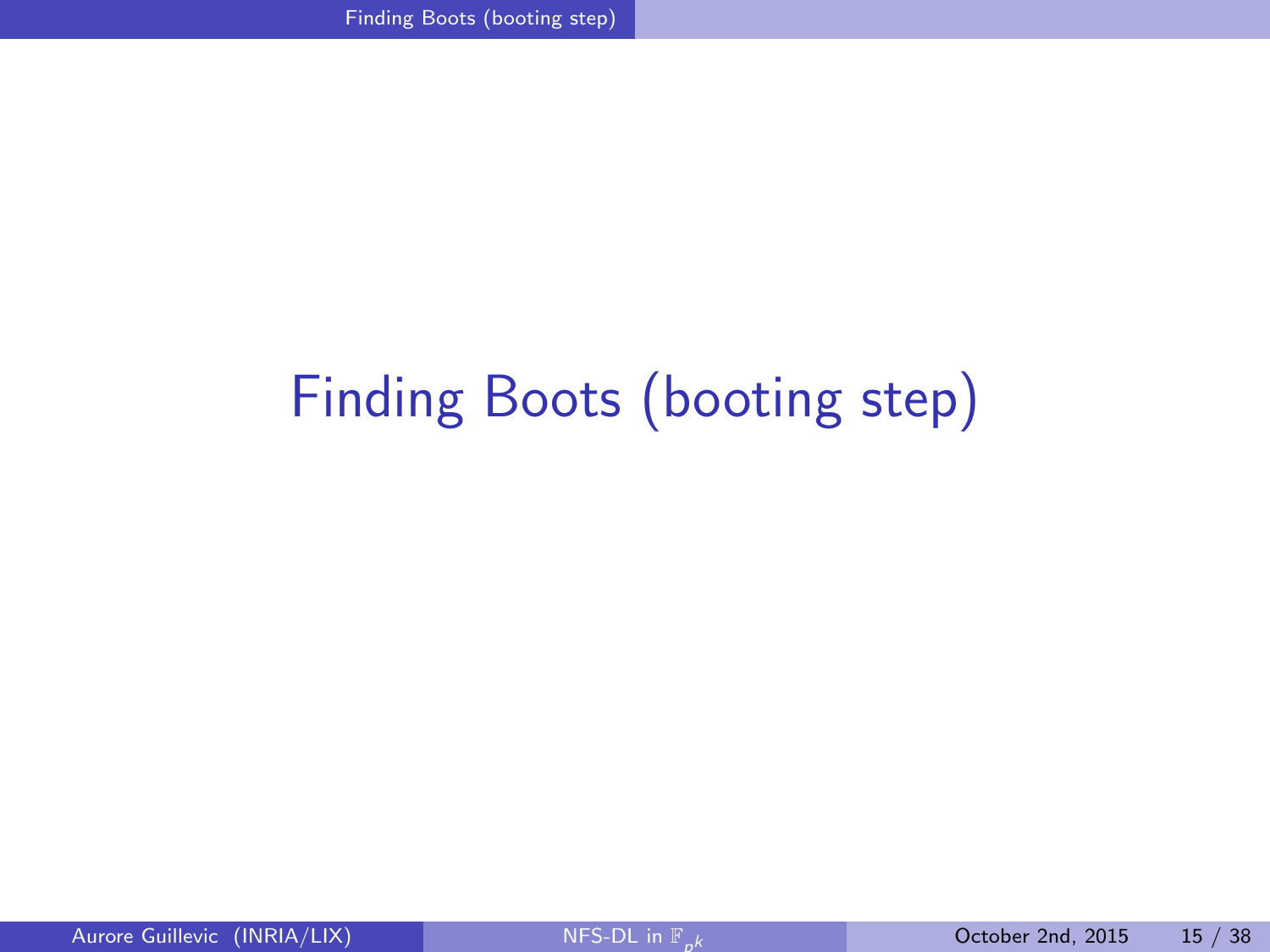### Norm computation

## <span id="page-30-0"></span>f monic,  $\mathsf{T}=t_0+t_1\mathsf{x}+\ldots+t_d\mathsf{x}^d\in\mathbb{Z}[\mathsf{x}]/(f(\mathsf{x})),\ d<\deg f$  :  $\mathsf{Norm}_f(\mathsf{T}) = \mathsf{Res}(f, \mathsf{T}) \leq A ||\mathsf{T}||_\infty^{\mathsf{deg}\,f} ||f||_\infty^d$ with  $||f||_{\infty} = \max_{1 \leq i \leq \deg f} |f_i|$ Example: [MNT01],  $k=3$ , deg  $g=3$ ,  $||g||_{\infty} = O(\rho^{1/2})$  $p = 908761003790427908077548955758380356675829026531247$  $T = 314159265358979323846264338327950288419716939937510$ +582097494459230781640628620899862803482534211706798x  $+$ 214808651328230664709384460955058223172535940812829 $\times^2$  $f = 108x^6 + 1116x^5 + 3347x^4 + 2194x^3 - 613x^2 - 468x + 108$  $g \hspace{2.5mm} = \hspace{.3mm} 6x^3 + {\scriptstyle 3}4809213412360199593267639x^2 + {\scriptstyle 3}4809213412360199593267621x - 6$  $\mathsf{Norm}_f(\mathsf{T})(\approx ||\mathsf{T}||_\infty^6||f||_\infty^2)=\mathsf{1017}$ bits  $\sim \rho^6$  $\mathsf{Norm}_\mathcal{B}(\mathsf{T})(\approx ||\mathsf{T}||_\infty^3||\mathcal{g}||_\infty^2)=\mathsf{665}$ bits  $\sim \rho^4$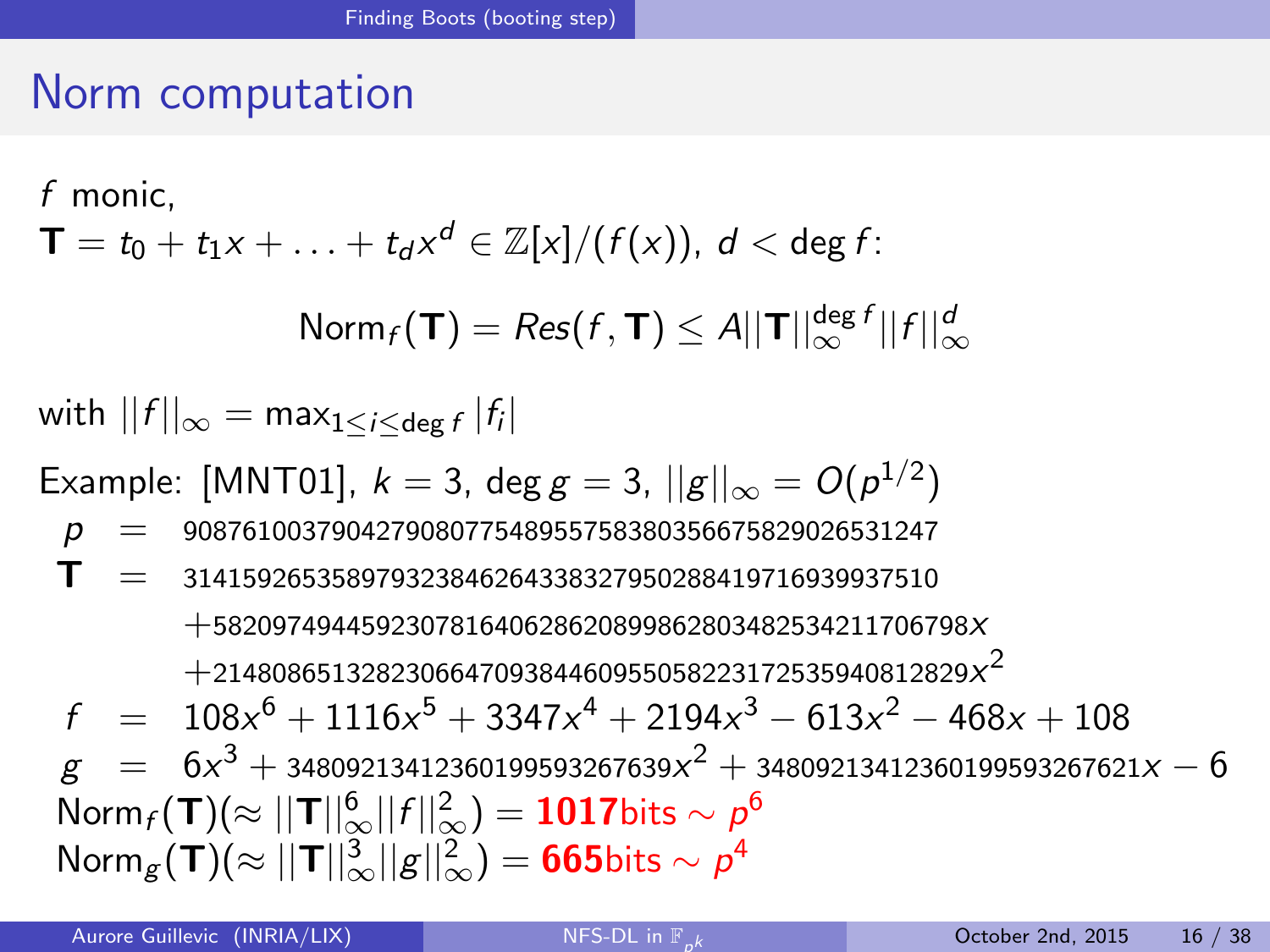### Booting step complexity

Given random target  $\mathcal{T}_0 \in \mathbb{F}^*_p$  $_{p^{k}}^{\ast}$ , and  $\,G$  a generator of  $\mathbb{F}_{p}^{\ast}$ p k repeat

- 1. take  $t$  at random in  $\{1, \ldots, \ell 1\}$  and set  $\mathcal{T} = g^{\, t} \, T_0$
- 2. factorize Norm(T)

**until** it is  $B_1$ -smooth:  $\mathsf{Norm}(\mathbf{T}) = \prod_{q_i \leq B_1} q_i \prod_{p_i \leq B_0} p_i$ 

L-notation:  $Q = p^k$ ,  $L_Q[1/3, \mathbf{c}] = e^{(\mathbf{c} + o(1)) (\log Q)^{1/3} (\log \log Q)^{2/3}}$  for  $\mathbf{c} > 0$ . Norm factorization done with ECM method, in time  $L_{B_1}[1/2,\sqrt{2}]$ 

#### Lemma (Booting step running-time)

<span id="page-31-0"></span>If  $\mathsf{Norm}(\mathsf{T}) \leq Q^e$ , take  $B_1 = L_Q[2/3, (e^2/3)^{1/3}]$ , then the running-time is  $L_{Q}[1/3,(3e)^{1/3}]$  (and this is optimal).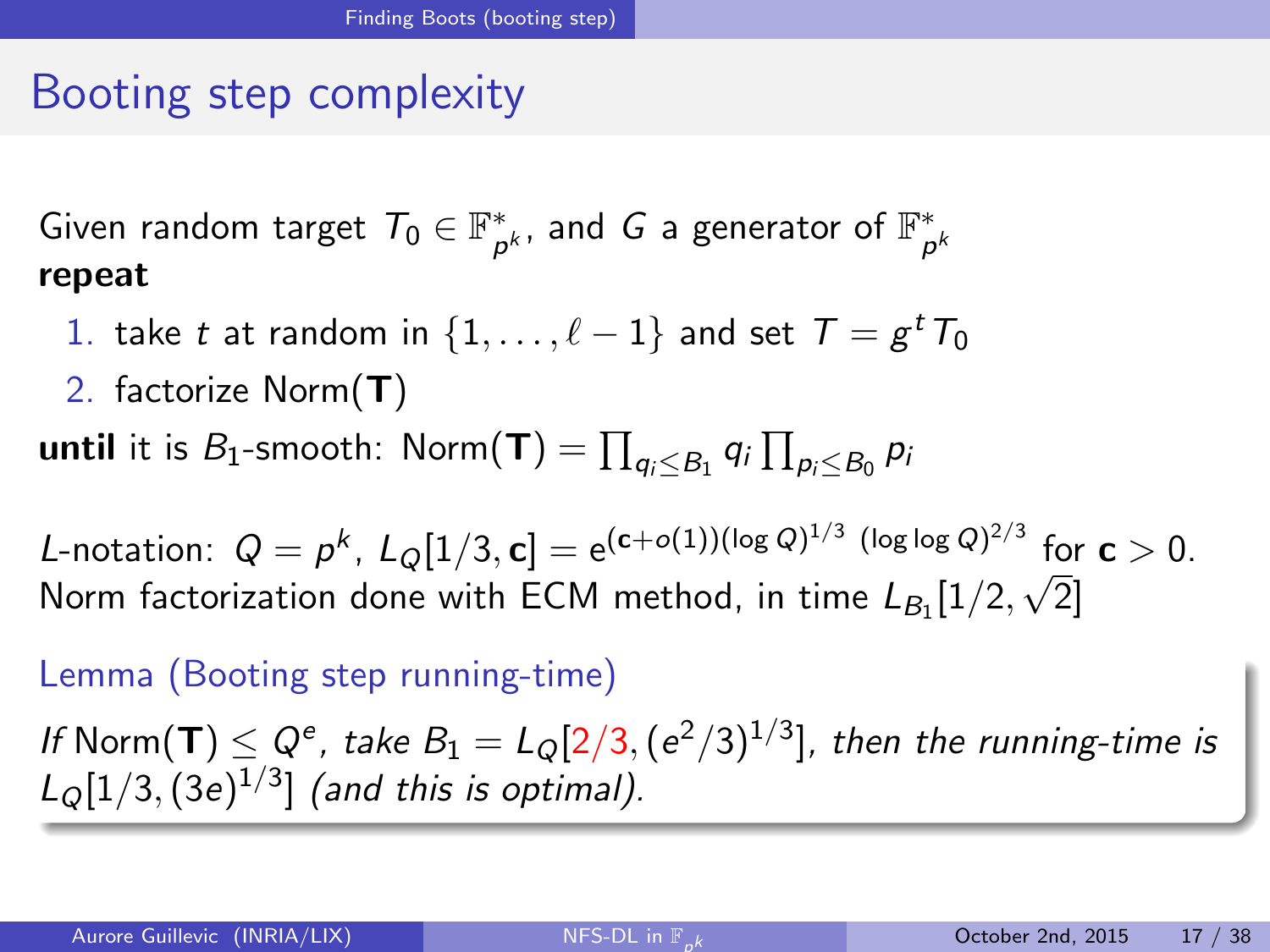#### Booting step complexity

•  $\mathbb{F}_p$ : Norm(preimage)  $\leq p = Q$ , running-time:  $L_Q[1/3, 1.44]$ with  $B_1 = L<sub>0</sub>[2/3, 0.69]$  [Commeine Semaev 06, Barbulescu 13] med. char.  $\mathbb{F}_{p^k}$ , JLSV1 poly. select.: deg  $f = \deg g = k$ ,  $||f||_{\infty}=||\boldsymbol{g}||_{\infty}=O(\rho^{1/2}),$  <code>Norm(preimage)</code>  $\leq Q^{3/2},$ running time:  $L_{\odot}[1/3, 1.65]$ , with  $B_1 = L_{\odot}[2/3, 0.91]$ [Joux Lercier Naccache Thomé 09, Barbulescu Pierrot 14]

<span id="page-32-0"></span>

| field                               | $\mathbb{F}_p$ | $\mathbb{F}_{p^k}$ |                   |          |  |
|-------------------------------------|----------------|--------------------|-------------------|----------|--|
| polynomial selection                |                | gJL                | JLSV <sub>1</sub> | Conj     |  |
| NFS dominating part, c              | 1.92           | 1.92               | 2.42              | 2.20     |  |
| $L_{Q}[\frac{1}{3}, c]$ , 512-bit Q | $2^{64}$       | $2^{64}$           | $2^{81}$          | $2^{73}$ |  |
| Norm $(T) < Q^e$                    |                | Q                  | $\sqrt{2^{3/2}}$  | Q        |  |
| time $L_{\mathcal{Q}}[1/3, c]$ , c  | 1.44           | 1.44               | 1.65              | 1.44     |  |
| nb of operations, 512-bit $Q$       | $2^{48}$       | $2^{48}$           | 2 <sub>55</sub>   | $2^{48}$ |  |
| $q_i$ bound $B_1$                   | 290            | 290                | 2118              | 290      |  |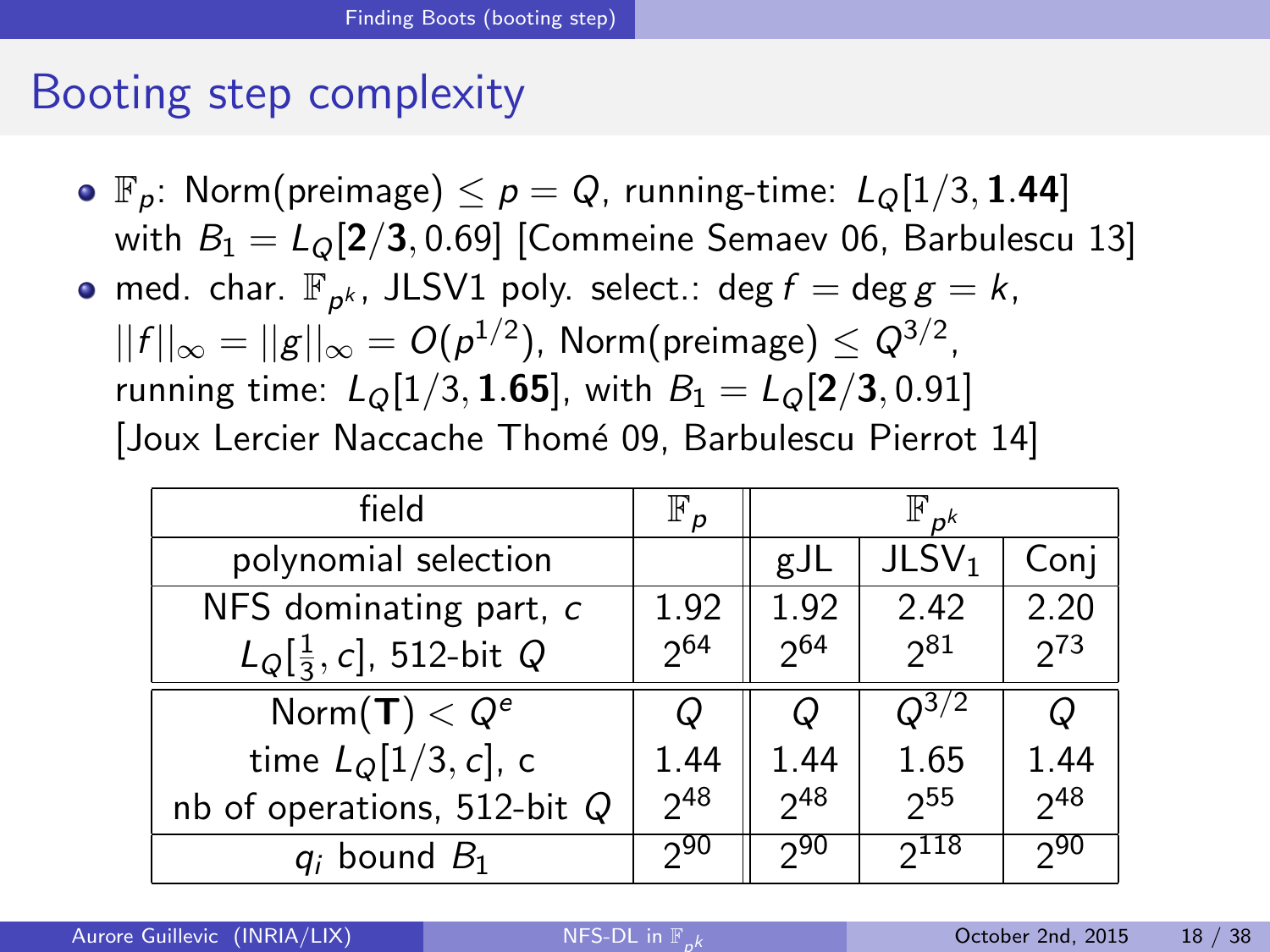## <span id="page-33-0"></span>[Optimizing the Preimage Computation](#page-33-0)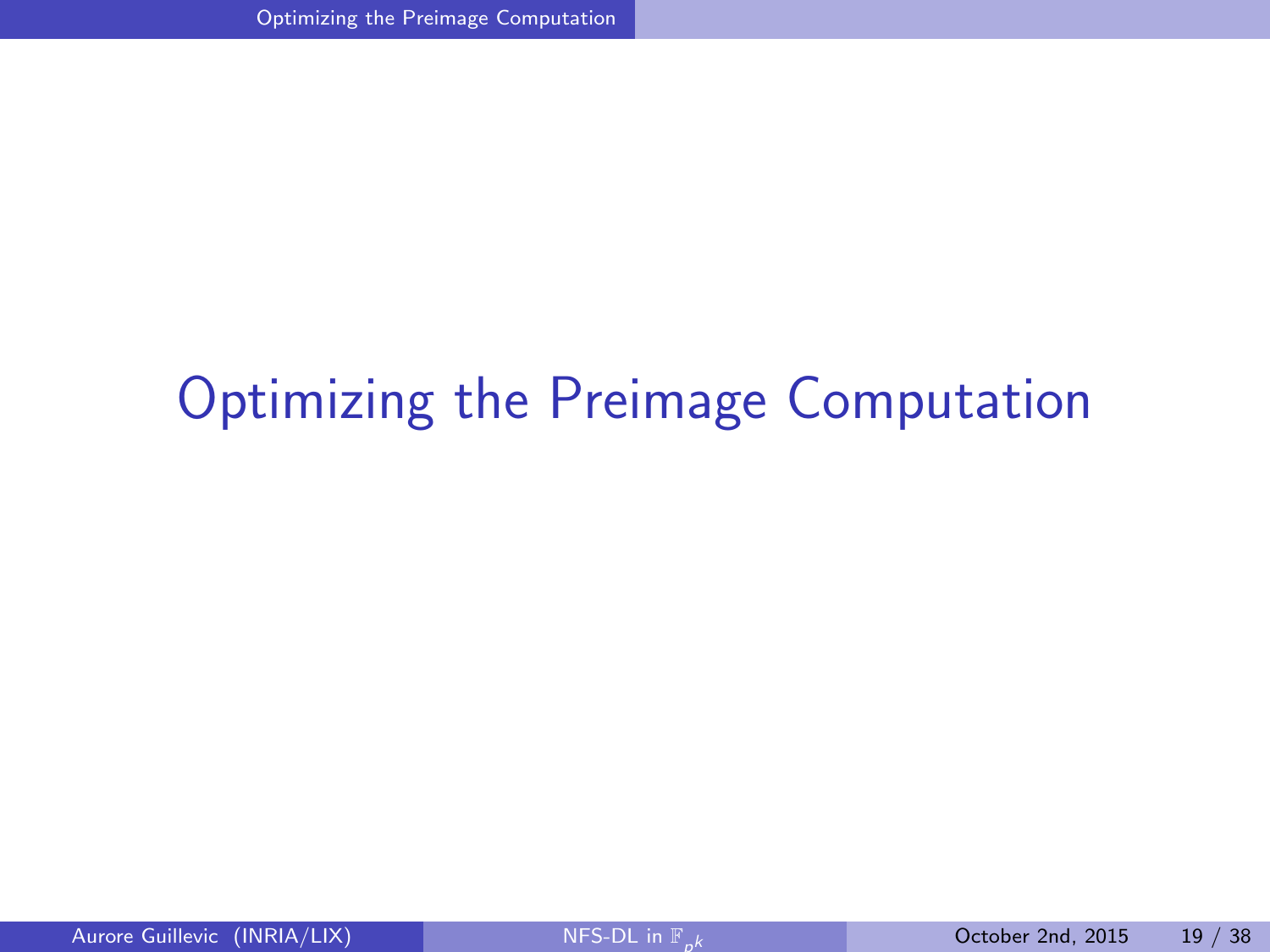### Preimage optimization

f, deg f,  $||f||_{\infty}$ , g, deg g,  $||g||_{\infty}$  are given by the polynomial selection step (NFS-DL step 1)

<span id="page-34-0"></span>
$$
\text{Norm}_f(\mathbf{T}) = \text{Res}(f, \mathbf{T}) \leq A ||\mathbf{T}||_{\infty}^{\text{deg }f} ||f||_{\infty}^d
$$

To reduce the norm,

- reduce  $||T||_{\infty}$
- and/or reduce  $d = \text{deg } T$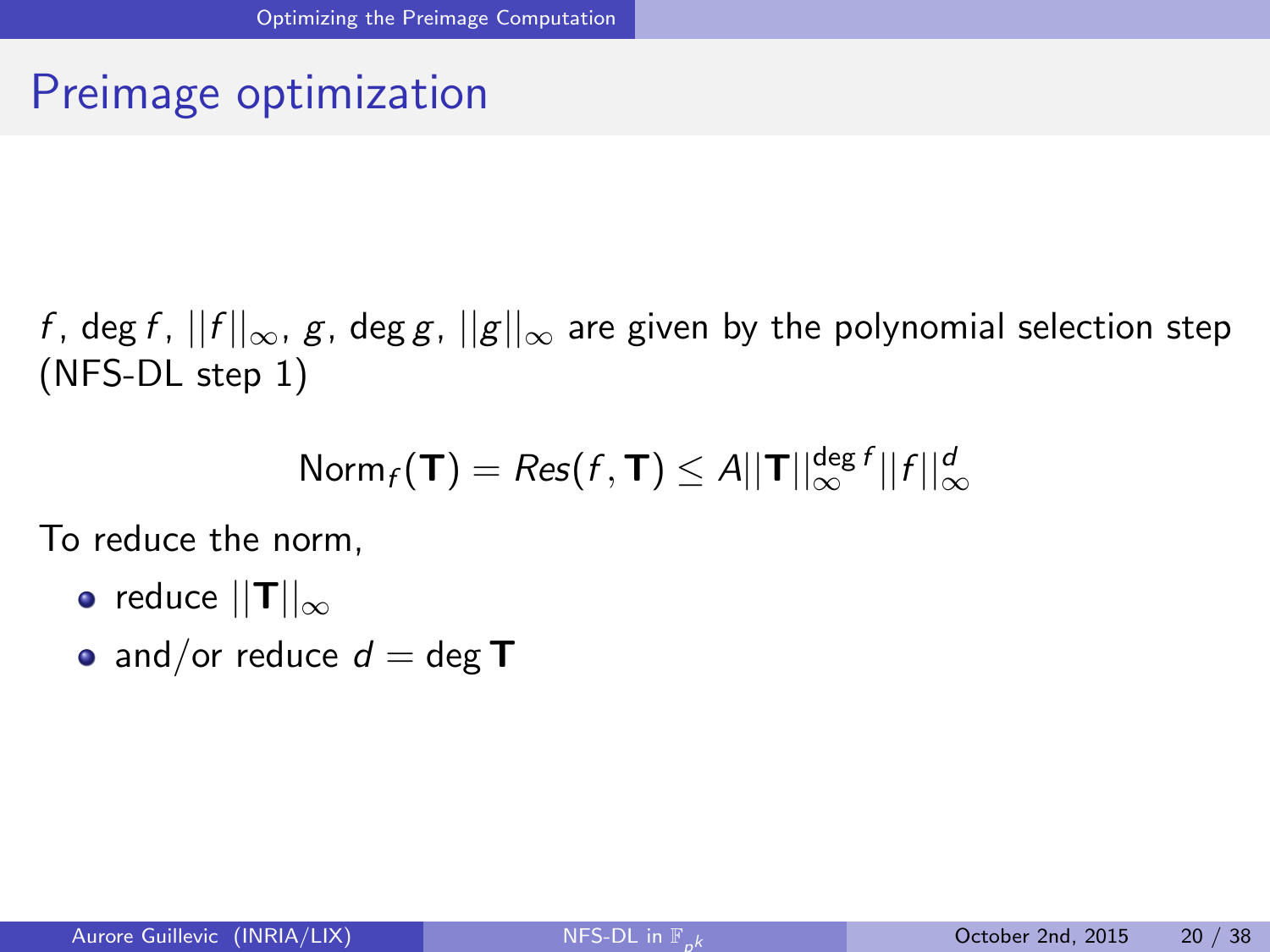#### Previous work

- $\bullet$   $\mathbb{F}_p$ : Rational Reconstruction.  $T \in \mathbb{Z}/p\mathbb{Z}$ , **T** is an integer  $\lt p$ .  $\mathbb{P}_p$ . National Neconstruction:  $\tau \in \mathbb{Z}/p\mathbb{Z}$ , **i** is an integer  $\lt p$ .<br>Rational Reconstruction gives  $\mathbf{T} = u/v \pmod{p}$  with  $u, v \lt \sqrt{p}$ 
	- booting step: we want  $u, v$  to be  $B_1$ -smooth at the same time, instead of **T** to be  $B_1$ -smooth. **T** is already split into two integers of half size each.
- [Blake Mullin Vanstone 84] Waterloo algorithm in  $\mathbb{F}_2[x]$ :  $\mathbf{T} = U/V = \frac{u_0 + ... + u_{\lfloor d/2 \rfloor} \times^{\lfloor d/2 \rfloor}}{u_0 + ... + u_{\lfloor d/2 \rfloor} \times^{\lfloor d/2 \rfloor}}$  $\frac{u_0 + ... + u_{\lfloor d/2 \rfloor} \times \lfloor d/2 \rfloor}{v_0 + ... + v_{\lfloor d/2 \rfloor} \times \lfloor d/2 \rfloor}$  reduce degree
- <span id="page-35-0"></span>[Joux Lercier Smart Vercauteren 06] in  $\mathbb{F}_{p^k}$ :  $\textsf{T} = U/V = \frac{u_0 + ... + u_d \times^d}{v_0 + ... + v_d \times^d}$  $v_0 + ... + v_d x^d$ , where  $|u_i|, |v_i| \sim \rho^{1/2}$  reduce coefficient size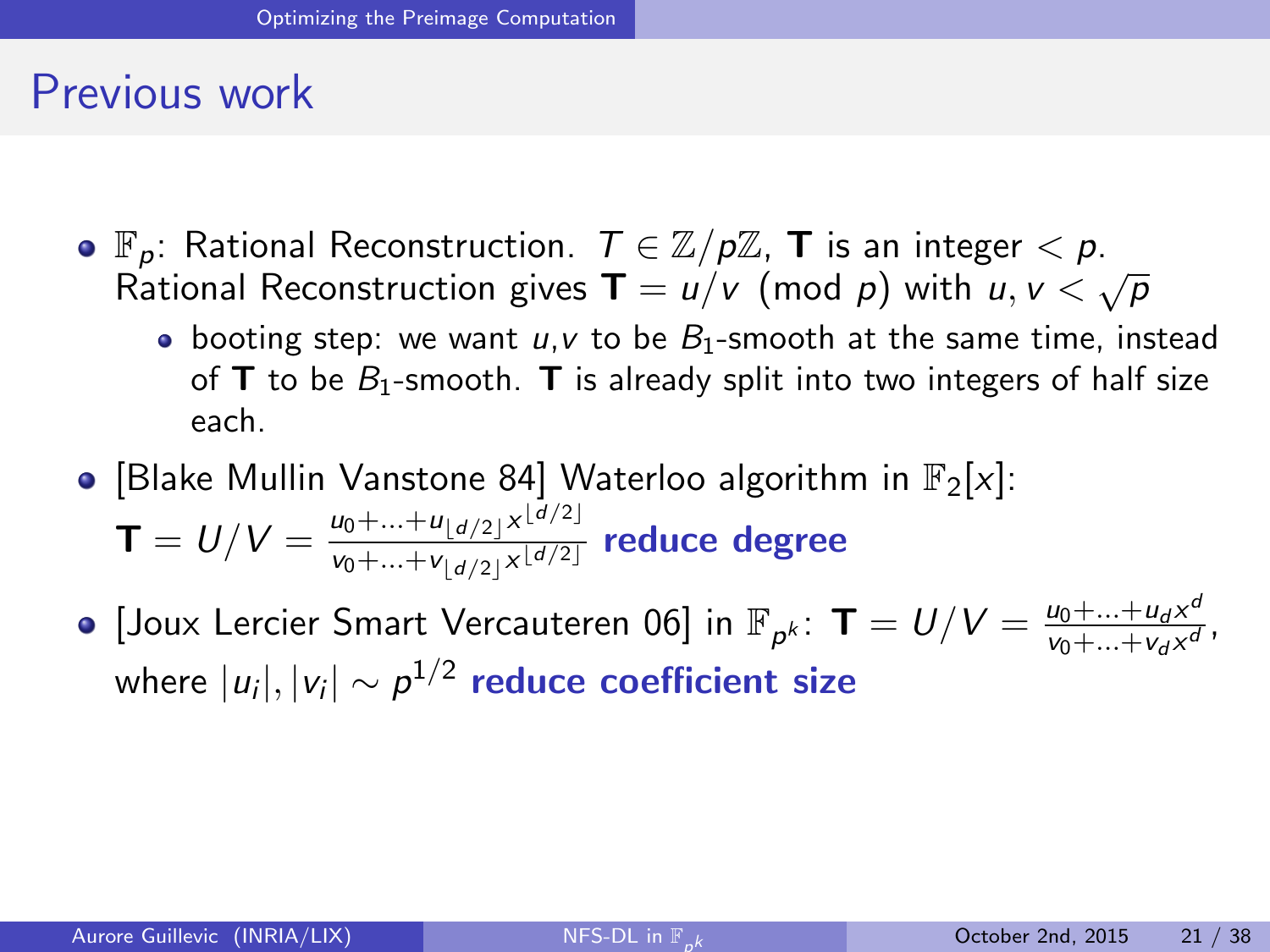#### Previous work

- $\bullet$   $\mathbb{F}_p$ : Rational Reconstruction.  $T \in \mathbb{Z}/p\mathbb{Z}$ , **T** is an integer  $\lt p$ .  $\mathbb{P}_p$ . National Neconstruction:  $\tau \in \mathbb{Z}/p\mathbb{Z}$ , **i** is an integer  $\lt p$ .<br>Rational Reconstruction gives  $\mathbf{T} = u/v \pmod{p}$  with  $u, v \lt \sqrt{p}$ 
	- booting step: we want  $u, v$  to be  $B_1$ -smooth at the same time, instead of **T** to be  $B_1$ -smooth. **T** is already split into two integers of half size each.
- [Blake Mullin Vanstone 84] Waterloo algorithm in  $\mathbb{F}_2[x]$ :  $\mathbf{T} = U/V = \frac{u_0 + ... + u_{\lfloor d/2 \rfloor} \times^{\lfloor d/2 \rfloor}}{u_0 + ... + u_{\lfloor d/2 \rfloor} \times^{\lfloor d/2 \rfloor}}$  $\frac{u_0 + ... + u_{\lfloor d/2 \rfloor} \times \lfloor d/2 \rfloor}{v_0 + ... + v_{\lfloor d/2 \rfloor} \times \lfloor d/2 \rfloor}$  reduce degree
- [Joux Lercier Smart Vercauteren 06] in  $\mathbb{F}_{p^k}$ :  $\textsf{T} = U/V = \frac{u_0 + ... + u_d \times^d}{v_0 + ... + v_d \times^d}$  $v_0 + ... + v_d x^d$ , where  $|u_i|, |v_i| \sim \rho^{1/2}$  reduce coefficient size

<span id="page-36-0"></span>How much is the booting step improved?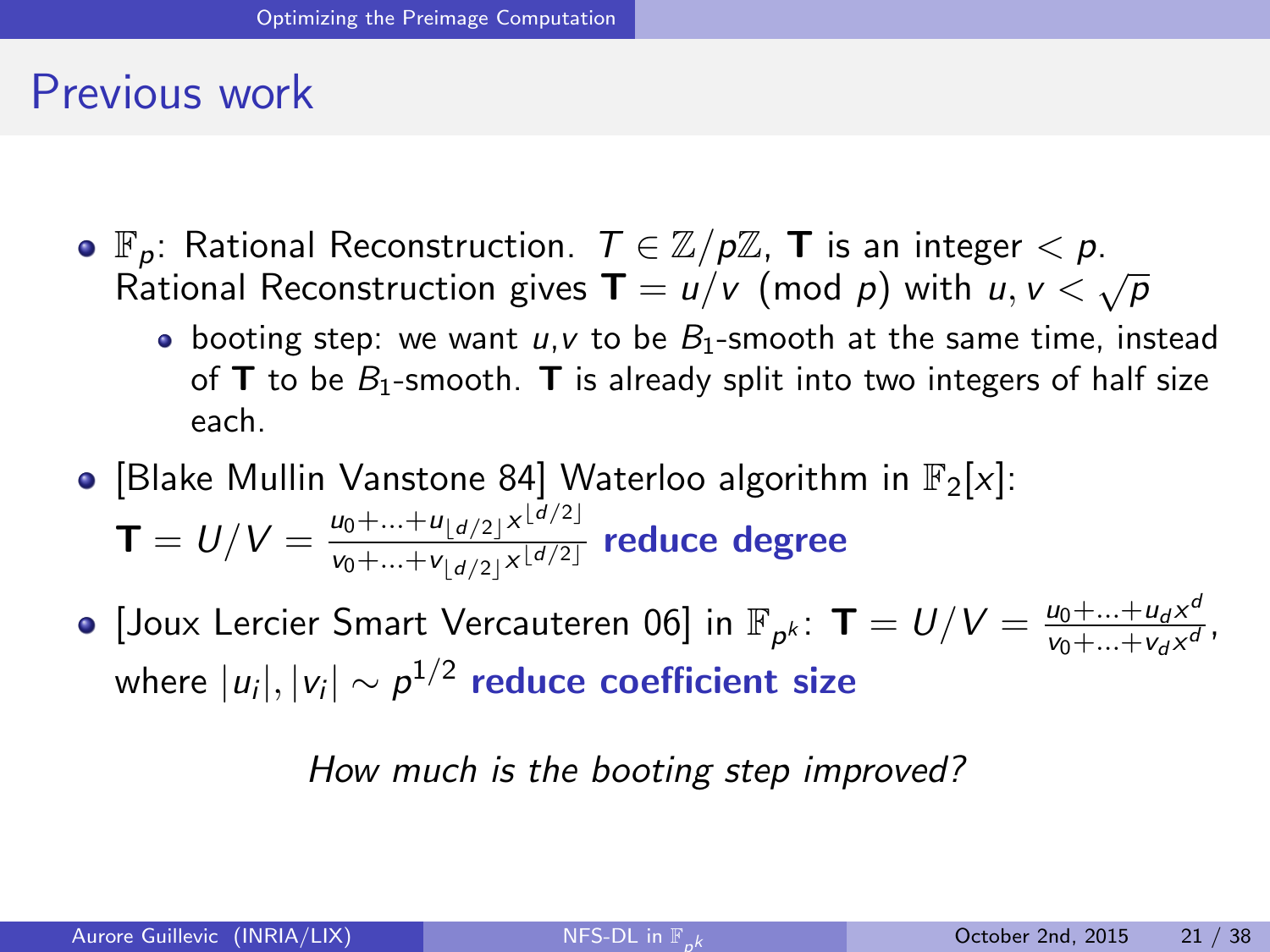### Booting step: First experiments

Commonly assumed: launched at morning coffee ... finished for afternoon tea.

- $\mathbb{F}_{\rho^2}$  600 bits (BGGM15 record) was easy, as fast as for  $\mathbb{F}_{\rho'}$  ( $<$  one day)
- $\mathbb{F}_{\rho^3}$  400 bits and MNT 508 bits were much slower (days, week)
- $\mathbb{F}_{p^4}$  400 bits was even worse ( $>$  one week)

What happened?

<span id="page-37-0"></span> $\mathbb{F}_{p^3}$ :  $||\mathsf{T}||_{\infty} = p$ , deg  $f = 6$ , [JLSV06] method: Norm(T)  $\leq Q \rightarrow c = 1.44$  (but still much slower)  $\mathbb{F}_{\rho^4}\!\!: \, ||f||_{\infty} = O(\rho^{1/2}),$  Norm $(\mathsf{T}) \leq Q^{3/2} \to c = 1.65$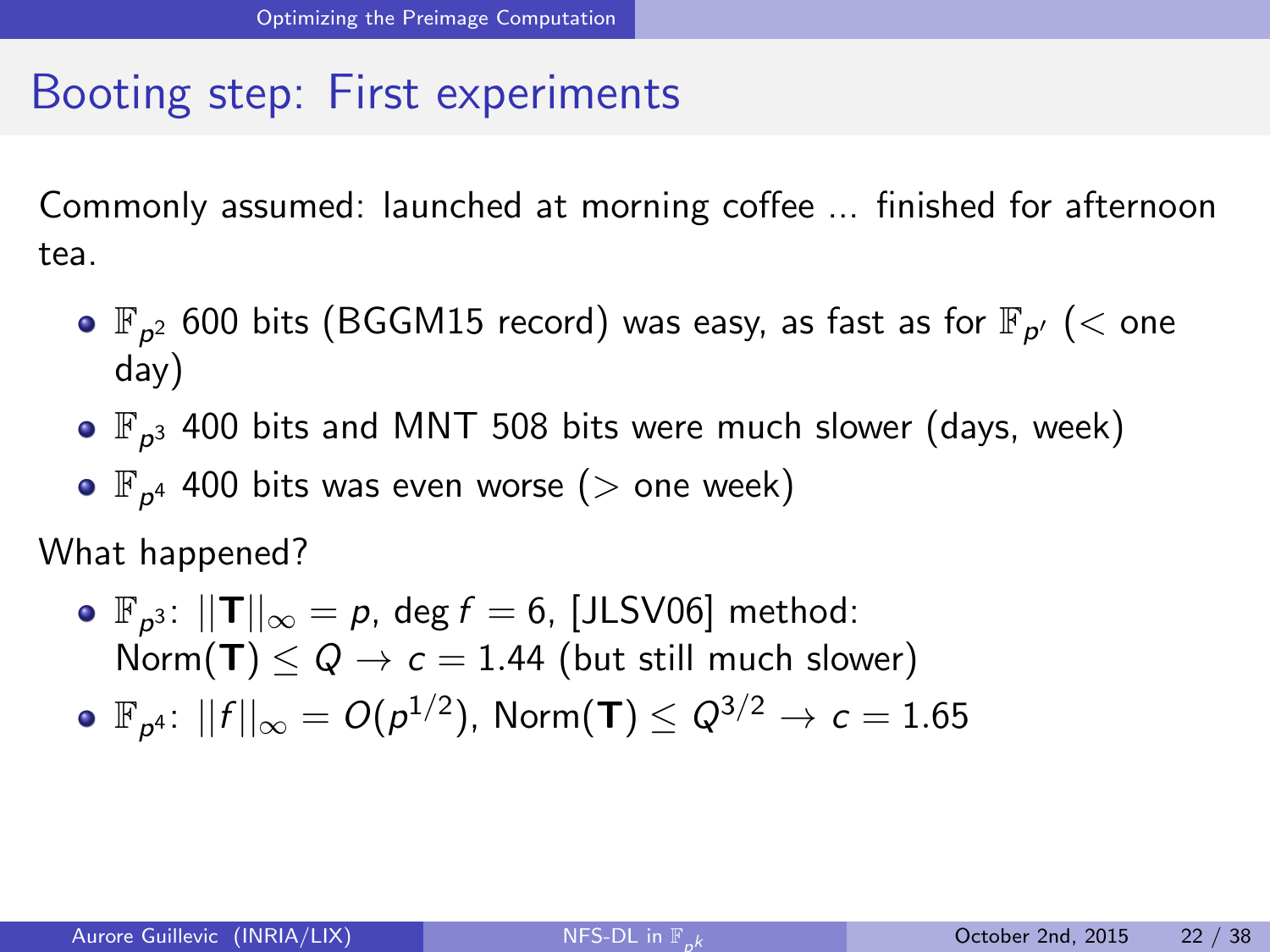### Booting step: First experiments

Commonly assumed: launched at morning coffee ... finished for afternoon tea.

- $\mathbb{F}_{\rho^2}$  600 bits (BGGM15 record) was easy, as fast as for  $\mathbb{F}_{\rho'}$  ( $<$  one day)
- $\mathbb{F}_{\rho^3}$  400 bits and MNT 508 bits were much slower (days, week)
- $\mathbb{F}_{p^4}$  400 bits was even worse ( $>$  one week)

What happened?

 $\mathbb{F}_{p^3}$ :  $||\mathsf{T}||_{\infty} = p$ , deg  $f = 6$ , [JLSV06] method: Norm(T)  $\leq Q \rightarrow c = 1.44$  (but still much slower)  $\mathbb{F}_{\rho^4}\!\!: \, ||f||_{\infty} = O(\rho^{1/2}),$  Norm $(\mathsf{T}) \leq Q^{3/2} \to c = 1.65$ 

#### <span id="page-38-0"></span>Because of the constant hidden in the  $O($ )?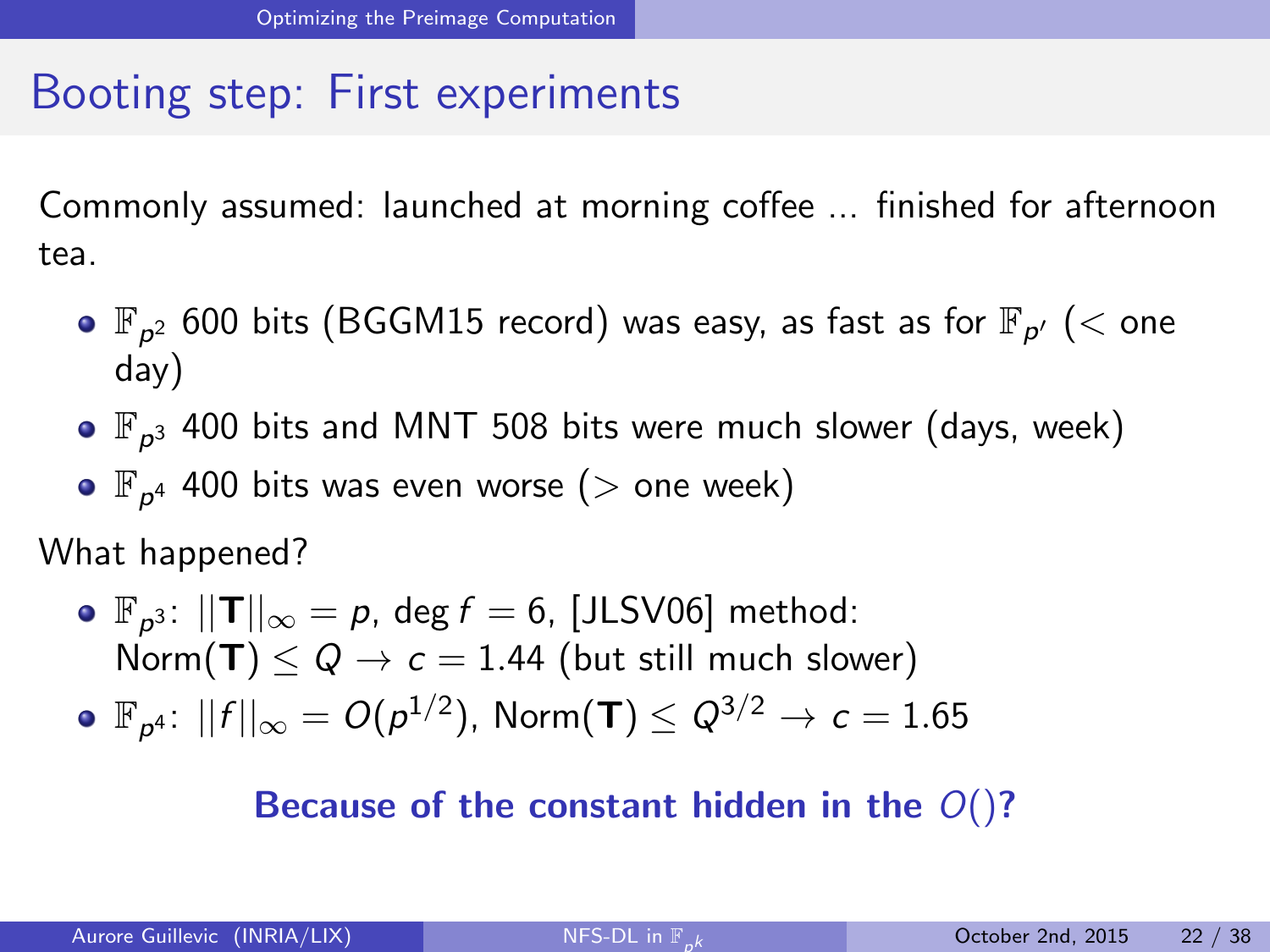#### Our solution

#### Lemma

<span id="page-39-0"></span>Let  $T \in \mathbb{F}_{p^k}$ . Then  $log(T) = log(u \cdot T)$  (mod  $\ell$ ) for any u in a proper subfield of  $\mathbb{F}_{p^k}$ .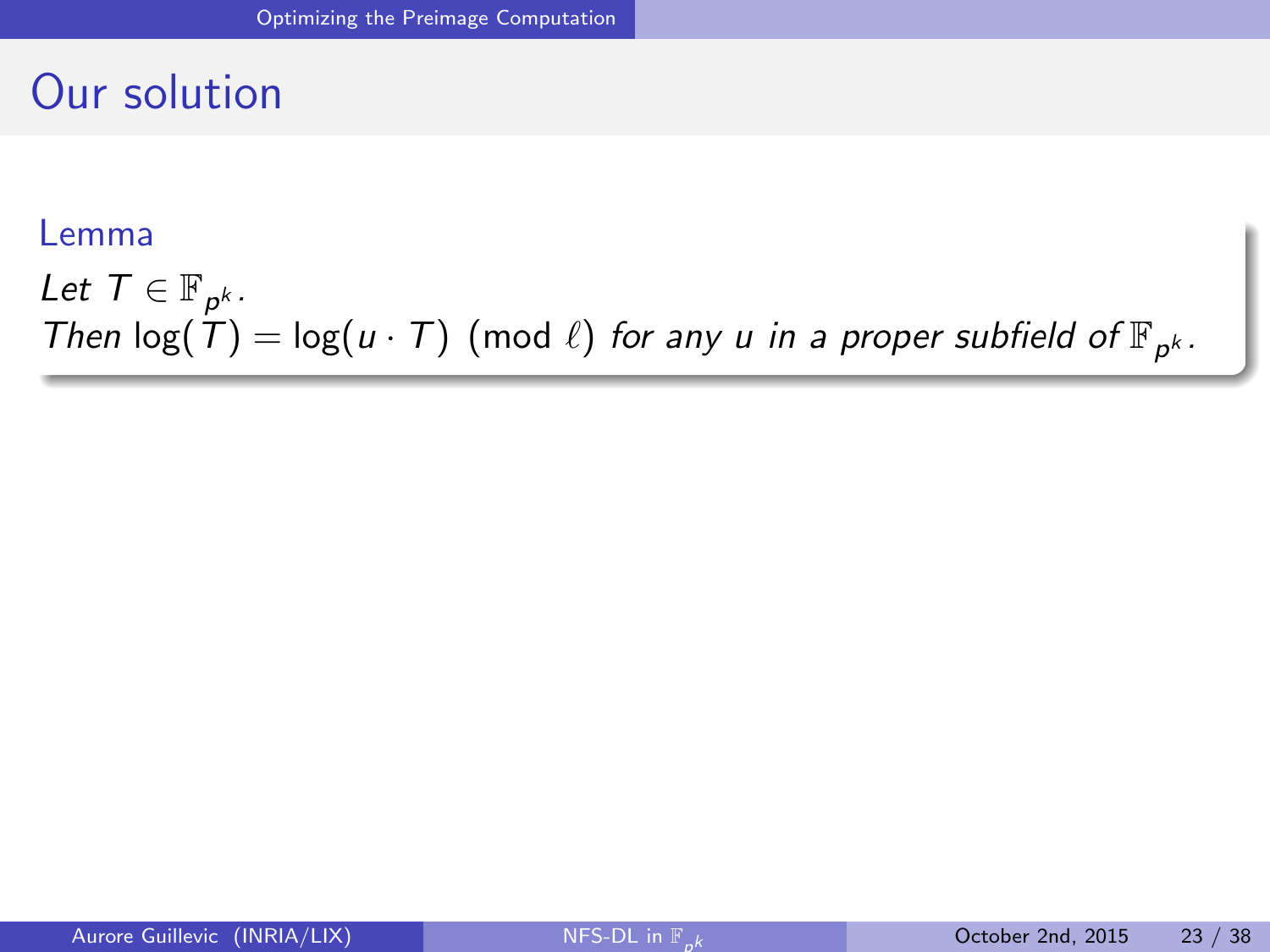### Our solution

#### Lemma

Let  $T \in \mathbb{F}_{p^k}$ . Then  $log(T) = log(u \cdot T)$  (mod  $\ell$ ) for any u in a proper subfield of  $\mathbb{F}_{p^k}$ .

• 
$$
\mathbb{F}_p
$$
 is a proper subfield of  $\mathbb{F}_{p^k}$ 

• target 
$$
T = t_0 + t_1x + \ldots + t_dx^d
$$

• we divide the target by its leading term:

<span id="page-40-0"></span>
$$
\log(T) = \log(T/t_d) \pmod{\ell}
$$

From now on we assume that the target is monic.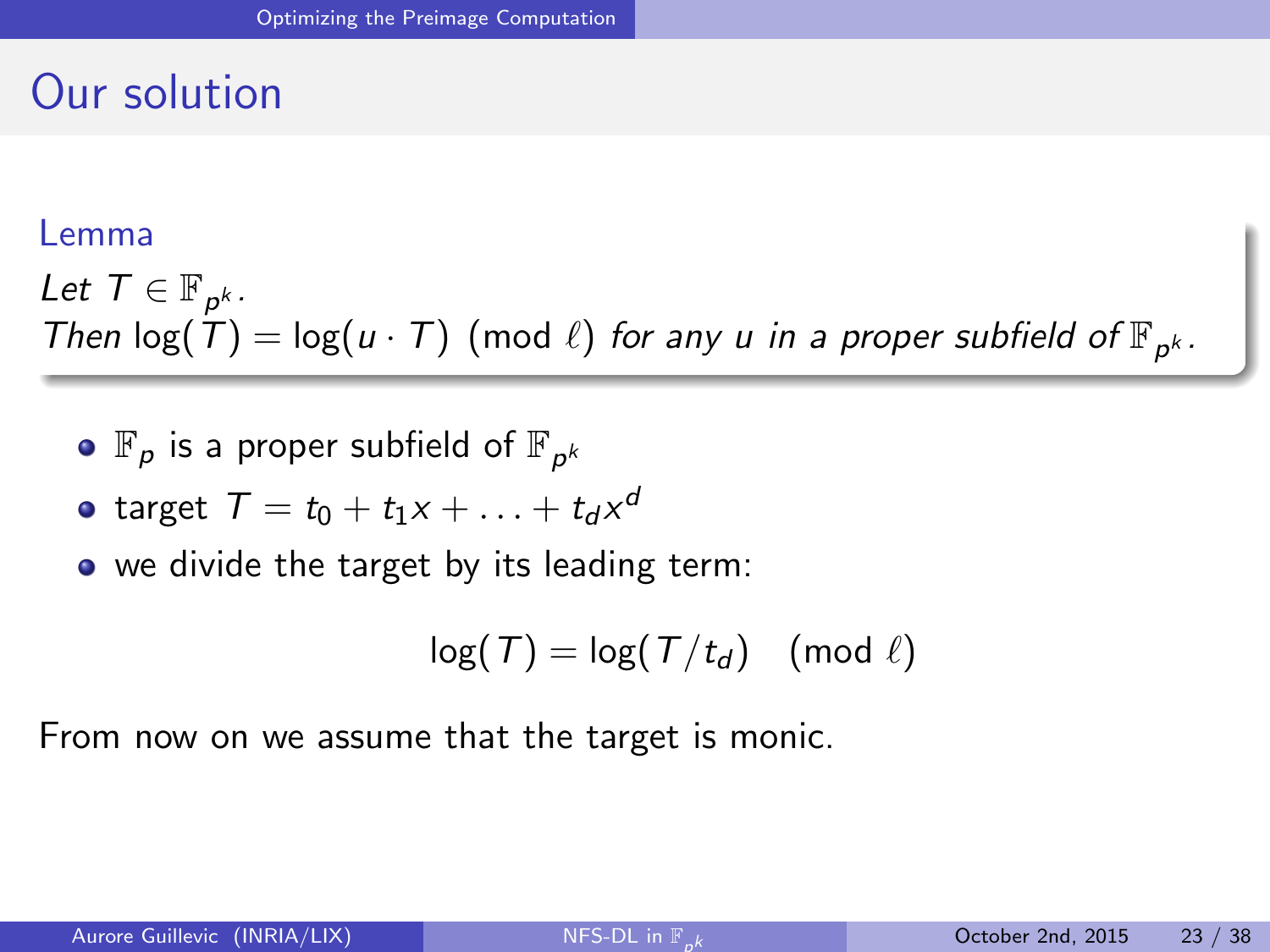### Our solution

#### Lemma

Let  $T \in \mathbb{F}_{p^k}$ . Then  $log(T) = log(u \cdot T)$  (mod  $\ell$ ) for any u in a proper subfield of  $\mathbb{F}_{p^k}$ .

• 
$$
\mathbb{F}_p
$$
 is a proper subfield of  $\mathbb{F}_{p^k}$ 

• target 
$$
T = t_0 + t_1x + \ldots + t_dx^d
$$

• we divide the target by its leading term:

<span id="page-41-0"></span>
$$
\log(T) = \log(T/t_d) \pmod{\ell}
$$

From now on we assume that the target is monic. Similar technique in pairing computation: Miller loop denominator elimination [Boneh Kim Lynn Scott 02]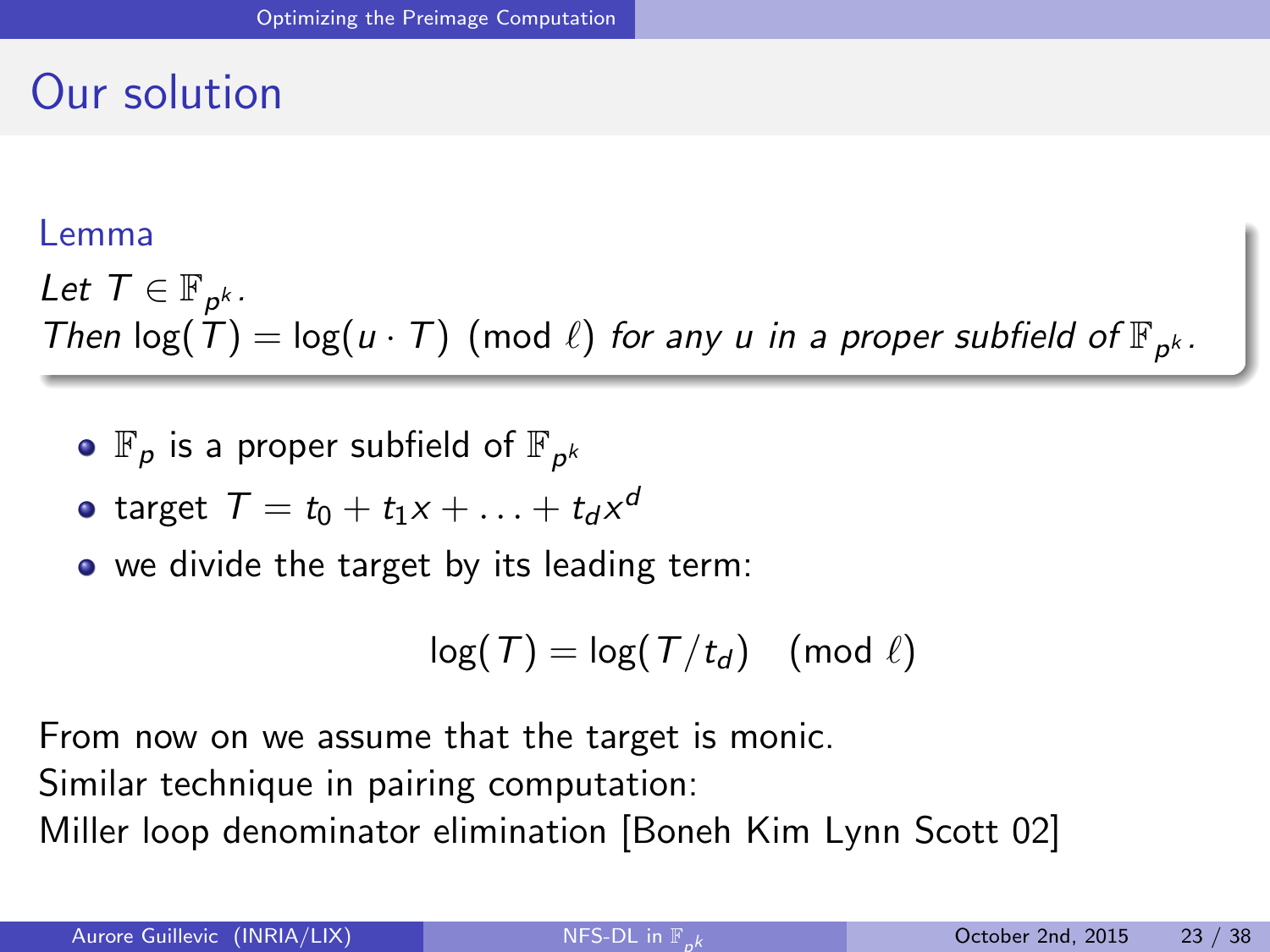We want to reduce  $||\textsf{T}||_{\infty}$ . Example with  $\mathbb{F}_{\rho^3}$ :  $f = 108x^6 + 1116x^5 + 3347x^4 + 2194x^3 - 613x^2 - 468x + 108$  $\varphi = x^3 - yx^2 - (y+3)x - 1$   $y \in \mathbb{Z}$  $T = t_0 + t_1 x + x^2$ define  $\mathcal{L}=% \begin{bmatrix} \omega_{\text{r}}\\ \omega_{\text{r}}\\ \omega_{\text{r}}\\ \omega_{\text{r}}\\ \omega_{\text{r}}\\ \omega_{\text{r}}\\ \omega_{\text{r}}\\ \omega_{\text{r}}\\ \omega_{\text{r}}\\ \omega_{\text{r}}\\ \omega_{\text{r}}\\ \omega_{\text{r}}\\ \omega_{\text{r}}\\ \omega_{\text{r}}\\ \omega_{\text{r}}\\ \omega_{\text{r}}\\ \omega_{\text{r}}\\ \omega_{\text{r}}\\ \omega_{\text{r}}\\ \omega_{\text{r}}\\ \omega_{\text{r}}\\ \omega_{\text{r}}\\ \omega$  $\sqrt{ }$  p 0 0 0 0 0 0 *p* 0 0 0 0  $t_0$   $t_1$  1 0 0 0  $\varphi_0$   $\varphi_1$   $\varphi_2$  1 0 0  $0$   $\varphi_0$   $\varphi_1$   $\varphi_2$  1  $0$  $0$   $0$   $\varphi_0$   $\varphi_1$   $\varphi_2$  1 1  $\begin{array}{c} \begin{array}{c} \begin{array}{c} \begin{array}{c} \end{array} \\ \begin{array}{c} \end{array} \\ \begin{array}{c} \end{array} \end{array} \end{array} \end{array}$ • LLL( $L$ ) outputs a short vector r, linear combination of  $L$ 's rows.  $r = \lambda_0 p + \lambda_1 px + \lambda_2 T + \lambda_3 \varphi + \lambda_4 x \varphi + \lambda_5 x^2 \varphi.$ 

<span id="page-42-0"></span> $r=r_0+\ldots+r_5\textsf{x}^5,\;||r_i||_\infty\leq \textsf{C}\,\textsf{det}(\textsf{L})^{1/6}=\textsf{O}(\rho^{1/3})$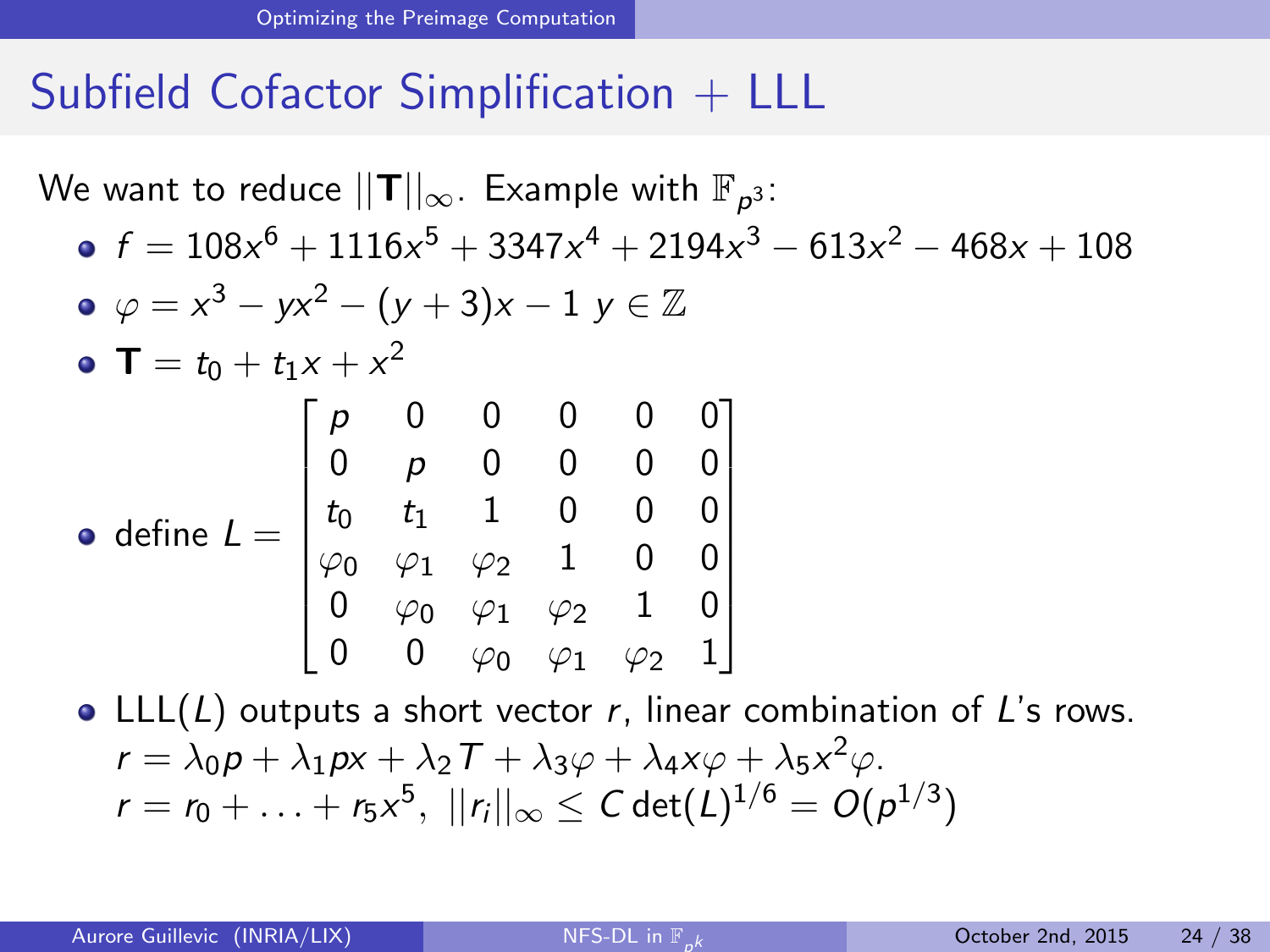We want to reduce  $||\textsf{T}||_{\infty}$ . Example with  $\mathbb{F}_{\rho^3}$ :  $f = 108x^6 + 1116x^5 + 3347x^4 + 2194x^3 - 613x^2 - 468x + 108$  $\varphi = x^3 - yx^2 - (y+3)x - 1$   $y \in \mathbb{Z}$  $T = t_0 + t_1 x + x^2$ define  $\mathcal{L}=% \begin{bmatrix} \omega_{\text{r}}\\ \omega_{\text{r}}\\ \omega_{\text{r}}\\ \omega_{\text{r}}\\ \omega_{\text{r}}\\ \omega_{\text{r}}\\ \omega_{\text{r}}\\ \omega_{\text{r}}\\ \omega_{\text{r}}\\ \omega_{\text{r}}\\ \omega_{\text{r}}\\ \omega_{\text{r}}\\ \omega_{\text{r}}\\ \omega_{\text{r}}\\ \omega_{\text{r}}\\ \omega_{\text{r}}\\ \omega_{\text{r}}\\ \omega_{\text{r}}\\ \omega_{\text{r}}\\ \omega_{\text{r}}\\ \omega_{\text{r}}\\ \omega_{\text{r}}\\ \omega$  $\sqrt{ }$  p 0 0 0 0 0 0 *p* 0 0 0 0  $t_0$   $t_1$  1 0 0 0  $\varphi_0$   $\varphi_1$   $\varphi_2$  1 0 0  $0$   $\varphi_0$   $\varphi_1$   $\varphi_2$  1  $0$  $0$   $0$   $\varphi_0$   $\varphi_1$   $\varphi_2$  1 1  $\begin{array}{c} \begin{array}{c} \begin{array}{c} \begin{array}{c} \end{array} \\ \begin{array}{c} \end{array} \\ \begin{array}{c} \end{array} \end{array} \end{array} \end{array}$  $\rho(\rho)=0\in \mathbb{F}_{\rho^k}$ T  $\rho(\varphi) = 0 \in \mathbb{F}_{\rho^k}$ • LLL( $L$ ) outputs a short vector r, linear combination of  $L$ 's rows.

<span id="page-43-0"></span>
$$
r = \lambda_0 p + \lambda_1 px + \lambda_2 T + \lambda_3 \varphi + \lambda_4 x \varphi + \lambda_5 x^2 \varphi.
$$
  

$$
r = r_0 + \ldots + r_5 x^5, ||r_i||_{\infty} \leq C \det(L)^{1/6} = O(p^{1/3})
$$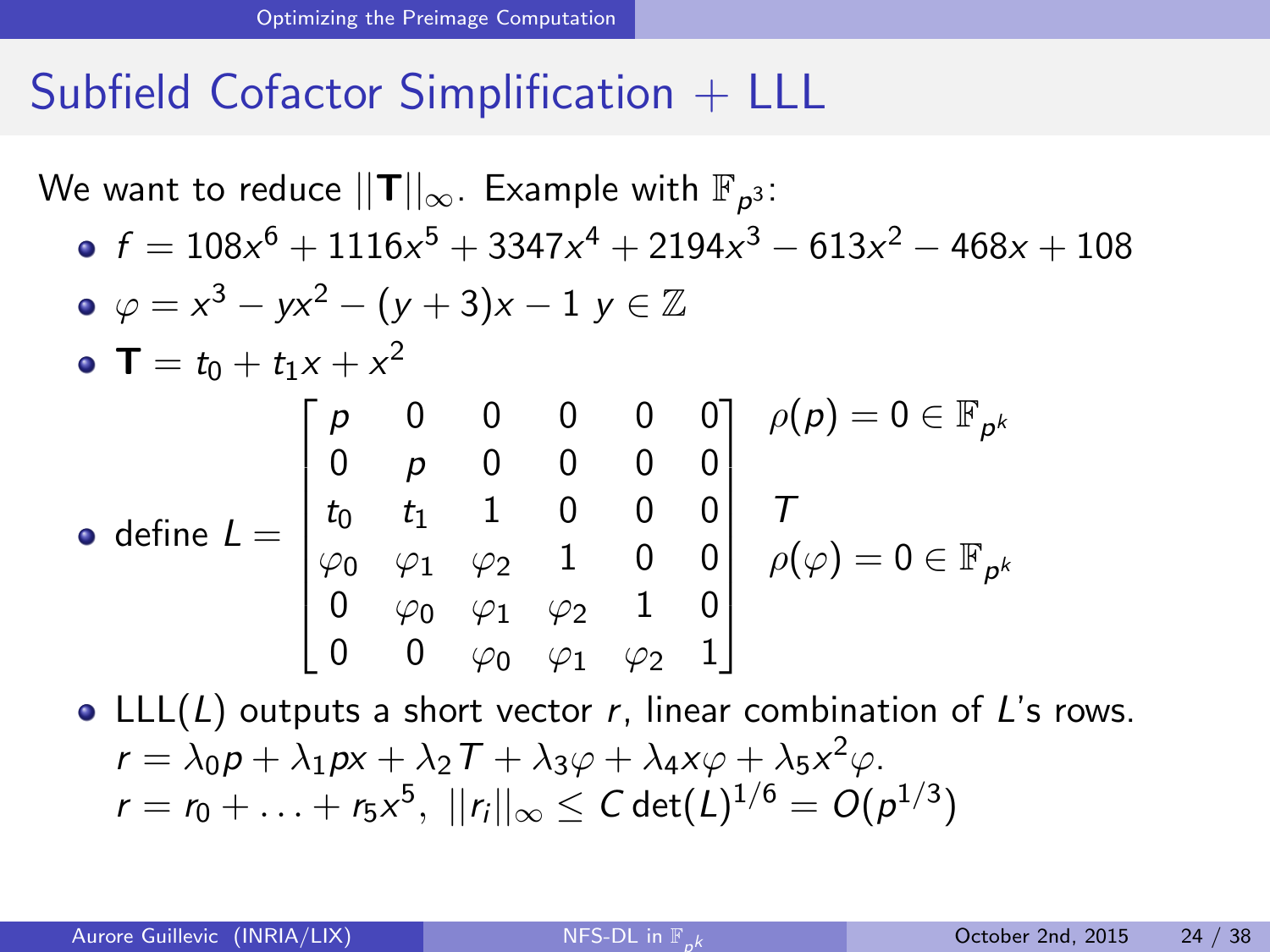We want to reduce  $||\textsf{T}||_{\infty}$ . Example with  $\mathbb{F}_{\rho^3}$ :  $f = 108x^6 + 1116x^5 + 3347x^4 + 2194x^3 - 613x^2 - 468x + 108$  $\varphi = x^3 - yx^2 - (y+3)x - 1$   $y \in \mathbb{Z}$  $T = t_0 + t_1 x + x^2$ define  $\mathcal{L}=% \begin{bmatrix} \omega_{\text{r}}\\ \omega_{\text{r}}\\ \omega_{\text{r}}\\ \omega_{\text{r}}\\ \omega_{\text{r}}\\ \omega_{\text{r}}\\ \omega_{\text{r}}\\ \omega_{\text{r}}\\ \omega_{\text{r}}\\ \omega_{\text{r}}\\ \omega_{\text{r}}\\ \omega_{\text{r}}\\ \omega_{\text{r}}\\ \omega_{\text{r}}\\ \omega_{\text{r}}\\ \omega_{\text{r}}\\ \omega_{\text{r}}\\ \omega_{\text{r}}\\ \omega_{\text{r}}\\ \omega_{\text{r}}\\ \omega_{\text{r}}\\ \omega_{\text{r}}\\ \omega$  $\sqrt{ }$  p 0 0 0 0 0 0 *p* 0 0 0 0  $t_0$   $t_1$  1 0 0 0  $\varphi_0$   $\varphi_1$   $\varphi_2$  1 0 0  $0$   $\varphi_0$   $\varphi_1$   $\varphi_2$  1  $0$  $0$   $0$   $\varphi_0$   $\varphi_1$   $\varphi_2$  1 1  $\begin{array}{c} \begin{array}{c} \begin{array}{c} \begin{array}{c} \end{array} \\ \begin{array}{c} \end{array} \\ \begin{array}{c} \end{array} \end{array} \end{array} \end{array}$  $\rho(\rho)=0\in \mathbb{F}_{\rho^k}$ T  $\rho(\varphi) = 0 \in \mathbb{F}_{\rho^k}$ 

<span id="page-44-0"></span>• LLL( $L$ ) outputs a short vector r, linear combination of  $L$ 's rows.  $r = \lambda_0 p + \lambda_1 px + \lambda_2 T + \lambda_3 \varphi + \lambda_4 x \varphi + \lambda_5 x^2 \varphi.$  $r=r_0+\ldots+r_5\textsf{x}^5,\;||r_i||_\infty\leq \textsf{C}\,\textsf{det}(\textsf{L})^{1/6}=\textsf{O}(\rho^{1/3})$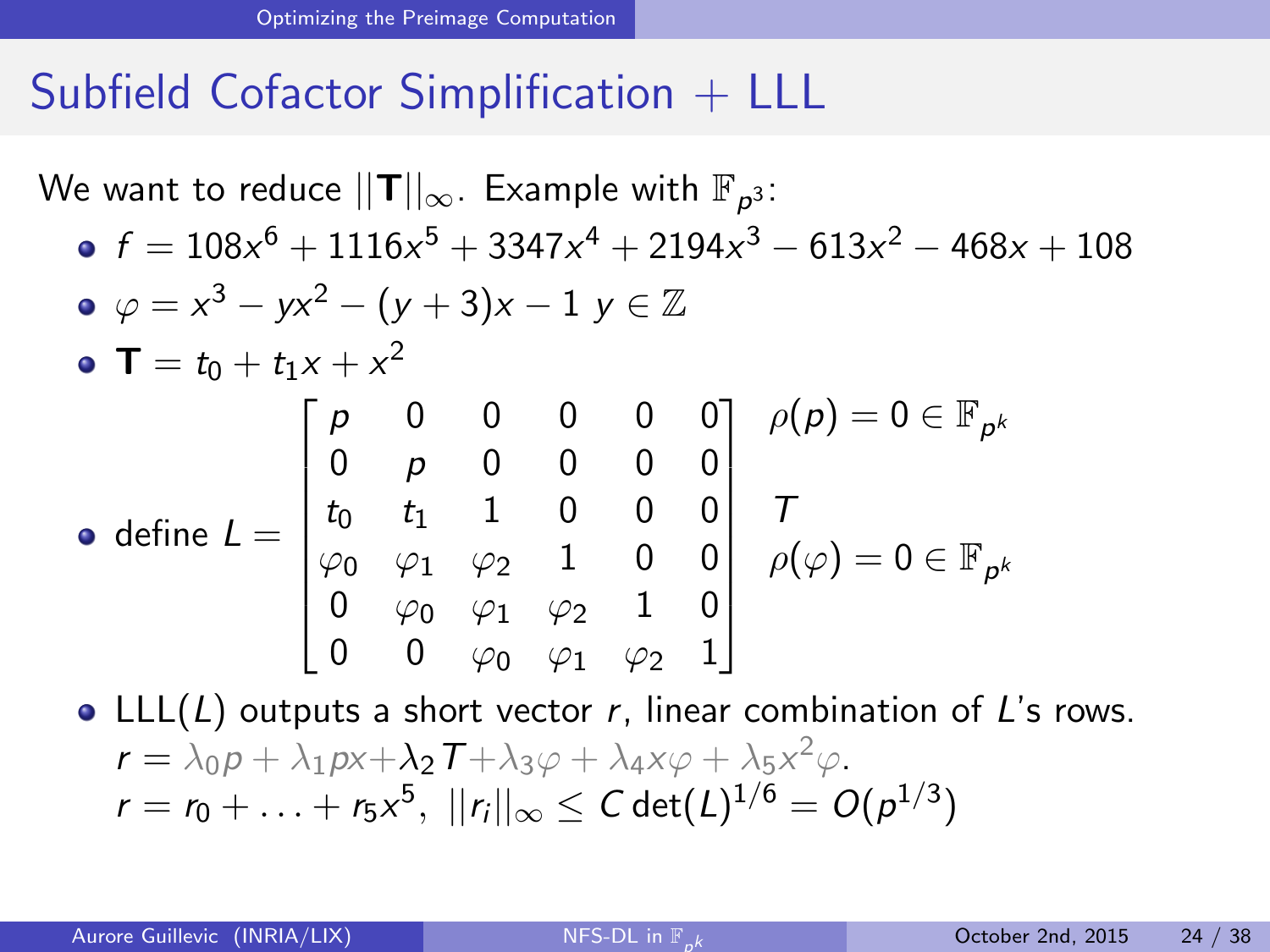We want to reduce  $||\textsf{T}||_{\infty}$ . Example with  $\mathbb{F}_{\rho^3}$ :  $f = 108x^6 + 1116x^5 + 3347x^4 + 2194x^3 - 613x^2 - 468x + 108$  $\varphi = x^3 - yx^2 - (y+3)x - 1$   $y \in \mathbb{Z}$  $T = t_0 + t_1 x + x^2$ define  $\mathcal{L}=% \begin{bmatrix} \omega_{\text{r}}\\ \omega_{\text{r}}\\ \omega_{\text{r}}\\ \omega_{\text{r}}\\ \omega_{\text{r}}\\ \omega_{\text{r}}\\ \omega_{\text{r}}\\ \omega_{\text{r}}\\ \omega_{\text{r}}\\ \omega_{\text{r}}\\ \omega_{\text{r}}\\ \omega_{\text{r}}\\ \omega_{\text{r}}\\ \omega_{\text{r}}\\ \omega_{\text{r}}\\ \omega_{\text{r}}\\ \omega_{\text{r}}\\ \omega_{\text{r}}\\ \omega_{\text{r}}\\ \omega_{\text{r}}\\ \omega_{\text{r}}\\ \omega_{\text{r}}\\ \omega$  $\sqrt{ }$  p 0 0 0 0 0 0 *p* 0 0 0 0  $t_0$   $t_1$  1 0 0 0  $\varphi_0$   $\varphi_1$   $\varphi_2$  1 0 0  $0$   $\varphi_0$   $\varphi_1$   $\varphi_2$  1  $0$  $0$   $0$   $\varphi_0$   $\varphi_1$   $\varphi_2$  1 1  $\begin{array}{c} \begin{array}{c} \begin{array}{c} \begin{array}{c} \end{array} \\ \begin{array}{c} \end{array} \\ \begin{array}{c} \end{array} \end{array} \end{array} \end{array}$  $\rho(\rho)=0\in \mathbb{F}_{\rho^k}$ T  $\rho(\varphi) = 0 \in \mathbb{F}_{\rho^k}$ • LLL( $L$ ) outputs a short vector r, linear combination of  $L$ 's rows.  $r = \lambda_0 p + \lambda_1 px + \lambda_2 T + \lambda_3 \varphi + \lambda_4 x \varphi + \lambda_5 x^2 \varphi.$ 

<span id="page-45-0"></span> $r=r_0+\ldots+r_5\textsf{x}^5,\;||r_i||_\infty\leq \textsf{C}\,\textsf{det}(\textsf{L})^{1/6}=\textsf{O}(\rho^{1/3})$ 

$$
\bullet \ \log \rho(r) = \log(T) \ (\text{mod} \ \ell)
$$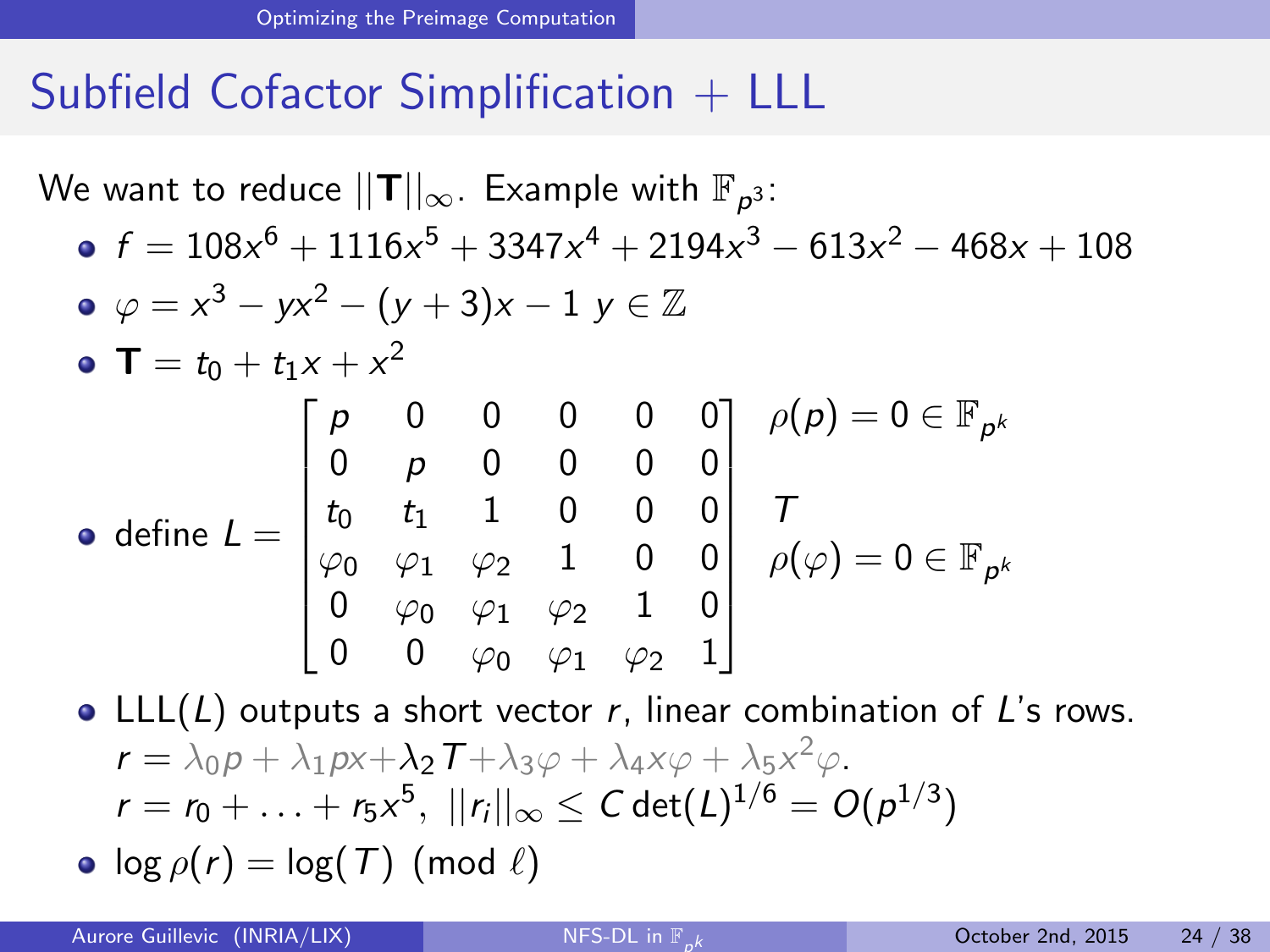<span id="page-46-0"></span>
$$
\text{Norm}_f(\mathbf{T}) = \text{Res}(f, \mathbf{T}) \leq A ||\mathbf{T}||_{\infty}^{\text{deg }f} ||f||_{\infty}^d
$$

• Norm<sub>f</sub>(r) 
$$
\leq ||r||_{\infty}^{6}||f||_{\infty}^{5} = O(p^{2}) = O(Q^{2/3}) < O(Q)
$$

MNT example:  $log Q = 508$  bits

|                  | $Norm_f(T)$ |      | Norm <sub>g</sub> (T) |      | $L_Q[1/3,c]$ |          | $q_i \leq B_1 = 0$             |
|------------------|-------------|------|-----------------------|------|--------------|----------|--------------------------------|
|                  | $Q^e$       | bits | $Q^e$                 | bits |              | time     | $LQ\left[\frac{2}{3},C\right]$ |
| Nothing          | $Q^2$       | 1010 | $Q^{4/3}$             | 667  | 1.58         | $2^{53}$ | 2109                           |
| [JLSV06]         | Q           | 508  | $O^{5/3}$             | 847  | 1.44         | $2^{48}$ | 290                            |
| <b>This work</b> | $Q^{2/3}$   | 340  |                       | 508  | 1.26         | $2^{42}$ | 269                            |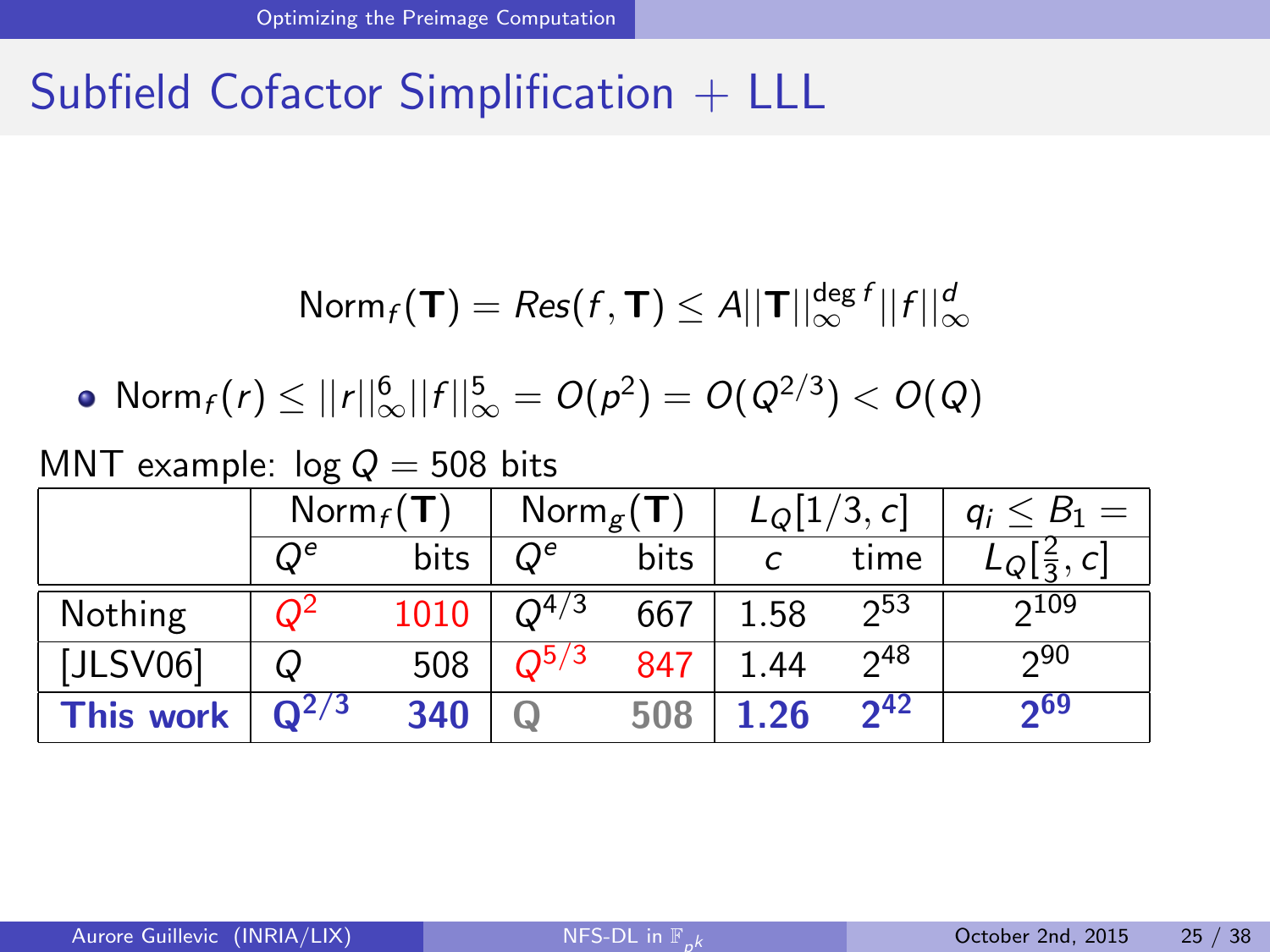$$
\text{Norm}_f(\mathbf{T}) = \text{Res}(f, \mathbf{T}) \leq A ||\mathbf{T}||_{\infty}^{\text{deg }f} ||f||_{\infty}^d
$$

• 
$$
\text{Norm}_f(r) \leq ||r||_{\infty}^6 ||f||_{\infty}^5 = O(p^2) = O(Q^{2/3}) < O(Q)
$$

MNT example:  $log Q = 508$  bits

|                  | $\mathsf{Norm}_f(\mathsf{T})$ |      | Norm $_{\varepsilon}$ (T) |      | $L_{Q}[1/3, c]$ |          | $q_i \leq B_1 =$ |
|------------------|-------------------------------|------|---------------------------|------|-----------------|----------|------------------|
|                  | $Q^e$                         | bits | $\, O^e \,$               | bits |                 | time     |                  |
| Nothing          | $O^2$                         | 1010 | $Q^{4/3}$                 | 667  | 1.58            | 253      | 2109             |
| [JLSV06]         | Q                             | 508  | $O^{5/3}$                 | 847  | 1.44            | 248      | 290              |
| <b>This work</b> | $Q^{2/3}$                     | 340  |                           | 508  | 1.26            | $2^{42}$ | 269              |

<span id="page-47-0"></span>Faster descent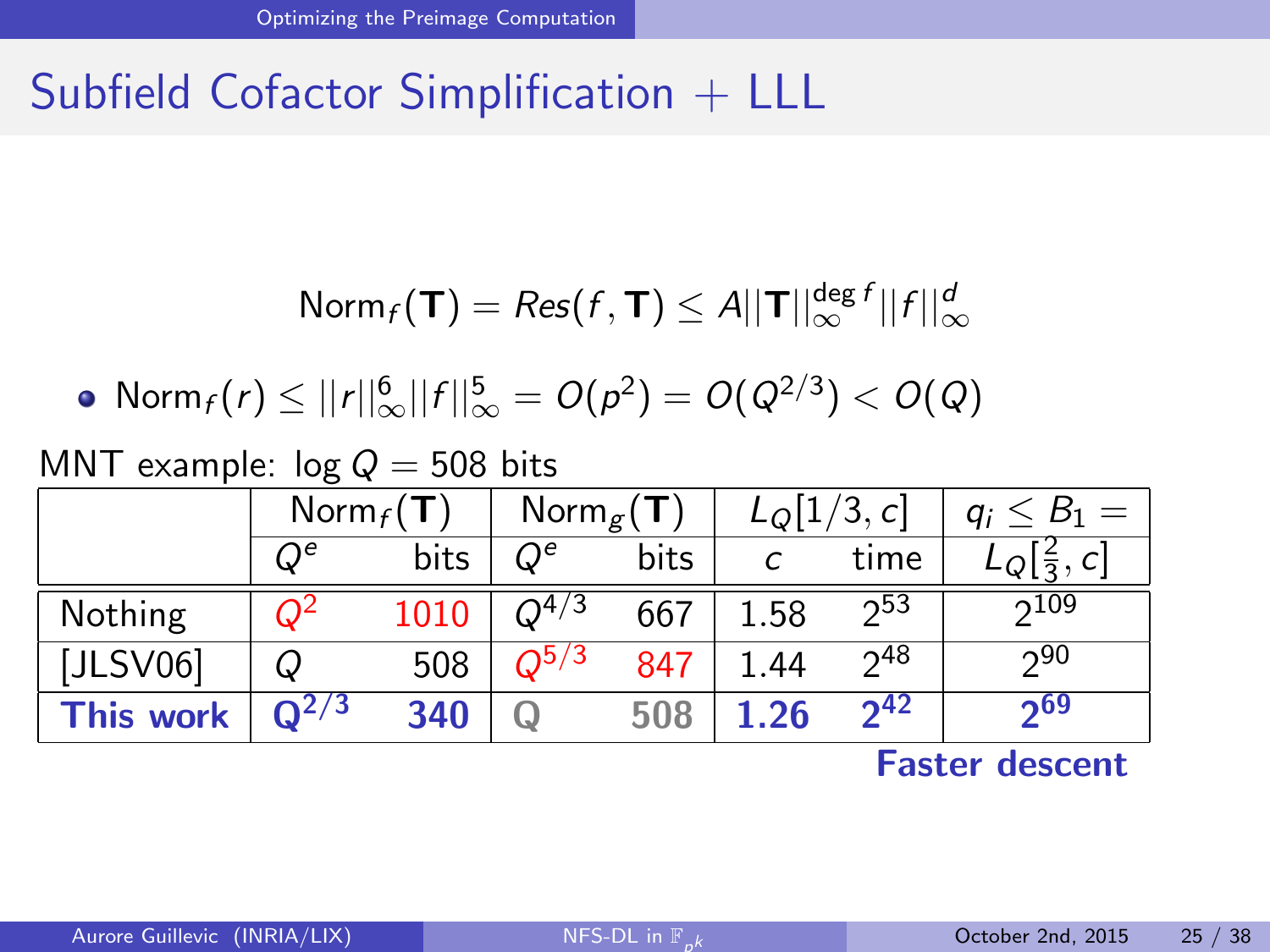<span id="page-48-0"></span>

# $\mathbb{F}_{p^4}$ : JLSV<sub>1</sub> [polynomial selection and booting step](#page-48-0) [improvement](#page-48-0)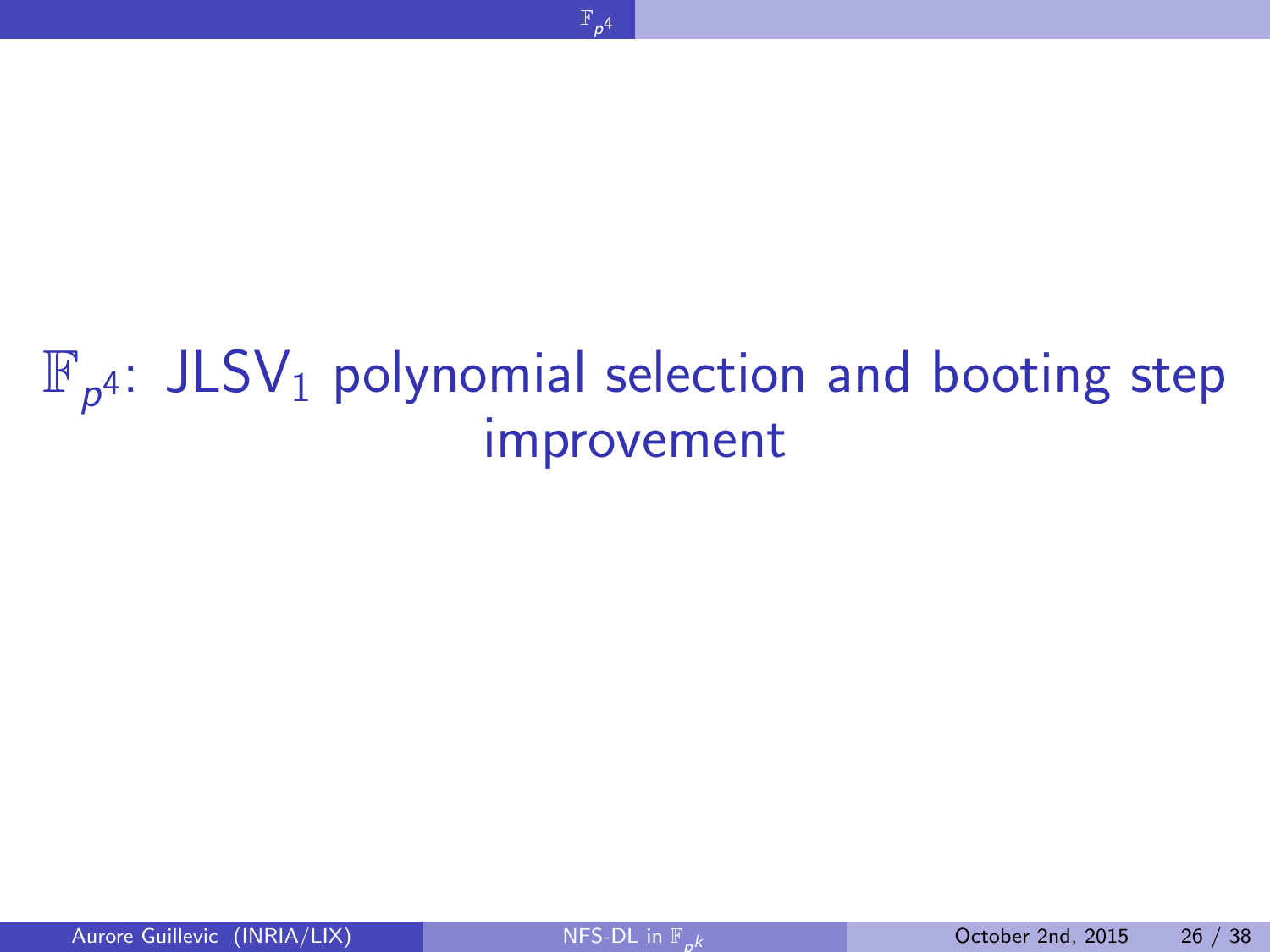## $\mathbb{F}_{p^4}$  of 400 bits

[JLSV06] first method: choose f of degree 4 and very small coefficients, and set  $g = f + p$ . Booting step on f side, with the  $T = U/V$  method.

 $\mathbb{F}_{p^4}$  $\mathbb{F}_{p^4}$  $\mathbb{F}_{p^4}$ 

Relation collection and Linear algebra do not scale well for large p

We use JLSV06 other method:  $\deg f=\deg g=k,$   $||f||_{\infty}=||g||_{\infty} = \rho^{1/2}$  $p = 314159265358979323846270891033$  of 98 bits (30 dd)  $\ell$  = 9869604401089358618834902718477057428144064232778775980709 of 192 bits  $f \hspace{.2cm} = \hspace{.2cm} x^4 - {\scriptstyle 560499121640472x^3} - 6x^2 + {\scriptstyle 560499121640472x} + 1$  $g~~=~~$  560499121639105 $x^{4}+$  4898685125033473 $x^{3}-$  3362994729834630 $x^{2}$  $-4898685125033473x + 560499121639105$ 

 $\varphi = g$ 

#### <span id="page-49-0"></span>Terribly slow booting step (more than one week)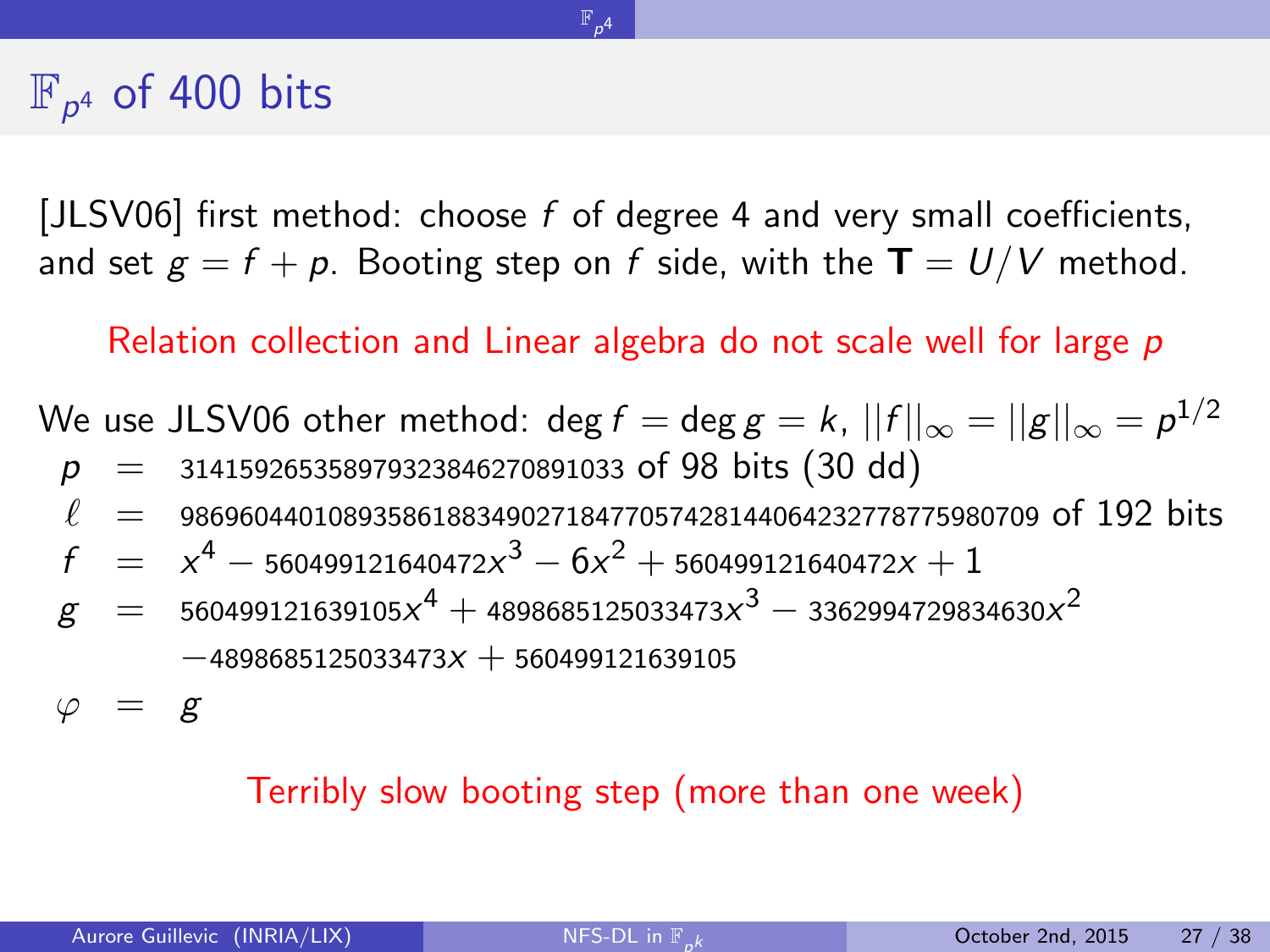#### Terribly slow booting step

• 
$$
T = t_0 + t_1 x + t_2 x^2 + x^3
$$

**o** define

| $\equiv$ | p              | 0                | 0              | 0              |  |
|----------|----------------|------------------|----------------|----------------|--|
|          | $\overline{0}$ | p                | $\overline{0}$ | $\overline{0}$ |  |
|          | $\frac{1}{0}$  | $\overset{.}{0}$ | D              |                |  |
|          | $t_0$          | $t_1$            | t <sub>2</sub> |                |  |

- dim 4 because max(deg f, deg g) = 4
- compute  $\mathsf{LLL}(L)$ , get  $r,$   $||r||_\infty \approx \rho^{3/4},$ Norm $_f(r) \approx ||r||_\infty^4 ||f||_\infty^3 \approx \rho^{9/2} = Q^{9/8}$  of 450 bits!

<span id="page-50-0"></span> $\mathbb{F}_{p^4}$  $\mathbb{F}_{p^4}$  $\mathbb{F}_{p^4}$ 

- Booting step, number of operations:  $2^{44}$
- Large prime bound  $B_1$  of 82 bits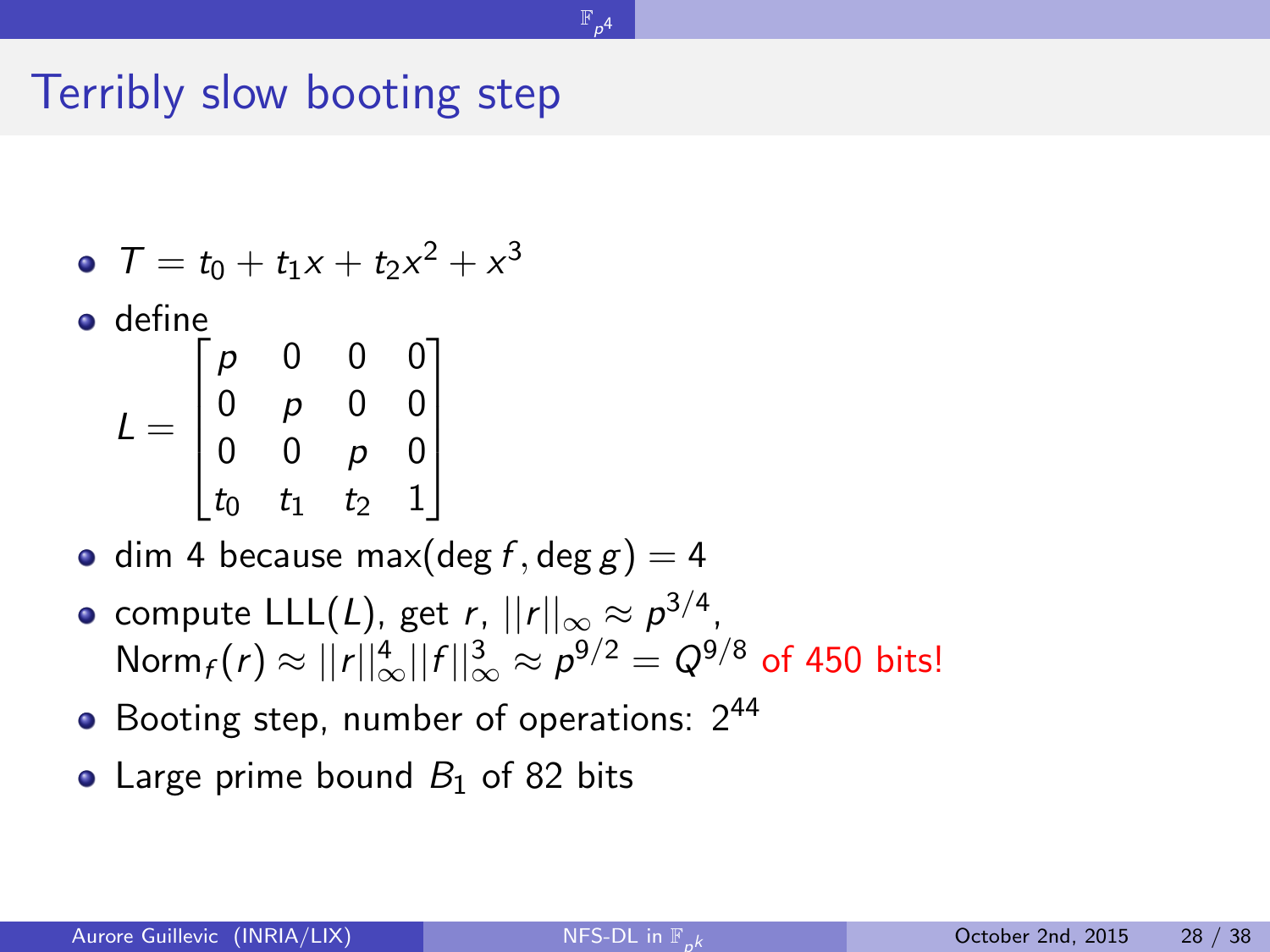#### Terribly slow booting step

\n- \n
$$
T = t_0 + t_1 x + t_2 x^2 + x^3
$$
\n
\n- \n
$$
L = \begin{bmatrix} p & 0 & 0 & 0 \\ 0 & p & 0 & 0 \\ 0 & 0 & p & 0 \\ t_0 & t_1 & t_2 & 1 \end{bmatrix}
$$
\n
\n- \n
$$
\leftarrow \text{could we find something else, monic?}
$$
\n
\n

<span id="page-51-0"></span> $\mathbb{F}_{p^4}$  $\mathbb{F}_{p^4}$  $\mathbb{F}_{p^4}$ 

- dim 4 because max(deg f, deg  $g$ ) = 4
- compute  $\mathsf{LLL}(L)$ , get  $r,$   $||r||_\infty \approx \rho^{3/4},$ Norm $_f(r) \approx ||r||_\infty^4 ||f||_\infty^3 \approx \rho^{9/2} = Q^{9/8}$  of 450 bits!
- Booting step, number of operations:  $2^{44}$
- Large prime bound  $B_1$  of 82 bits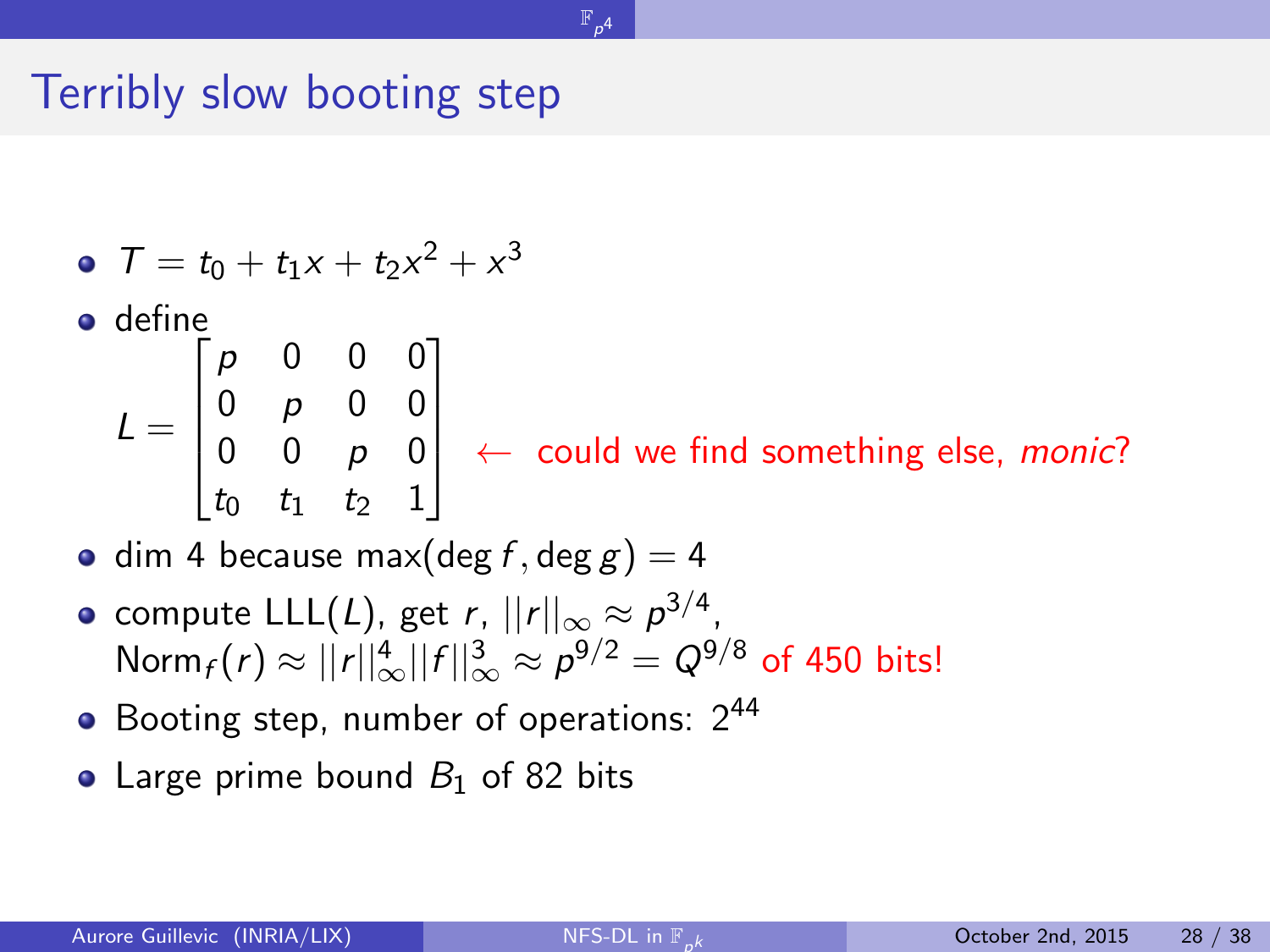<span id="page-52-0"></span> $\mathbb{F}_{p^4}$  $\mathbb{F}_{p^4}$  $\mathbb{F}_{p^4}$ 

#### Lemma

Let  $\mathcal{T} \in \mathbb{F}_{p^k}$ ,  $k$  even. We can always find  $u \in \mathbb{F}_{p^2}$  and  $\mathcal{T}' \in \mathbb{F}_{p^k}$ such that  $T' = u \cdot T$  and  $T'$  is of degree  $k - 2$  instead of  $k - 1$ .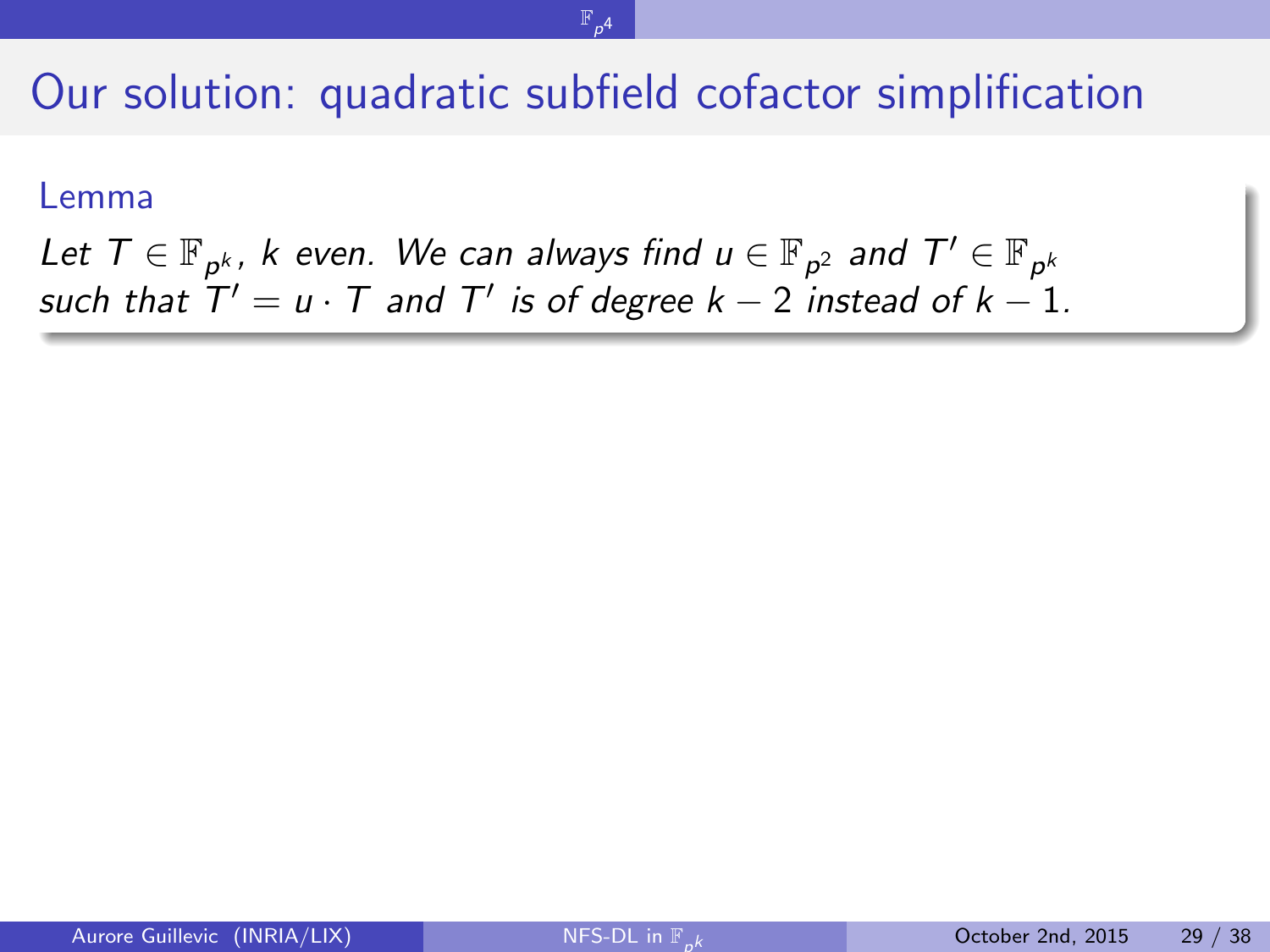<span id="page-53-0"></span> $\mathbb{F}_{p^4}$  $\mathbb{F}_{p^4}$  $\mathbb{F}_{p^4}$ 

#### Lemma

Let  $\mathcal{T} \in \mathbb{F}_{p^k}$ ,  $k$  even. We can always find  $u \in \mathbb{F}_{p^2}$  and  $\mathcal{T}' \in \mathbb{F}_{p^k}$ such that  $T' = u \cdot T$  and  $T'$  is of degree  $k - 2$  instead of  $k - 1$ .

• define 
$$
L = \begin{bmatrix} p & 0 & 0 & 0 \\ 0 & p & 0 & 0 \\ t'_0 & t'_1 & 1 & 0 \\ t_0 & t_1 & t_2 & 1 \end{bmatrix}
$$

• LLL(L)  $\rightarrow$  short vector r linear combination of L's rows  $r=r_0+\ldots+r_3\textsf{x}^3,\;||r_i||_\infty\leq \textsf{C}\,\textsf{det}(\textsf{L})^{1/4}=\textsf{O}(\rho^{1/2})$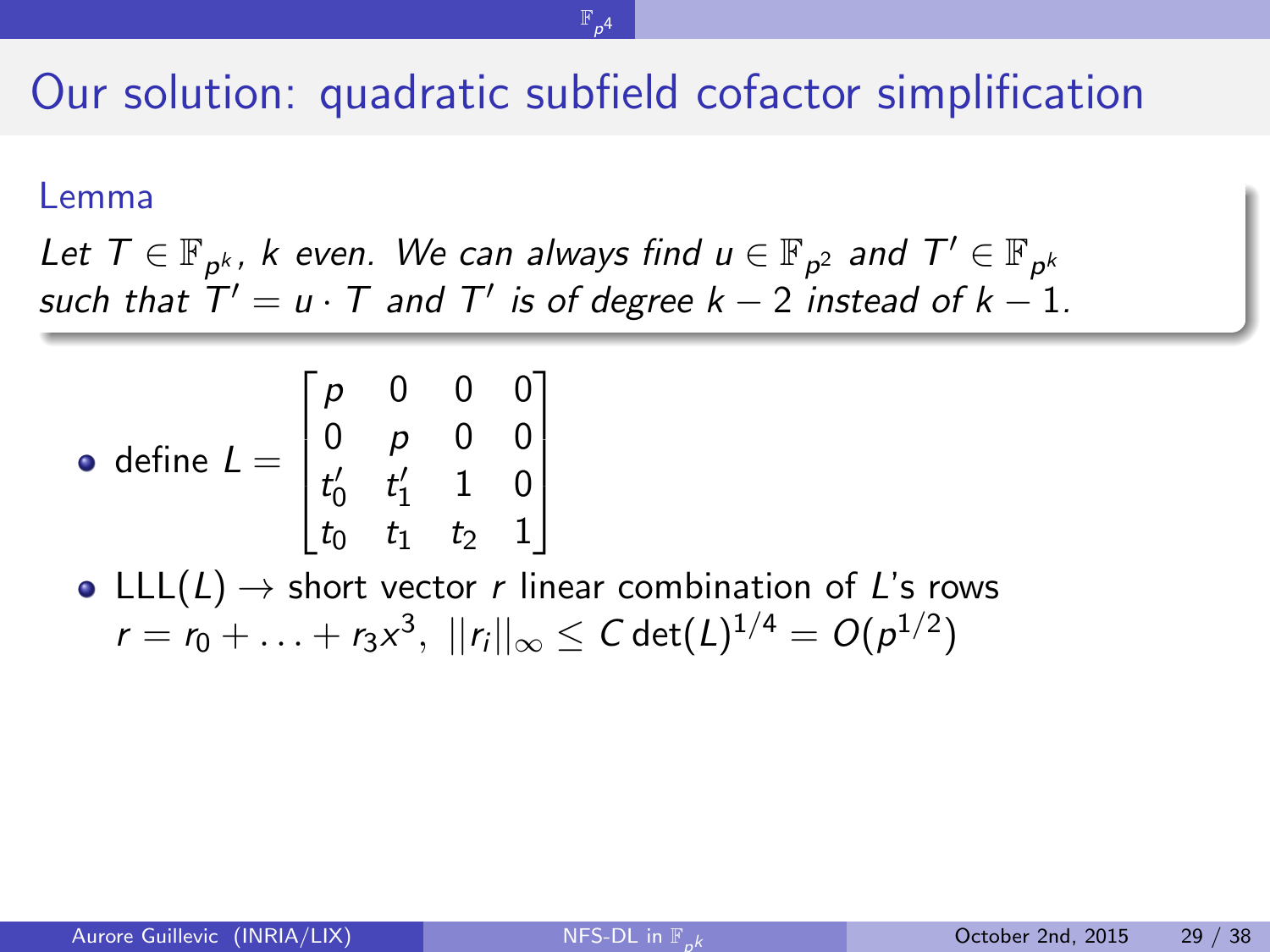<span id="page-54-0"></span> $\mathbb{F}_{p^4}$  $\mathbb{F}_{p^4}$  $\mathbb{F}_{p^4}$ 

#### Lemma

Let  $\mathcal{T} \in \mathbb{F}_{p^k}$ ,  $k$  even. We can always find  $u \in \mathbb{F}_{p^2}$  and  $\mathcal{T}' \in \mathbb{F}_{p^k}$ such that  $T' = u \cdot T$  and  $T'$  is of degree  $k - 2$  instead of  $k - 1$ .

• define 
$$
L = \begin{bmatrix} p & 0 & 0 & 0 \\ 0 & p & 0 & 0 \\ t'_0 & t'_1 & 1 & 0 \\ t_0 & t_1 & t_2 & 1 \end{bmatrix} \begin{matrix} \rho(p) = 0 \in \mathbb{F}_{p^k} \\ T' \\ T \end{matrix}
$$

• LLL( $L$ )  $\rightarrow$  short vector r linear combination of L's rows  $r=r_0+\ldots+r_3\textsf{x}^3,\;||r_i||_\infty\leq \textsf{C}\,\textsf{det}(\textsf{L})^{1/4}=\textsf{O}(\rho^{1/2})$  $\rho(r) = \lambda_2 T' + \lambda_3 T = (\lambda_2 u + \lambda_3)$  T  $\epsilon$  subfield  $\mathbb{F}_{p^{k/2}}$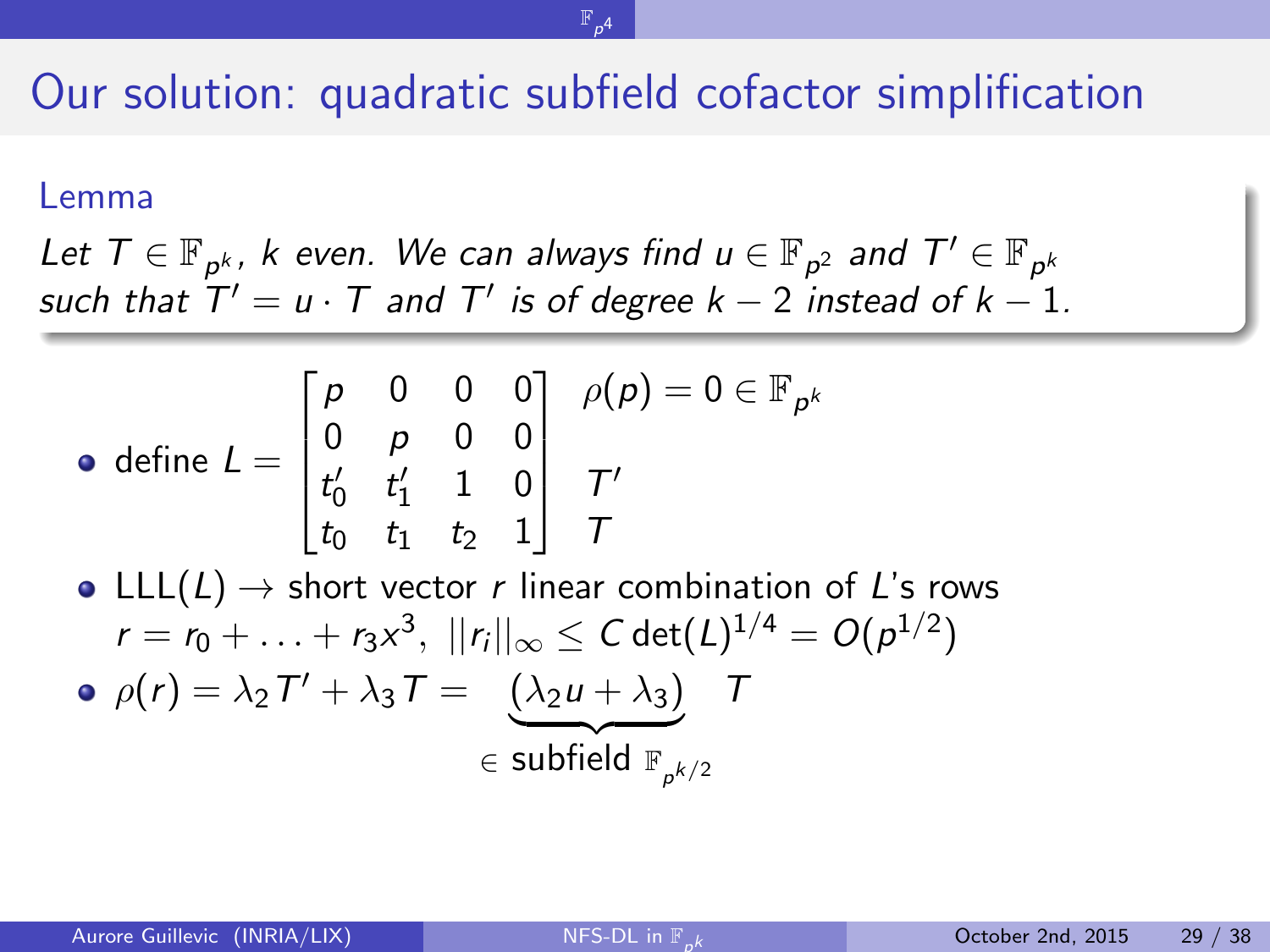<span id="page-55-0"></span> $\mathbb{F}_{p^4}$  $\mathbb{F}_{p^4}$  $\mathbb{F}_{p^4}$ 

#### Lemma

Let  $\mathcal{T} \in \mathbb{F}_{p^k}$ ,  $k$  even. We can always find  $u \in \mathbb{F}_{p^2}$  and  $\mathcal{T}' \in \mathbb{F}_{p^k}$ such that  $T' = u \cdot T$  and  $T'$  is of degree  $k - 2$  instead of  $k - 1$ .

• define 
$$
L = \begin{bmatrix} p & 0 & 0 & 0 \\ 0 & p & 0 & 0 \\ t'_0 & t'_1 & 1 & 0 \\ t_0 & t_1 & t_2 & 1 \end{bmatrix} \begin{array}{c} \rho(p) = 0 \in \mathbb{F}_{p^k} \\ T' \\ T \end{array}
$$

• LLL( $L$ )  $\rightarrow$  short vector r linear combination of L's rows  $r=r_0+\ldots+r_3\textsf{x}^3,\;||r_i||_\infty\leq \textsf{C}\,\textsf{det}(\textsf{L})^{1/4}=\textsf{O}(\rho^{1/2})$  $\rho(r) = \lambda_2 T' + \lambda_3 T = (\lambda_2 u + \lambda_3)$  T  $\epsilon$  subfield  $\mathbb{F}_{p^{k/2}}$ 

• 
$$
\log \rho(r) = \log(T) \pmod{\ell}
$$
  
Norm<sub>f</sub>(r) =  $||r||_{\infty}^4 ||f||_{\infty}^3 = p^{7/2} = Q^{7/8} < Q$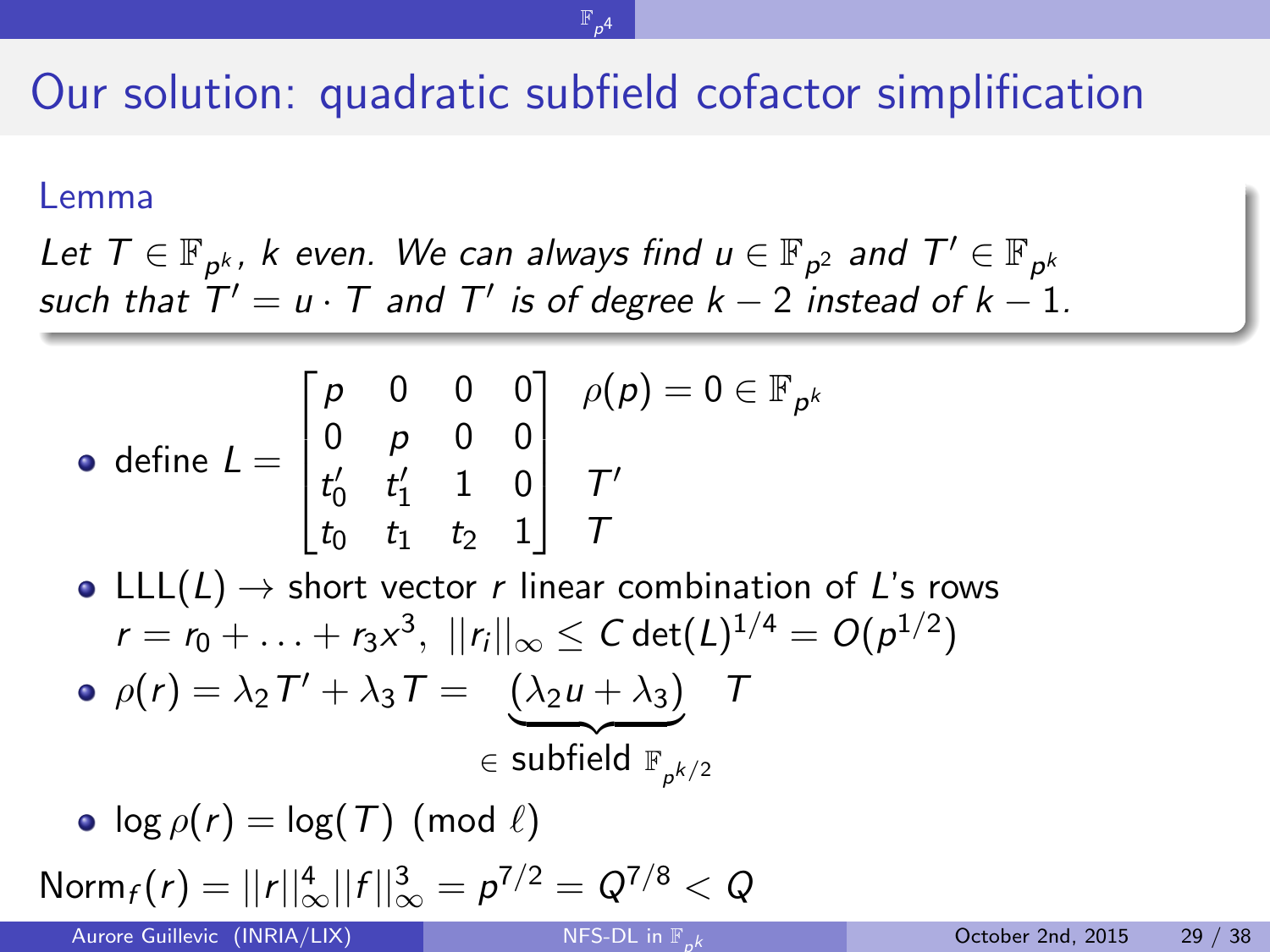## <span id="page-56-0"></span>[CATREL Workshop breaking news](#page-56-0)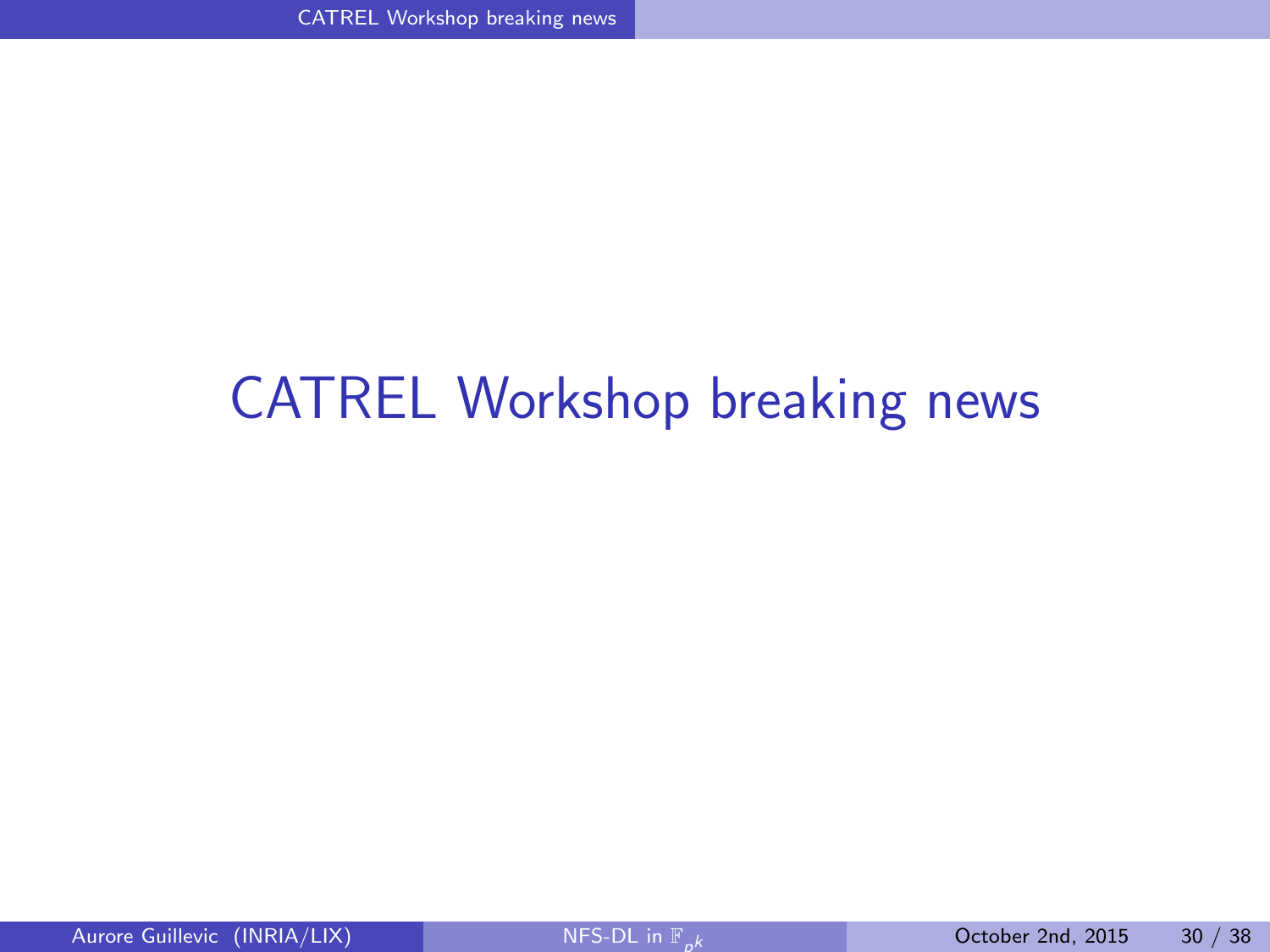### Degree-d subfield cofactor simplification

#### Lemma

Let  $\mathcal{T} \in \mathbb{F}_{p^k}$ , and  $d \mid k, \, 1 < d < k$ . We can always find  $u \in \mathbb{F}_{p^d}$  and  $T' \in \mathbb{F}_{p^k}$  such that  $T' = u \cdot T$  and  $T'$  is (monic) of degree  $k - d$  instead of  $k - 1$ .

We use linear algebra to do this in practice:

- find a basis  $\{1, U, \ldots, U^{d-1}\}$  of  $\mathbb{F}_{\rho^d} \subset \mathbb{F}_{\rho^k}$
- solve  $(u_0+u_1U+\ldots+u_{d-1}U^{d-1})$   $\mathcal{T}=\mathcal{T}'$  with  $t'_{k-d} = 1, t'_{k-d+1} = \ldots = t'_{k-1} = 0$  i.e. solve modulo  $p$  the system

<span id="page-57-0"></span>
$$
\begin{bmatrix}\nT_{k-d} & (UT)_{k-d} \dots & (U^d T)_{k-d} \\
T_{k-d+1} & (UT)_{k-d+1} \dots & (U^d T)_{k-d+1} \\
\vdots & \vdots & \vdots \\
T_{k-1} & (UT)_{k-1} \dots & (U^d T)_{k-1}\n\end{bmatrix}\n\begin{bmatrix}\nu_0 \\
u_1 \\
\vdots \\
u_d\n\end{bmatrix} =\n\begin{bmatrix}\n1 \\
0 \\
\vdots \\
0\n\end{bmatrix}
$$

 $T' = uT$  is of degree  $k - d$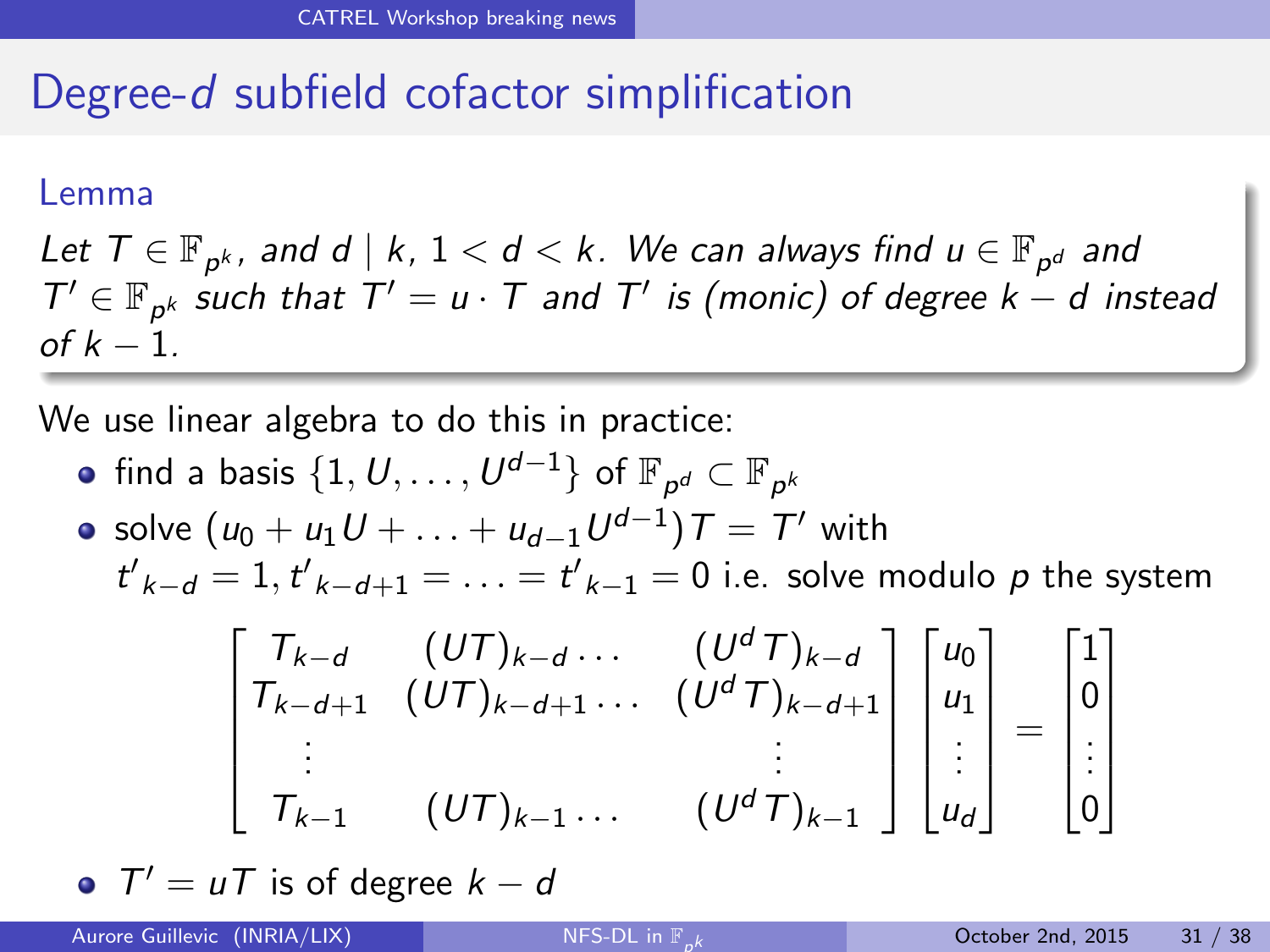## Example:  $\mathbb{F}_{p^6}$ , subfield  $\mathbb{F}_{p^3}$

- $p = 10^{12} + 39 = 1000000000039$
- $f = x^6 + 2x^5 + 3x^4 + 4x^3 + 5x^2 + 6x + 7$ , nothing special
- $\mathbb{F}_{\rho^6}=\mathbb{F}_\rho[z]/(f(z))$ , and let  $U$  be a root of  $x^3+2$  in  $\mathbb{F}_{\rho^6}$
- random target

 $T=$  175247343375 $x^{5}$ +606947457111 $x^{4}$ +821185152528 $x^{3}$ +233479934136 $x^{2}$ +286091685405 $x$ +30741878977

- $\mu = \frac{123906765420 X^5 + 210820130399 X^4 + 609700725797 X^3 + 529508639774 X^2 + 719945573899 X + 5190204045629}{\mu}$
- $u^{1+p+p^2} =$  252075155349  $\in \mathbb{F}_p$ , meaning  $u \in \mathbb{F}_{p^3}$
- $u\cdot T = T' = \kappa^3$ +336056353764 $x^2$ +69072317659 $x$ +636713253760
- <span id="page-58-0"></span>also find  $v\in\mathbb{F}_{\rho^3}$  s.t.  $v\cdot\mathcal{T}=\mathcal{T}''$  of degree 4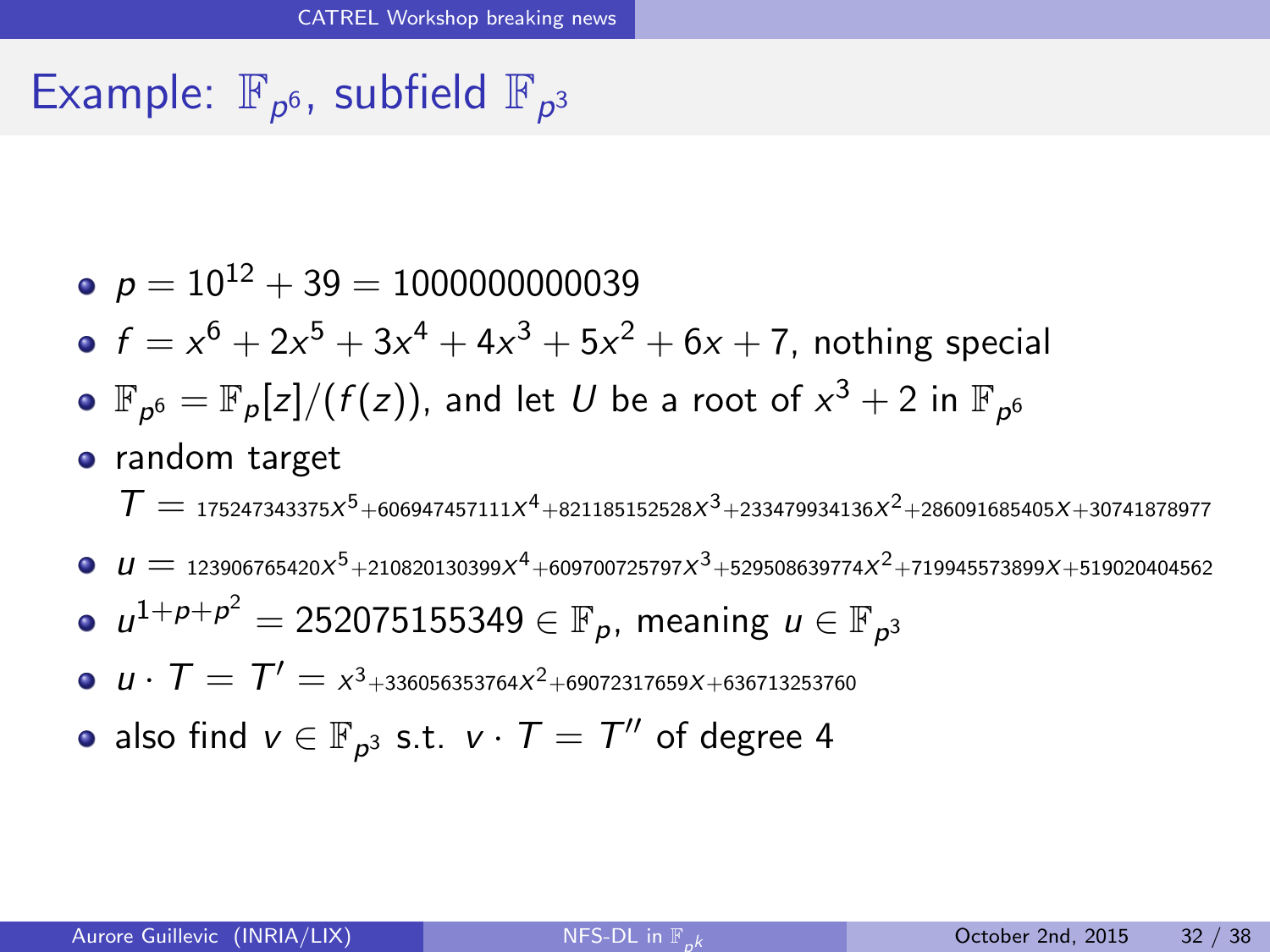## Example:  $\mathbb{F}_{p^6}$ , subfield  $\mathbb{F}_{p^3}$

**o** Define

<span id="page-59-0"></span>
$$
L = \begin{bmatrix} p & 0 & 0 & 0 & 0 & 0 \\ 0 & p & 0 & 0 & 0 & 0 \\ 0 & 0 & p & 0 & 0 & 0 \\ t_0'' & t_1'' & t_2'' & 1 & 0 & 0 \\ t_0' & t_1' & t_2' & t_3' & 1 & 0 \\ t_0 & t_1 & t_2 & t_3 & t_4 & 1 \end{bmatrix}
$$

compute  $\mathsf{LLL}(L)\to \mathsf{short}$  vector  $r,$   $||r||_\infty = O(\rho^{1/2}),$  ${\sf Norm}_f(r)\approx ||r||{}^6_\infty||f||{}^5_\infty=\rho^{11/2}=Q^{11/12}< Q$ 

512-bit Q:

- Norm $(r)$  of 470 bits
- special-q bound of 85 bits
- expected number of operations  $2^{47}$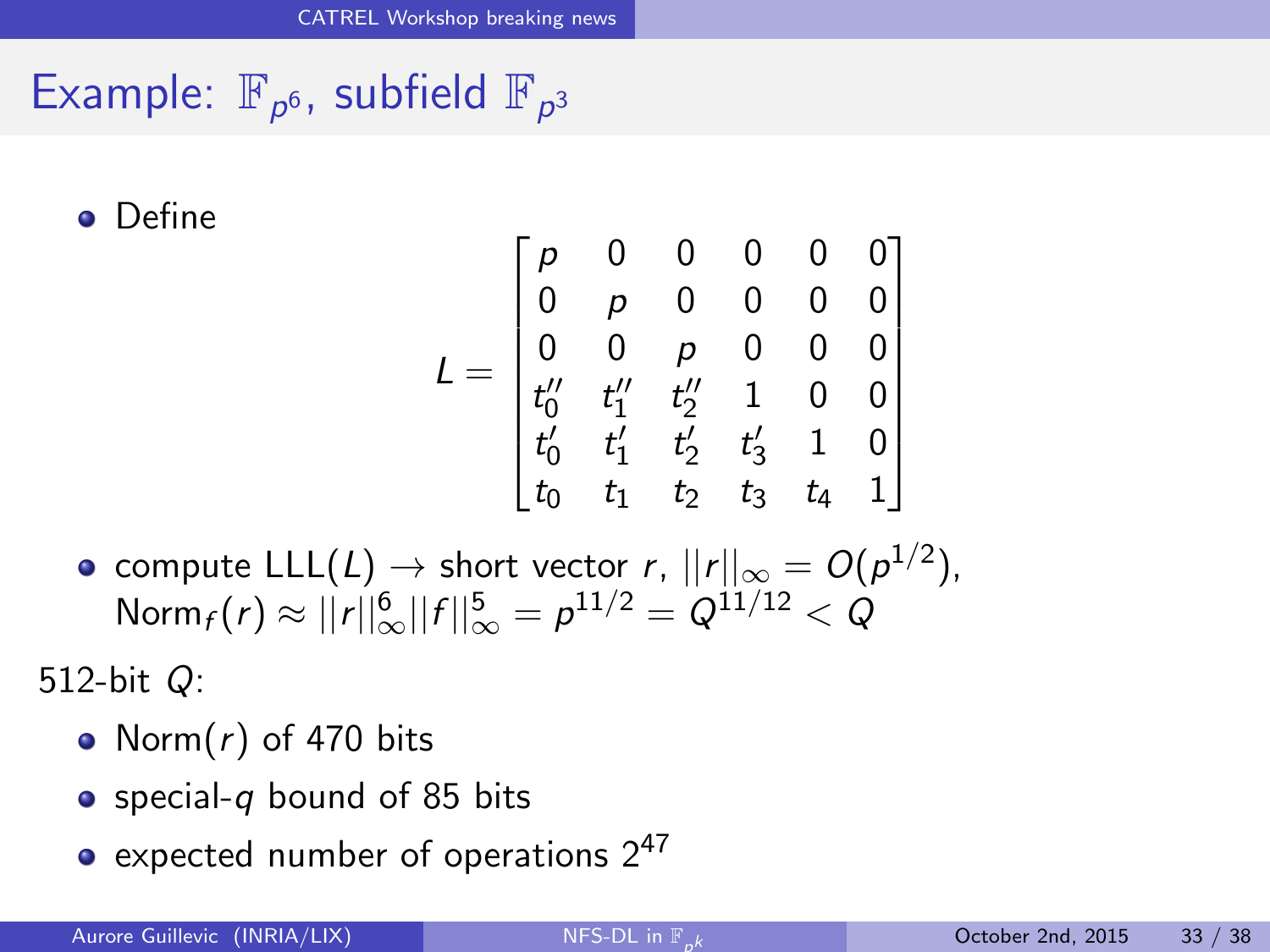## Example:  $\mathbb{F}_{p^6}$ , subfield  $\mathbb{F}_{p^3}$

**o** Define

<span id="page-60-0"></span>
$$
L = \begin{bmatrix} p & 0 & 0 & 0 & 0 & 0 \\ 0 & p & 0 & 0 & 0 & 0 \\ 0 & 0 & p & 0 & 0 & 0 \\ t_0'' & t_1'' & t_2'' & 1 & 0 & 0 \\ t_0' & t_1' & t_2' & t_3' & 1 & 0 \\ t_0 & t_1 & t_2 & t_3 & t_4 & 1 \end{bmatrix}
$$

compute  $\mathsf{LLL}(L)\to \mathsf{short}$  vector  $r,$   $||r||_\infty = O(\rho^{1/2}),$  ${\sf Norm}_f(r)\approx ||r||{}^6_\infty||f||{}^5_\infty=\rho^{11/2}=Q^{11/12}< Q$ 

512-bit Q:

- Norm $(r)$  of 470 bits
- special-q bound of 85 bits
- expected number of operations  $2^{47}$  will still take a week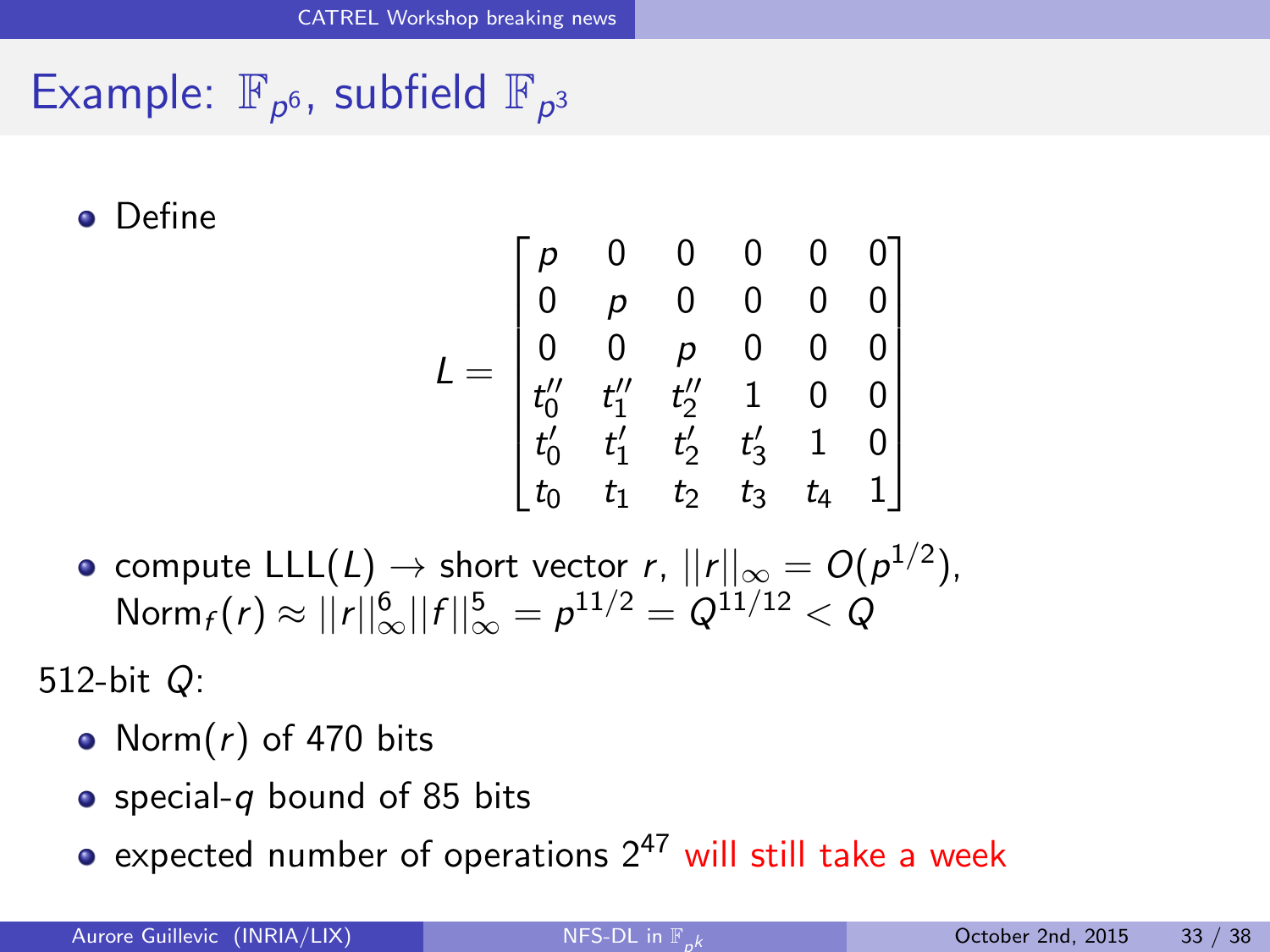# Finding boots in  $\mathbb{F}_{p^k}$ , *k* even

#### Lemma

Let  $\mathcal{T} \in \mathbb{F}_{p^k}$ ,  $\mathcal{T}$  is not in a proper subfield. We can always find  $u \in \mathbb{F}_{p^{k/2}}$ such that  $u\cdot T=T'$  with  $T'$  of any degree i, where  $k/2\leq i\leq k-1.$ 

Size of coefficients of r output by LLL:

- Conjugation method:  $||r||_{\infty}=O(\rho^{1/4}),$  $\mathsf{Norm}_f(r)=O(Q^{1/2})$
- <span id="page-61-0"></span>JLSV1 method:  $||r||_{\infty} = O(p^{1/2})$ ,  $\mathsf{Norm}_f(r)=\mathit{O}(\mathit{Q}^{1-\frac{1}{2k}})<\mathit{O}(\mathit{Q})$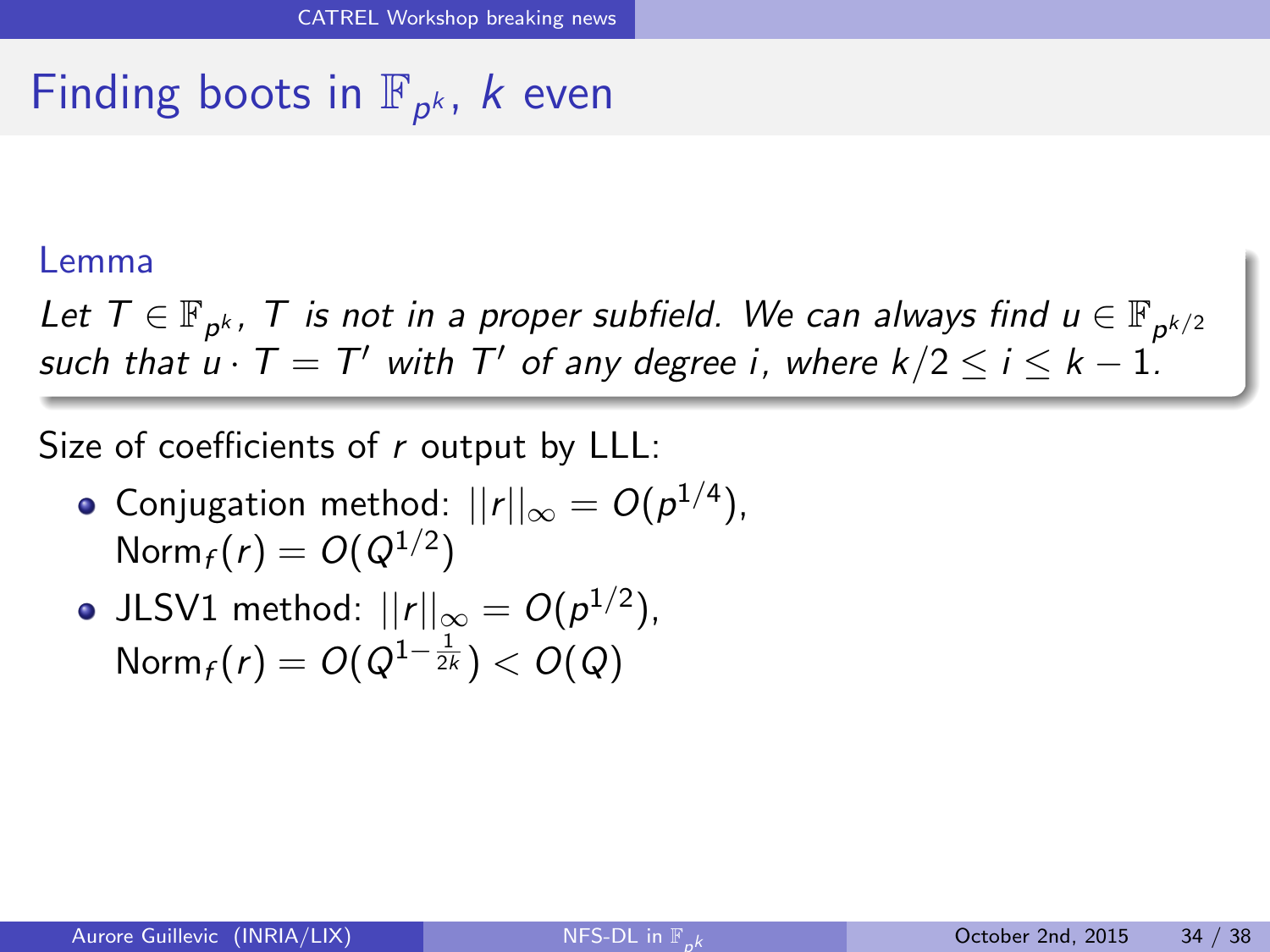# Finding boots in  $\mathbb{F}_{p^k}$ , *k* even

#### Lemma

Let  $\mathcal{T} \in \mathbb{F}_{p^k}$ ,  $\mathcal{T}$  is not in a proper subfield. We can always find  $u \in \mathbb{F}_{p^{k/2}}$ such that  $u\cdot T=T'$  with  $T'$  of any degree i, where  $k/2\leq i\leq k-1.$ 

Size of coefficients of r output by LLL:

- Conjugation method:  $||r||_{\infty}=O(\rho^{1/4}),$  $\mathsf{Norm}_f(r)=O(Q^{1/2})$
- JLSV1 method:  $||r||_{\infty} = O(p^{1/2})$ ,  $\mathsf{Norm}_f(r)=\mathit{O}(\mathit{Q}^{1-\frac{1}{2k}})<\mathit{O}(\mathit{Q})$

<span id="page-62-0"></span>Could we use this lemma to simplify the descent in small characteristic ?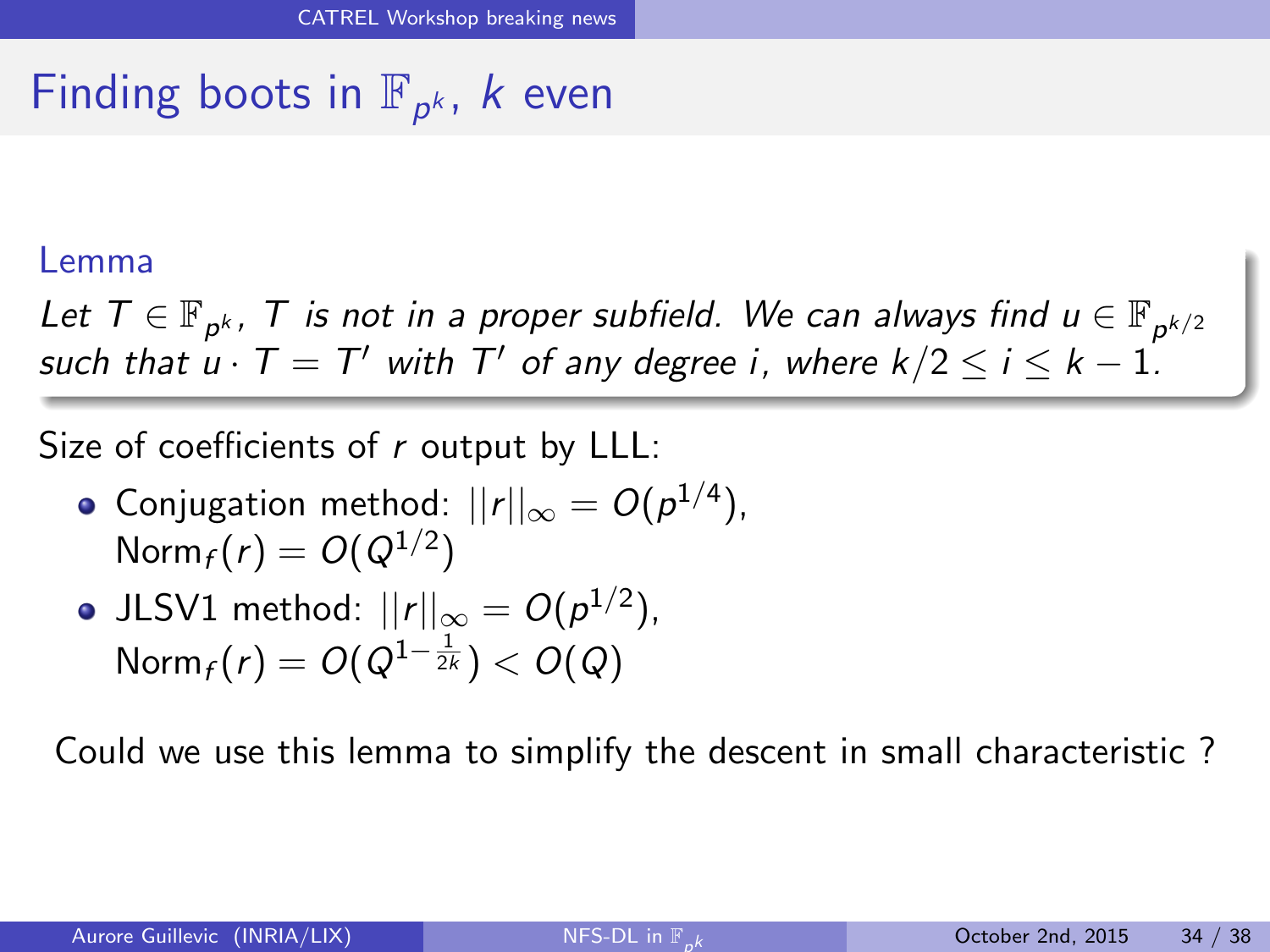### Summary of results

| $\mathbb{G}_\mathcal{T} \subset$           | $\mathbb{F}_{p^2}$   | $\mathbb{F}_{p^3}$ | $\mathbb{F}_{p^4}$     | $\mathbb{F}_{p^6}$ |  |  |  |
|--------------------------------------------|----------------------|--------------------|------------------------|--------------------|--|--|--|
| Norm bound                                 |                      |                    |                        |                    |  |  |  |
| prev.                                      | $Q$ [JLSV06]         |                    | $O^{3/2}$<br>(nothing) |                    |  |  |  |
| this work                                  | /2                   | $Q^{2/3}$          | 7/8<br>Ω               |                    |  |  |  |
| Booting step running time in $L_0[1/3, c]$ |                      |                    |                        |                    |  |  |  |
| prev. $c$ (*)<br>1.44                      |                      |                    |                        | 1.65               |  |  |  |
| new c                                      | 1.26                 | 1.38               | $1.40**$               |                    |  |  |  |
| numerical values for a 512-bit $Q$         |                      |                    |                        |                    |  |  |  |
| prev. no. of operations                    | 248                  |                    | 255                    |                    |  |  |  |
| new no. of operations                      | $2^{38}$<br>$2^{42}$ |                    | $2^{46}$               | 241                |  |  |  |
| $q_i$ bound $B_1 = L_Q[2/3, c']$           |                      |                    |                        |                    |  |  |  |
| previous $B_1$                             | 290                  |                    | $2^{118}$              |                    |  |  |  |
| new $B_1$                                  | ႒၁၊                  | $2^{69}$           | $2^{83}$               | ን85                |  |  |  |

\* [CommeineSemaev06, JouxLercierNaccacheThom´e09, Barbulescu13, Bar.Pierrot14]

<span id="page-63-0"></span>\*\* with cubic subfield simplification Aurore Guillevic (INRIA/LIX)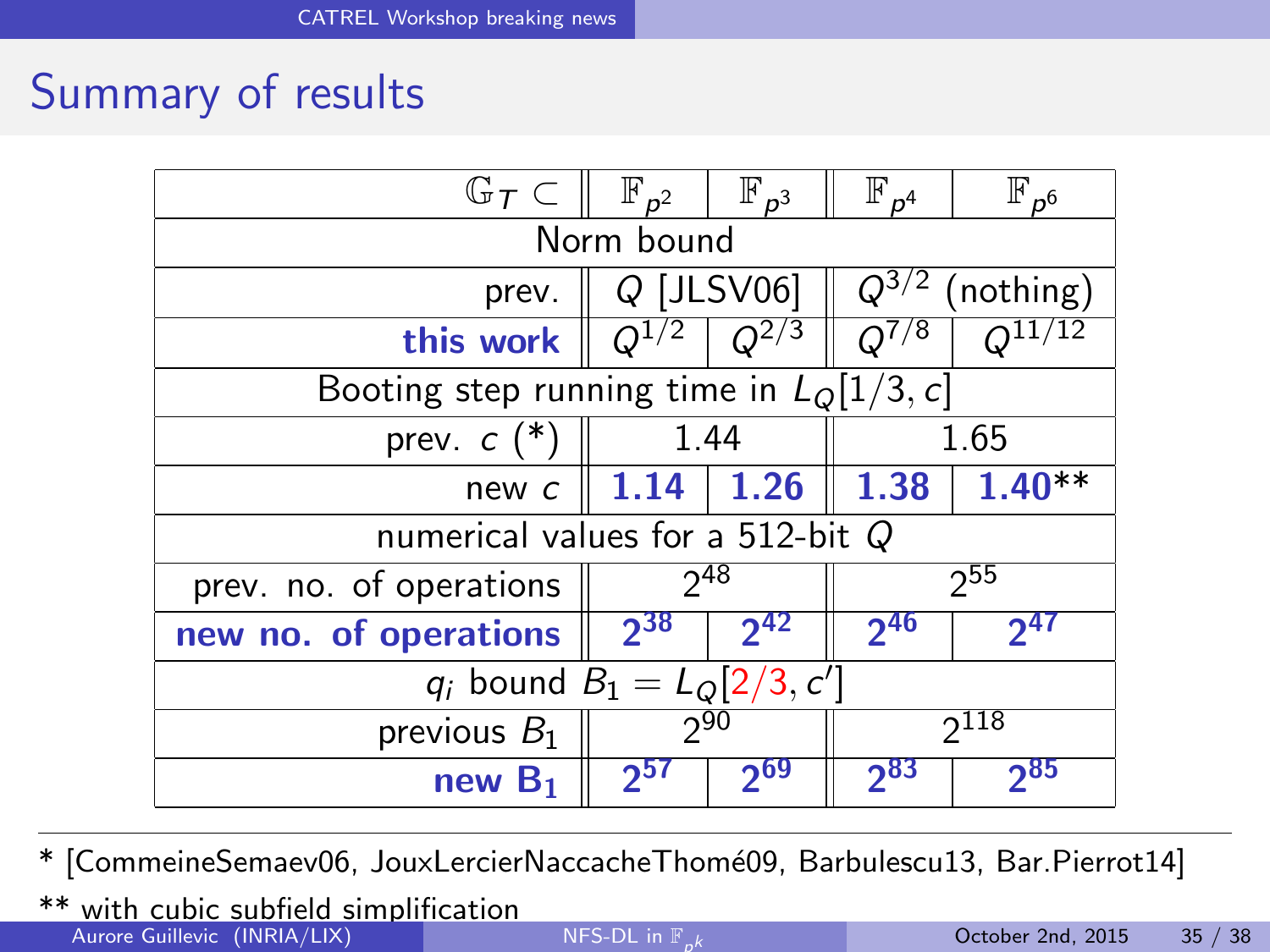### Summary of results

- Asiacrypt 2015, Auckland, New Zealand
- online version HAL 01157378
- <span id="page-64-0"></span>guillevic@lix.polytechnique.fr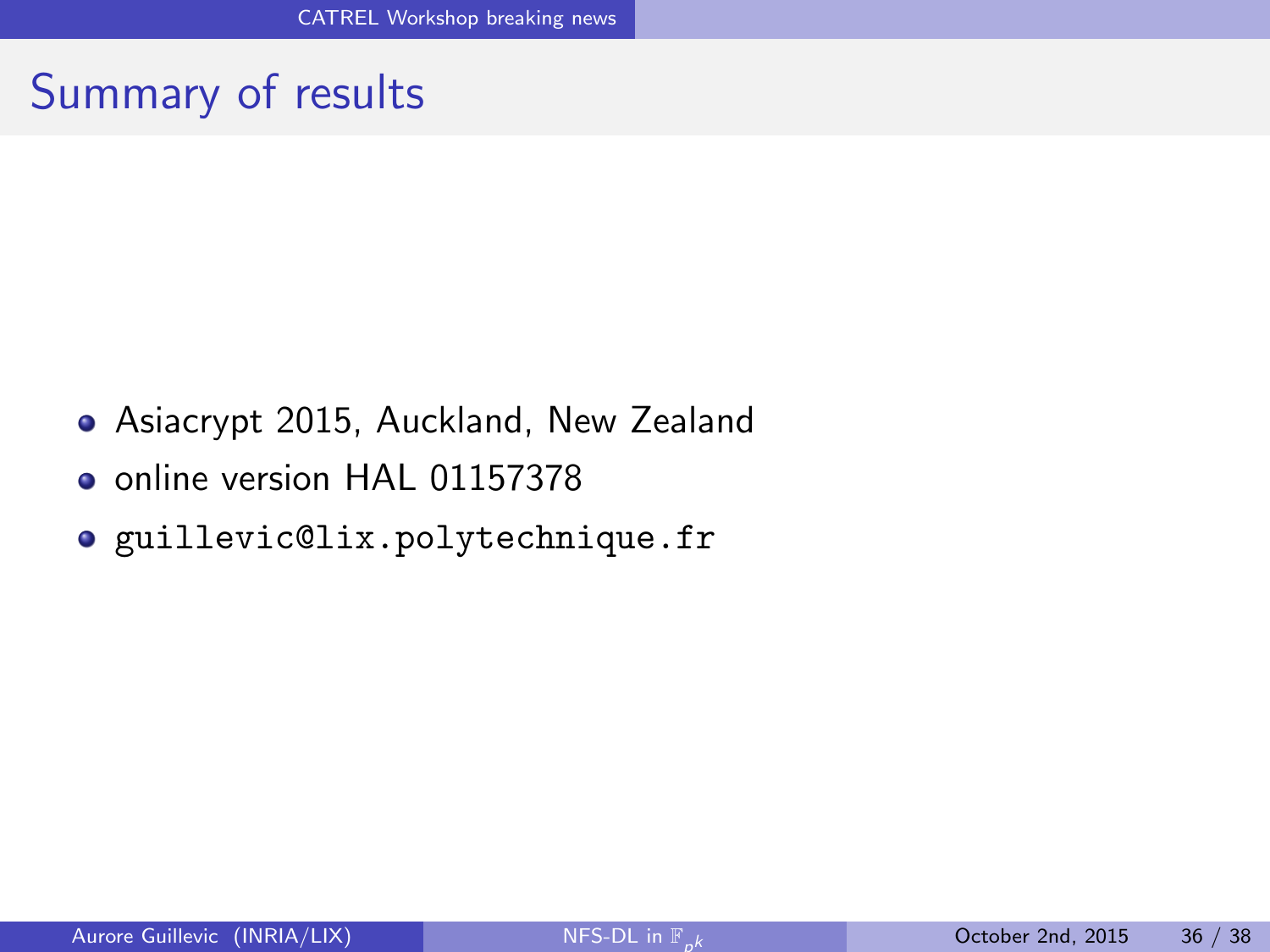#### Future work

- optimize the descent: "will it be an algorithm one day?"
- add Barbulescu's early abort strategy (not me)
- find a pairing-target-group version of JLSV1
- <span id="page-65-0"></span> $\mathbb{F}_{p^6}$ ,  $\mathbb{F}_{p^{12}}$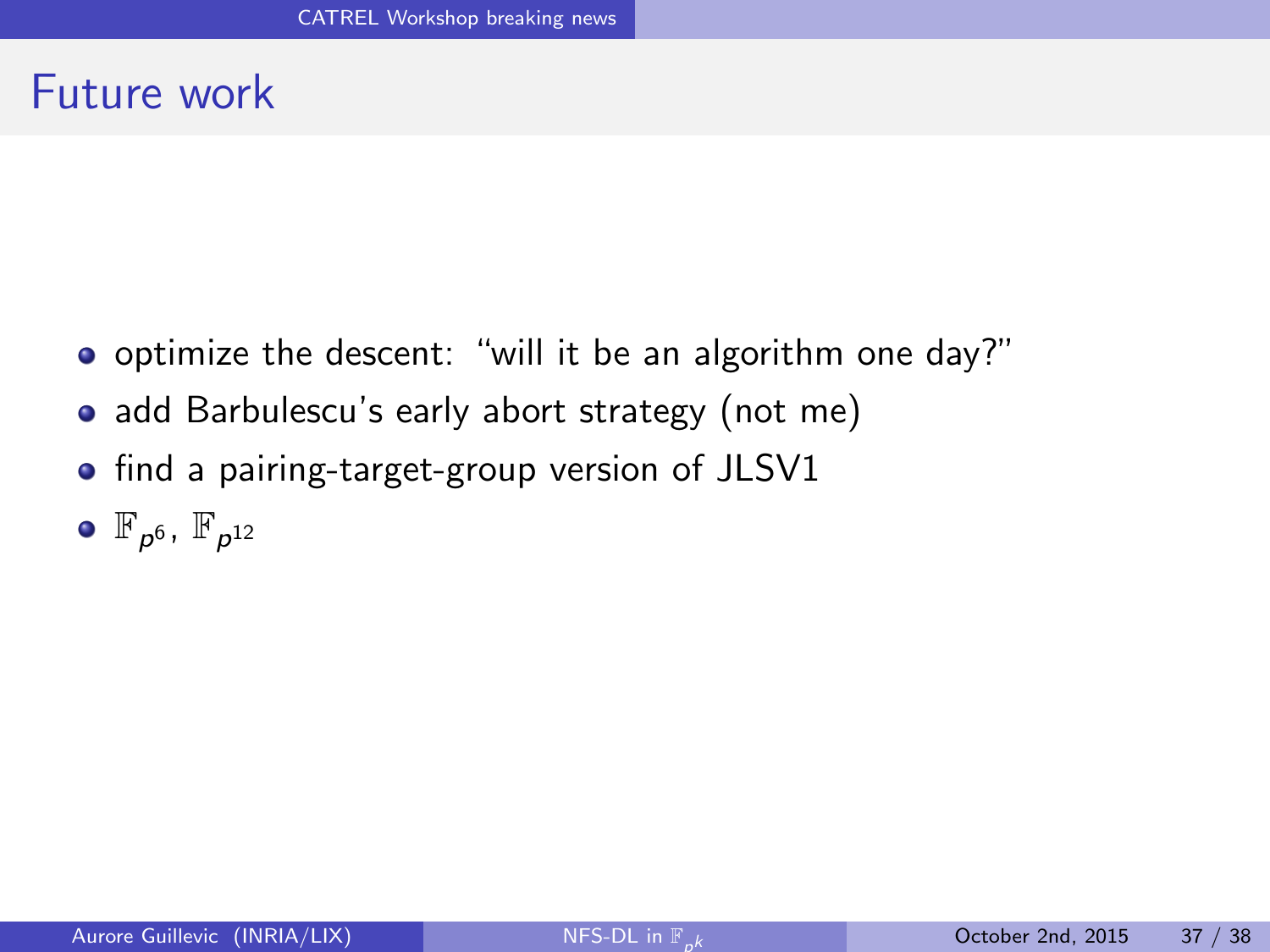#### Future work

- optimize the descent: "will it be an algorithm one day?"
- add Barbulescu's early abort strategy (not me)
- find a pairing-target-group version of JLSV1
- $\mathbb{F}_{p^6}$ ,  $\mathbb{F}_{p^{12}}$

<span id="page-66-0"></span>Be careful with the hidden constant in the  $O(·)$